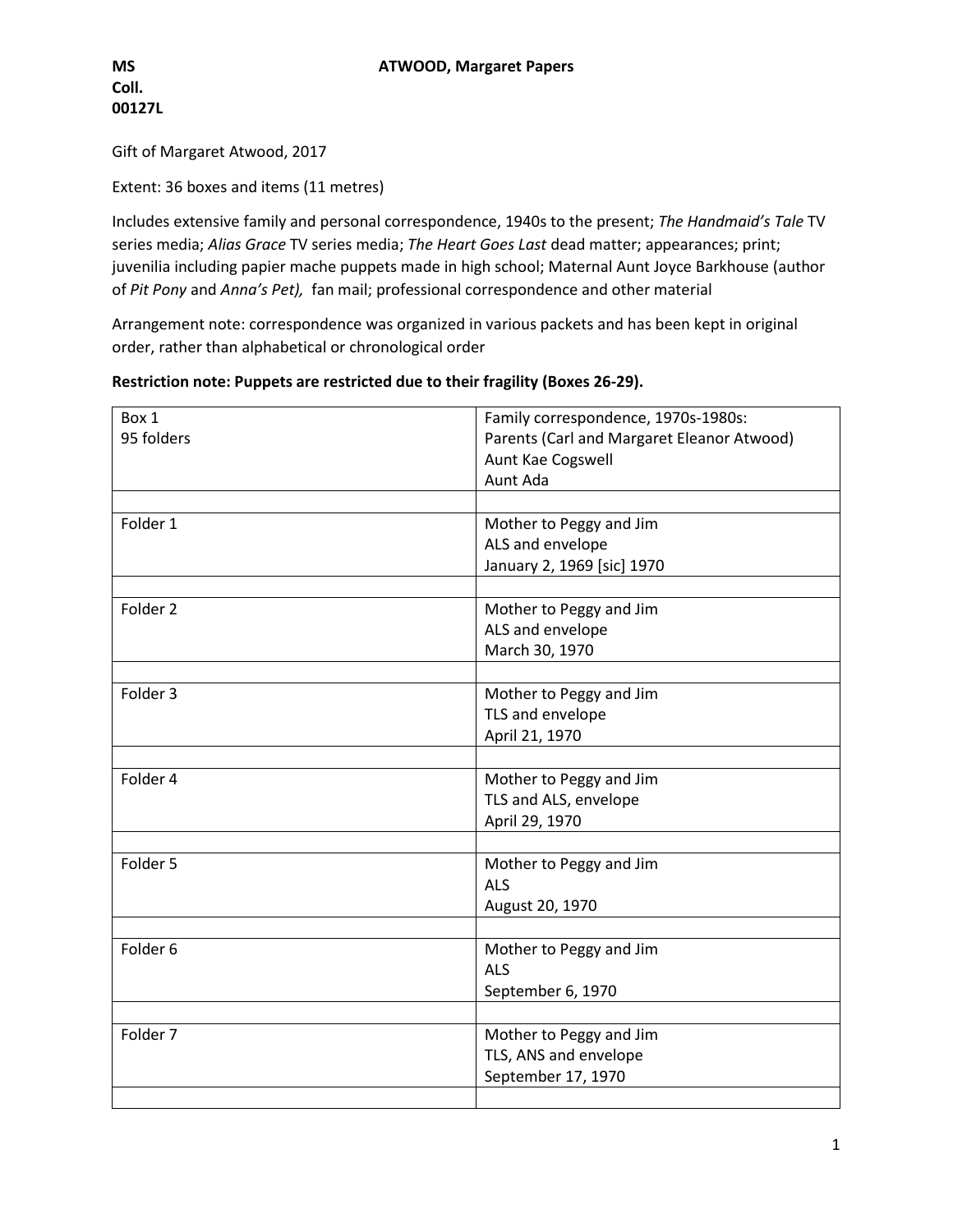| UU12/L    |                           |
|-----------|---------------------------|
| Folder 8  | Mother to Peggy           |
|           | <b>ALS</b>                |
|           | September 19, 1970        |
|           |                           |
| Folder 9  | Dad to Peggy              |
|           | <b>ALS</b>                |
|           | September 26, 1970        |
|           |                           |
| Folder 10 | Mother to Peggy and Jim   |
|           | TLS (stamps) and envelope |
|           | October 14, 1970          |
|           |                           |
| Folder 11 | Mother to Peggy and Jim   |
|           | <b>ALS</b>                |
|           | November 10, 1970         |
|           |                           |
| Folder 12 | Mother to Peggy           |
|           | <b>ALS</b>                |
|           | November 15, 1970         |
|           |                           |
| Folder 13 | Mother to Peggy and Jim   |
|           | <b>ALS</b>                |
|           | December 20, 1970         |
|           |                           |
| Folder 14 | Mother to Peggy and Jim   |
|           | TLS and envelope          |
|           | December 27, 1970         |
|           |                           |
| Folder 15 | Mother to Peggy and Jim   |
|           | TLS and envelope          |
|           | January 8, 1971           |
|           |                           |
| Folder 16 | Mother to Peggy and Jim   |
|           | TLS and envelope          |
|           | January 15, 1971          |
|           |                           |
| Folder 17 | Mother to Peggy and Jim   |
|           | <b>TLS</b>                |
|           | January 20, 1971          |
|           | TLS and envelope          |
|           | January 27, 1971          |
|           |                           |
| Folder 18 | Mother to Peggy           |
|           | ALS and envelope          |
|           | November 25, 1973         |
|           |                           |
|           |                           |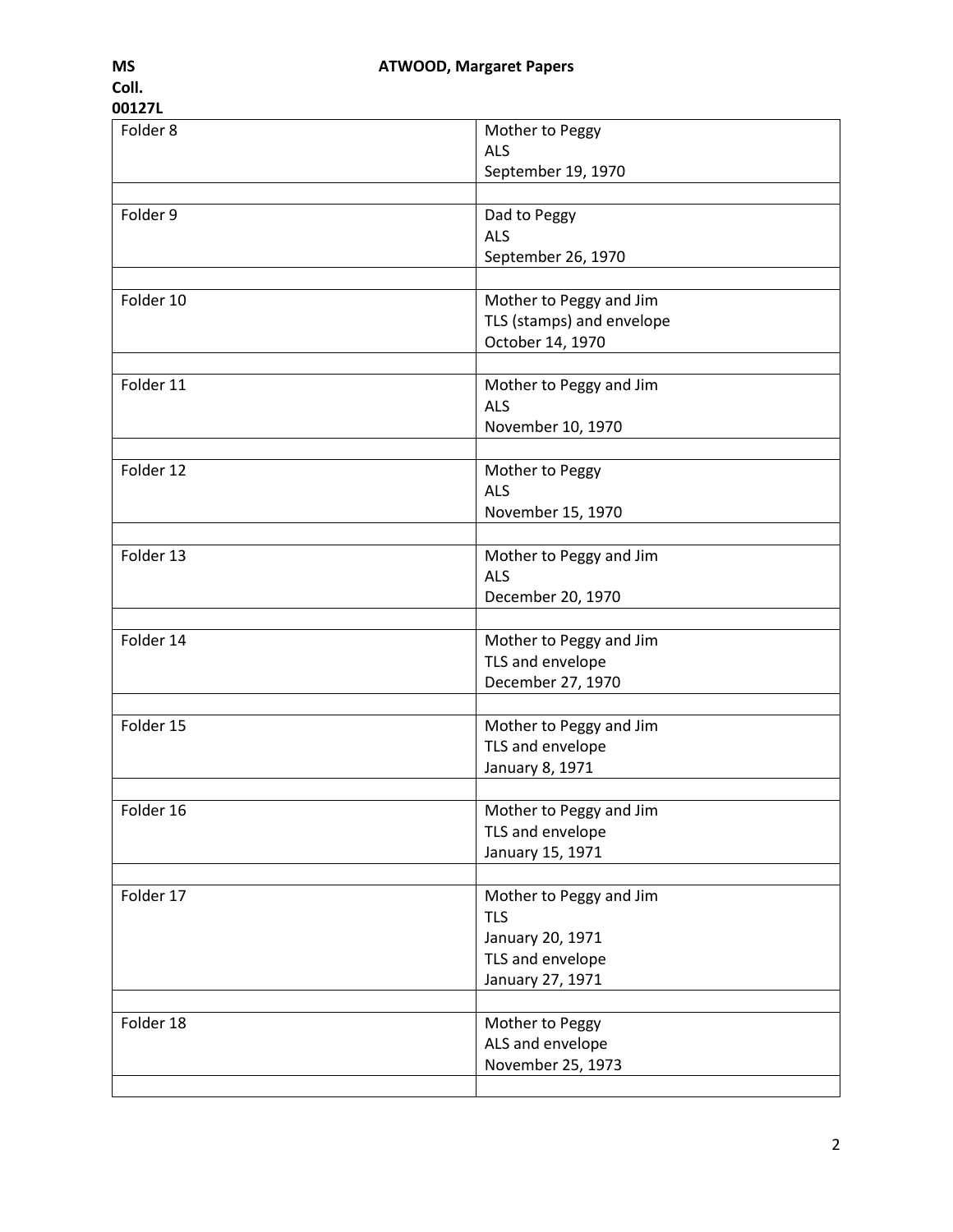## **00127L** Folder 19 Mother to Peggy, Graeme and Jess ALS October 25, 1978 Folder 20 Mother to Peggy, Graeme and Jess ALS November 5, 1978 Folder 21 and to Peggy ALS and envelope November 22, 1978 Folder 22 Mother to Peggy, Graeme and Jess ALS November 25, 1978 Folder 23 Mother to Peggy, Graeme and Jess ALS December 10, 1978 Folder 24 Dad to Peggy Long ALS December 10, 1978 Folder 25 and 10 Dad to Peggy ALS December 13, 1978 Folder 26 Mother to Peggy, Graeme, Jess and Ruth ALS and envelope December 17, 1978 Folder 27 Mother to Peggy, Graeme and Jess ALS December 29, 1978 Folder 28 Mother to Peggy, Graeme and Jess ALS January 7, 1979 Folder 29 Mother to Peggy, Graeme and Jess ALS January 14, 1979 Folder 30 Aunt Joyce Barkhouse to Peggy ALS

January 17, 1979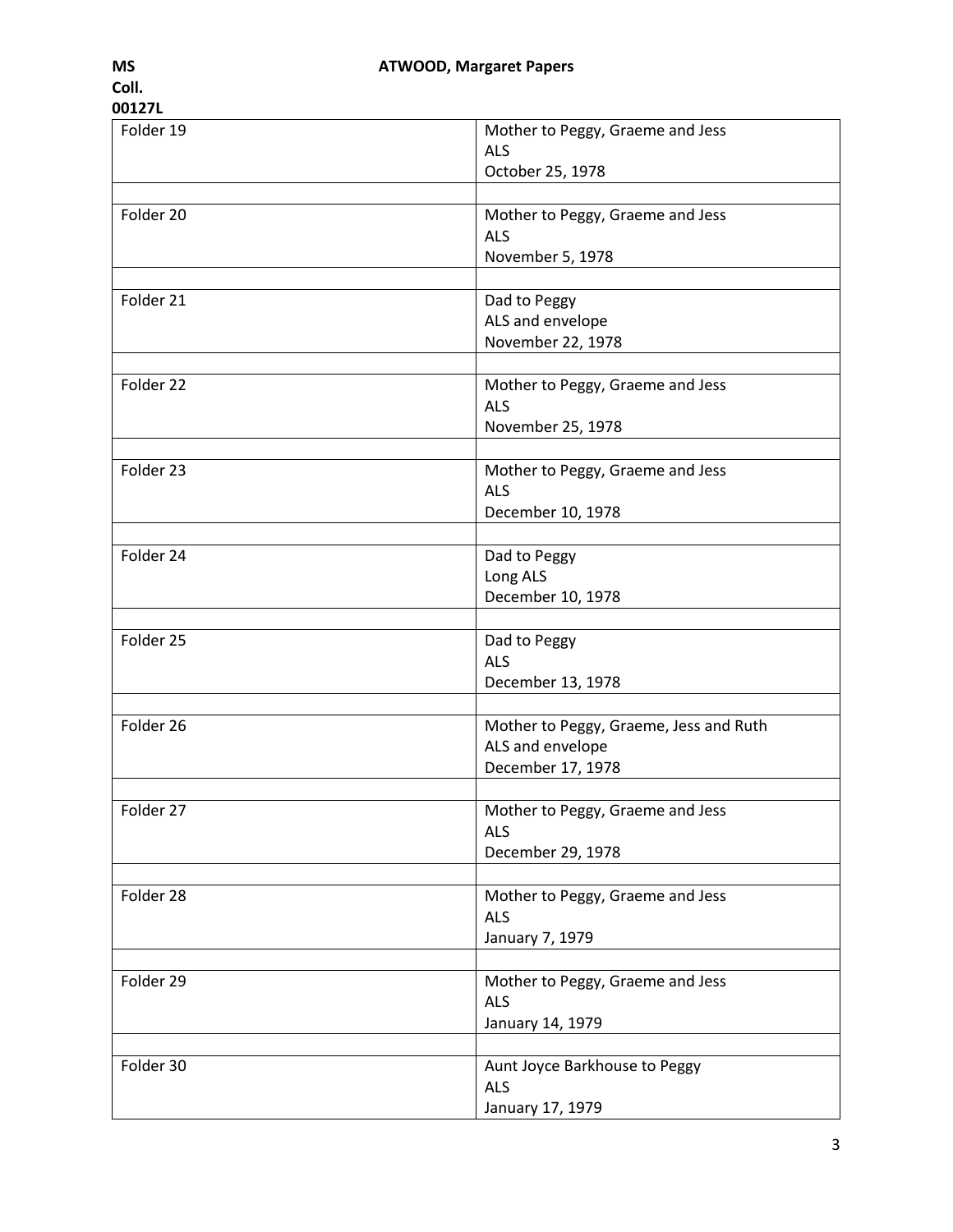| Folder 31 | Mother to Peggy, Graeme and Jess<br><b>ALS</b> |
|-----------|------------------------------------------------|
|           | January 22, 1979                               |
|           |                                                |
| Folder 32 | Mother to Peggy, Graeme and Jess               |
|           | <b>ALS</b>                                     |
|           | February 4, 1979                               |
|           |                                                |
| Folder 33 | Mother and Dad to Peggy                        |
|           | <b>ALS</b>                                     |
|           | February 16, 1979                              |
|           |                                                |
| Folder 34 | Mother and Dad to Peggy, Graeme and Jess       |
|           | <b>ALS</b>                                     |
|           | February 23, 1979                              |
|           |                                                |
| Folder 35 | Mother to Peggy, Graeme and Jess               |
|           | <b>ALS</b>                                     |
|           | March 4, 1979                                  |
| Folder 36 |                                                |
|           | Mother to Peggy, Graeme and Jess<br>ALS        |
|           |                                                |
|           | March 15, 1979                                 |
| Folder 37 | Mother to Peggy, Graeme and Jess               |
|           | ALS                                            |
|           | March 24, 1979                                 |
|           |                                                |
| Folder 38 | Mother to Peggy, Graeme and Jess               |
|           | <b>ALS</b>                                     |
|           | April 7, 1979                                  |
|           |                                                |
| Folder 39 | Mother to Peggy, Graeme and Jess               |
|           | <b>ALS</b>                                     |
|           | April 18, 1979                                 |
|           |                                                |
| Folder 40 | Mother to Peggy, Graeme and Jess               |
|           | <b>ALS</b>                                     |
|           | April 30, 1979                                 |
|           |                                                |
| Folder 41 | Mother to Peggy, Graeme and Jess               |
|           | <b>ALS</b>                                     |
|           | May 9, 1979                                    |
|           |                                                |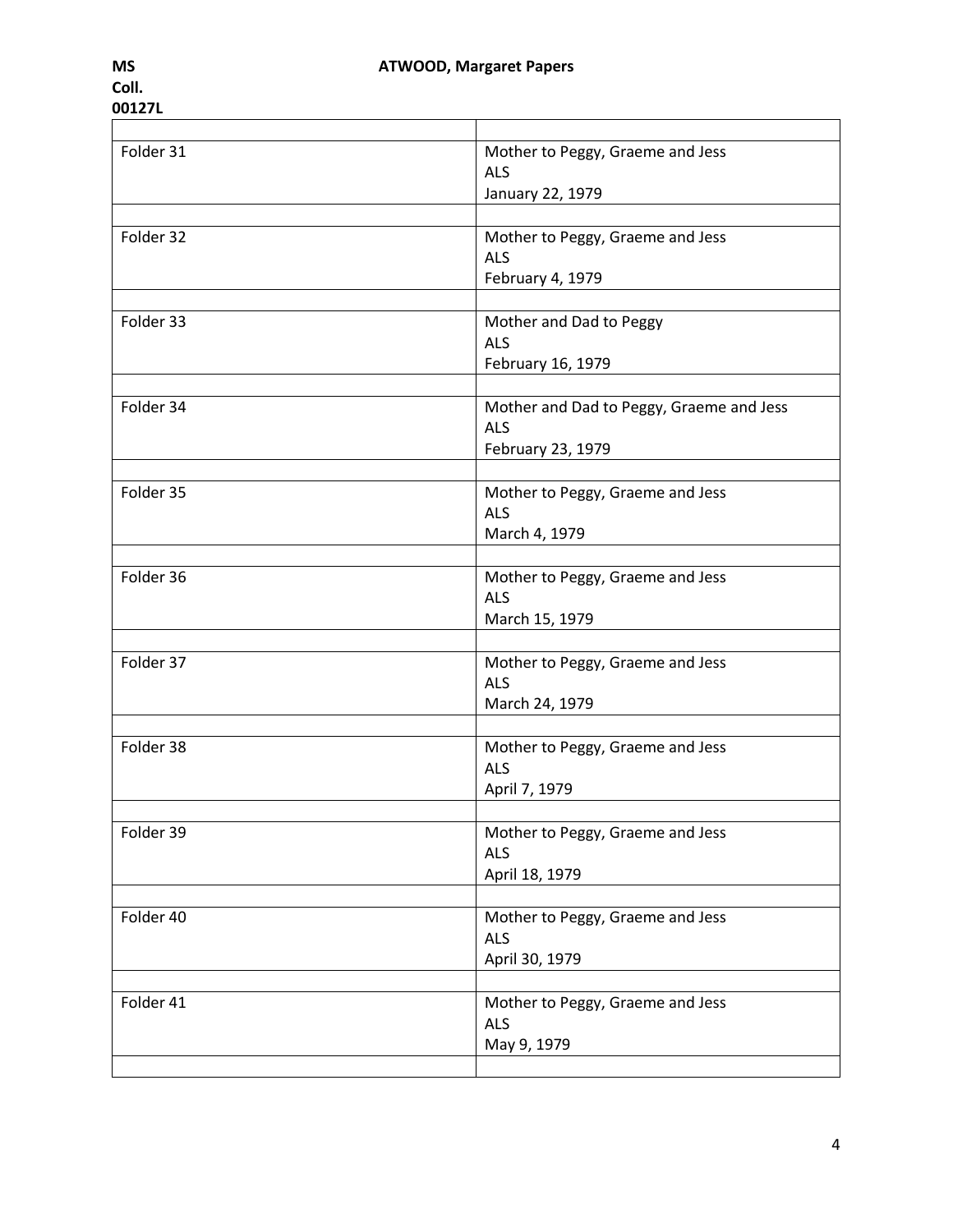| Folder 42 | Mother to Peggy, Graeme and Jess            |
|-----------|---------------------------------------------|
|           | <b>ALS</b>                                  |
|           | May 23, 1979                                |
|           |                                             |
| Folder 43 | Mother to Peggy, Graeme and Jess            |
|           | <b>ALS</b>                                  |
|           | June 2, 1979                                |
|           |                                             |
| Folder 44 | Ruth to Peggy                               |
|           | <b>ALS</b>                                  |
|           | August 30, 197?                             |
|           |                                             |
| Folder 45 | Mother to Peggy, Graeme and Jess            |
|           | <b>ALS</b>                                  |
|           | September 30, 1982                          |
|           |                                             |
| Folder 46 | Mother and Grandmother to Peggy, Graeme and |
|           | Jess                                        |
|           | <b>ALS</b>                                  |
|           |                                             |
|           | November 23, 1983                           |
|           |                                             |
| Folder 47 | Peggy to Mum and Dad                        |
|           | TL                                          |
|           | December 8, 1983                            |
|           |                                             |
| Folder 48 | Dad to Peggy                                |
|           | ALS                                         |
|           | December 11, 1983                           |
|           | Mother, Margaret and Grandmother to Peggy,  |
|           | Graeme and Jess                             |
|           | <b>ALS</b>                                  |
|           | December 11, 1983                           |
|           |                                             |
| Folder 49 | Dad to Peggy                                |
|           | <b>ALS</b>                                  |
|           | December 18, 1983                           |
|           | Mother to Peggy, Graeme and Jess            |
|           | <b>ALS</b>                                  |
|           | December 18, 1983                           |
|           |                                             |
| Folder 50 | Mum, Margaret and Grandma to Peggy and      |
|           | Graeme                                      |
|           | <b>ALS</b>                                  |
|           | December 28, 1983                           |
|           |                                             |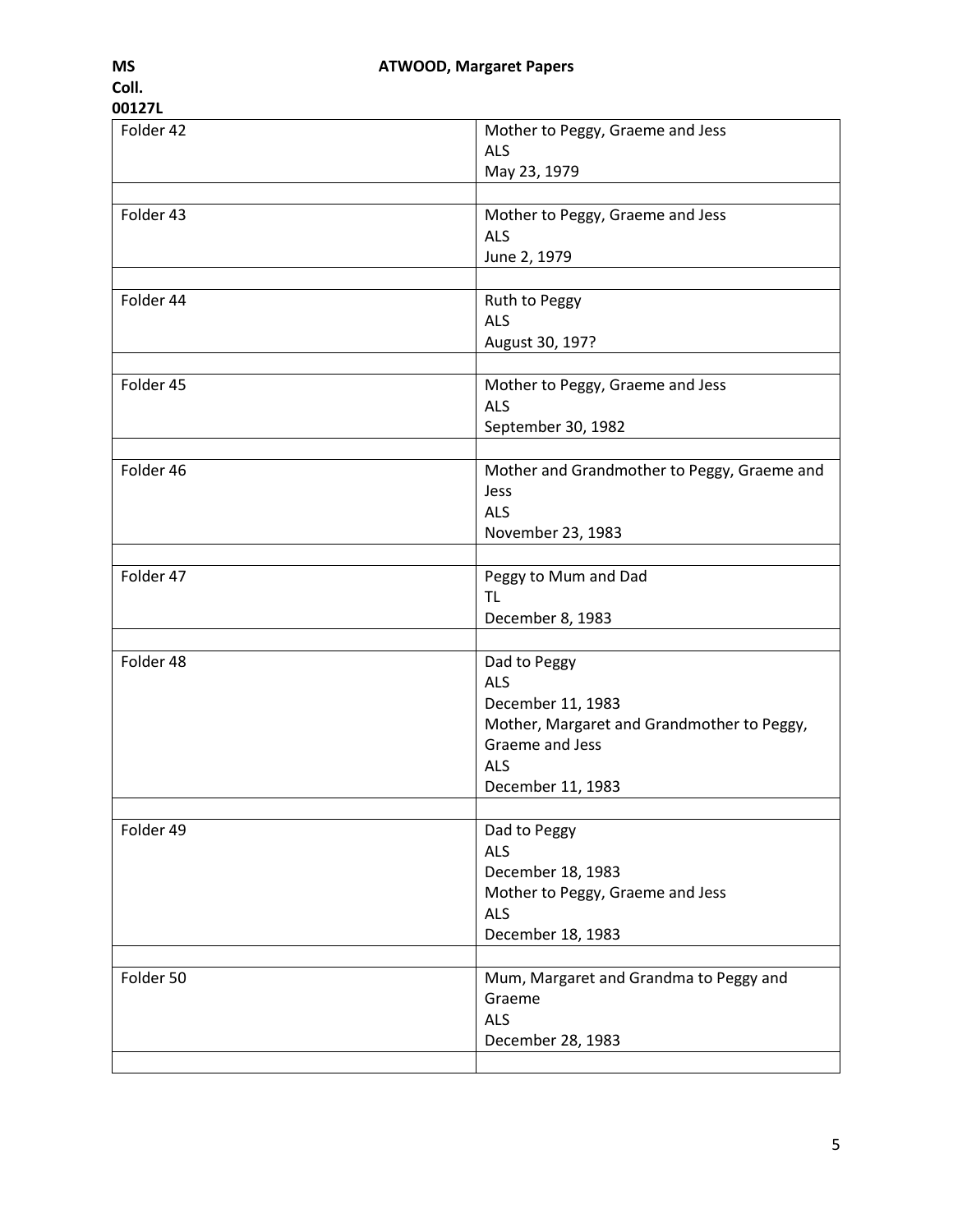| Folder 51 | Mother, Dad and Ruth to Peggy, Graeme and Jess<br><b>ALS</b><br>October 2, 1983                                                           |
|-----------|-------------------------------------------------------------------------------------------------------------------------------------------|
|           |                                                                                                                                           |
| Folder 52 | Mother, Margaret and Grandmother to Peggy,<br>Graeme and Jess<br><b>ALS</b><br>September 29, 1983                                         |
| Folder 53 | Partial note from Dad and Mother, Carl and<br>Margaret, G & G<br>ANS<br>4/XII/1983                                                        |
| Folder 54 | Dad to Peggy<br><b>ALS</b><br>October 8, 1983                                                                                             |
|           |                                                                                                                                           |
| Folder 55 | Mother to Peggy, Graeme and Jess<br><b>ALS</b><br>November 20, 1983                                                                       |
|           |                                                                                                                                           |
| Folder 56 | Dad to Peggy<br><b>ALS</b><br>November 25, 1983<br>Mother and Grandmother to Peggy, Graeme and<br>Jess<br><b>ALS</b><br>November 25, 1983 |
|           |                                                                                                                                           |
| Folder 57 | Peggy to Mum and Dad<br><b>TLS</b><br>December 16, 1983                                                                                   |
|           |                                                                                                                                           |
| Folder 58 | Peggy to Mum and Dad<br><b>TL</b><br>January 5, 1984                                                                                      |
|           |                                                                                                                                           |
| Folder 59 | Dad to Peggy<br><b>ALS</b><br>January 5, 1984<br>Mother, Margaret and Grandma<br><b>ALS</b><br>January 5, 1984                            |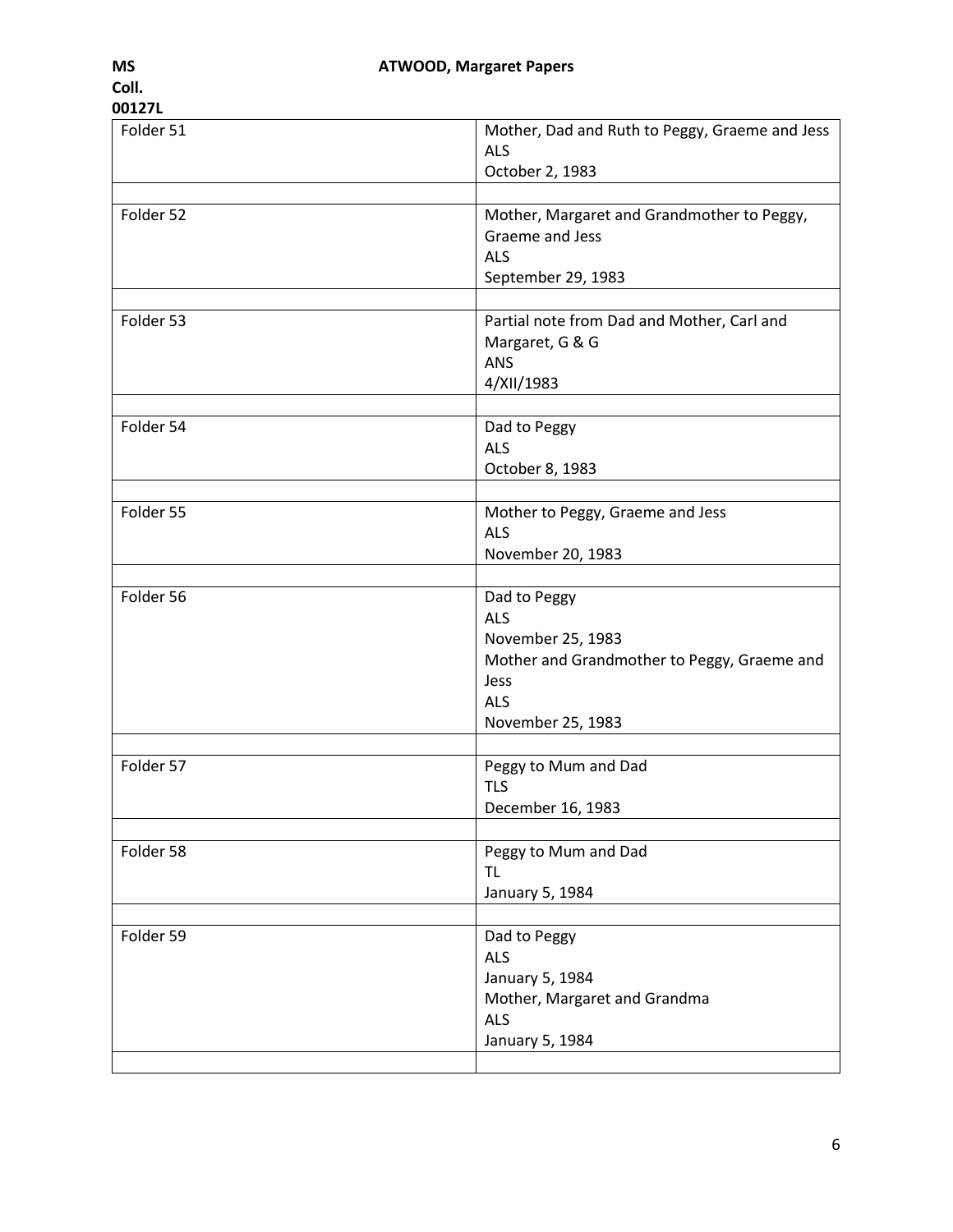| 00127L    |                                                                                                                               |
|-----------|-------------------------------------------------------------------------------------------------------------------------------|
| Folder 60 | Peggy to Mum and Dad<br><b>TL</b><br>January 12, 1984                                                                         |
| Folder 61 | Dad to Peggy<br>ALS<br>January 17, 1984<br>Mother to Peggy, Graeme and Jess<br><b>ALS</b><br>January 17, 1984                 |
| Folder 62 | Peggy to Mum and Dad<br><b>TL</b><br>January 26, 1984                                                                         |
| Folder 63 | M., M. and G. to Peggy, Graeme and Jess<br><b>ALS</b><br>January 30, 1984                                                     |
| Folder 64 | Reg to Carl<br><b>ALS</b><br>February 12, 1984<br>Re: 'Bluebeard's Egg'                                                       |
| Folder 65 | Mum, Margaret and Grandmother to Peggy,<br>Graeme and Jess<br><b>ALS</b><br>February 12, 1984                                 |
| Folder 66 | Dad to Peggy<br><b>ALS</b><br>And Mother, Grandmother and Margaret<br><b>ALS</b><br>February 19, 1984                         |
| Folder 67 | 3 letters:<br>January 21 and 22 <sup>nd</sup> from Aunt Joyce, Mother,<br>Margaret, Grandmother and Dad<br><b>ALS</b><br>1984 |
| Folder 68 | Dad to Peggy<br>Mother, Margaret and Grandmother to Peggy,<br>Graeme and Jess<br>2 ALS<br>February 6 & 7, 1984                |
|           |                                                                                                                               |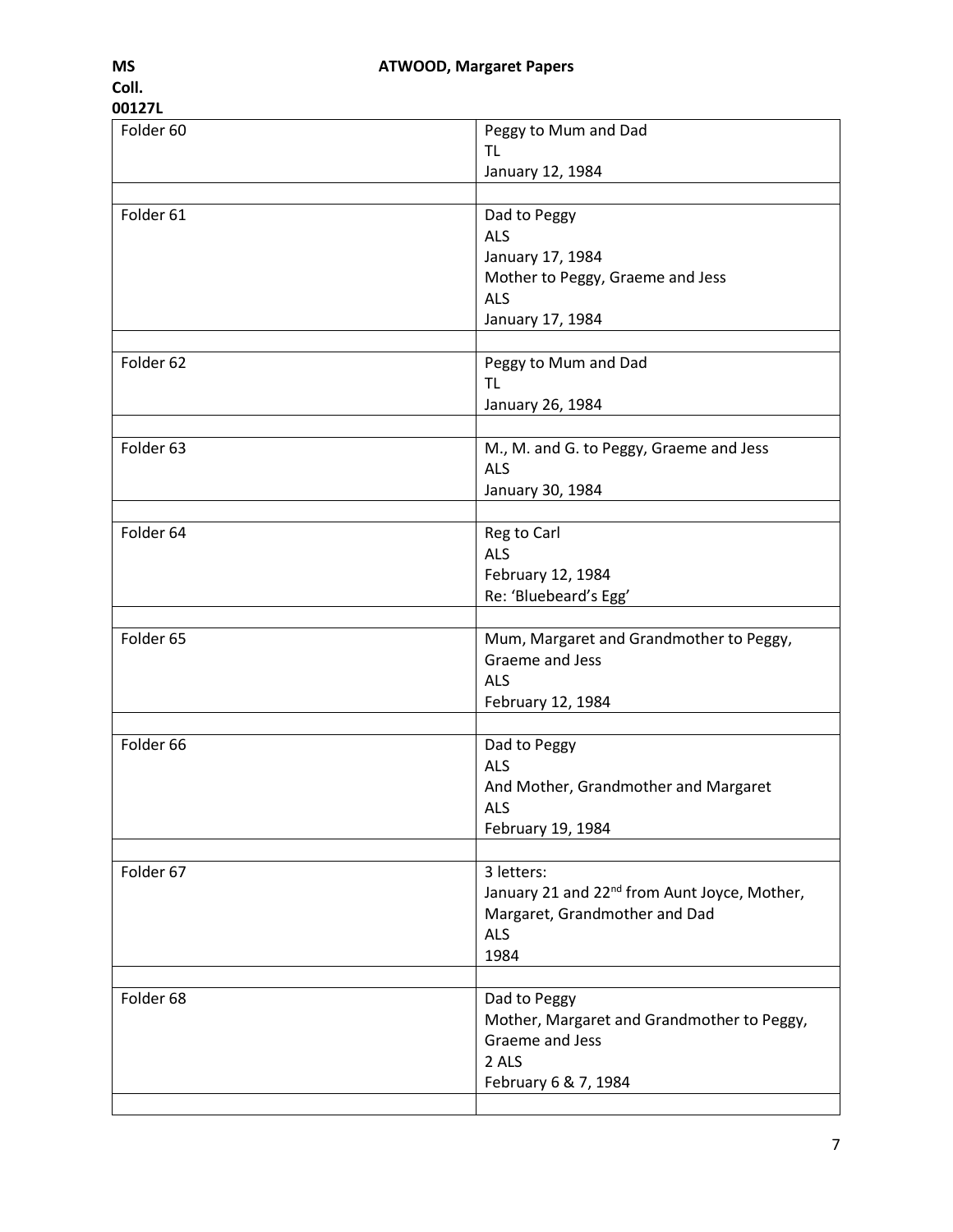| Folder 69 | Mum and Grandmother to Peggy, Graeme and     |
|-----------|----------------------------------------------|
|           | Jess                                         |
|           | <b>ALS</b>                                   |
|           | February 25, 1984                            |
|           |                                              |
| Folder 70 | Mum, Margaret and Grandmother to Peggy,      |
|           | Graeme and Jess                              |
|           | <b>ALS</b>                                   |
|           | March 6, 1984                                |
|           |                                              |
| Folder 71 | Dad, Mum, Margaret and Grandmother to Peggy, |
|           | Graeme and Jess                              |
|           | <b>ALS</b>                                   |
|           | March 10, 1984                               |
|           |                                              |
| Folder 72 | M., D., and A. to Peggy, Graeme and Jess     |
|           | <b>ALS</b>                                   |
|           | March 20, 1984                               |
|           |                                              |
| Folder 73 | Mother, Margaret and Grandmother to Peggy,   |
|           | Graeme, Jess and Ruth                        |
|           | <b>ALS</b>                                   |
|           | April 4, 1984                                |
|           |                                              |
| Folder 74 | Mother, Margaret and Grandmother to Peggy,   |
|           | Graeme and Jess                              |
|           | <b>ALS</b>                                   |
|           | April 9, 1984                                |
|           |                                              |
| Folder 75 | Grandmother, Margaret and Mother to Peggy,   |
|           | Graeme and Jess                              |
|           | <b>ALS</b>                                   |
|           | April 15, 1984                               |
|           |                                              |
| Folder 76 | Mother, Margaret and Grandmother to Peggy,   |
|           | Graeme and Jess                              |
|           | <b>ALS</b>                                   |
|           | April 26, 1984                               |
|           |                                              |
| Folder 77 | Mother, Margaret and Grandmother             |
|           | <b>ALS</b>                                   |
|           | May 6, 1984                                  |
|           |                                              |
| Folder 78 | Mother, Margaret and Grandmother to Peggy,   |
|           | Graeme and Jess                              |
|           | <b>ALS</b>                                   |
|           | May 16, 1984                                 |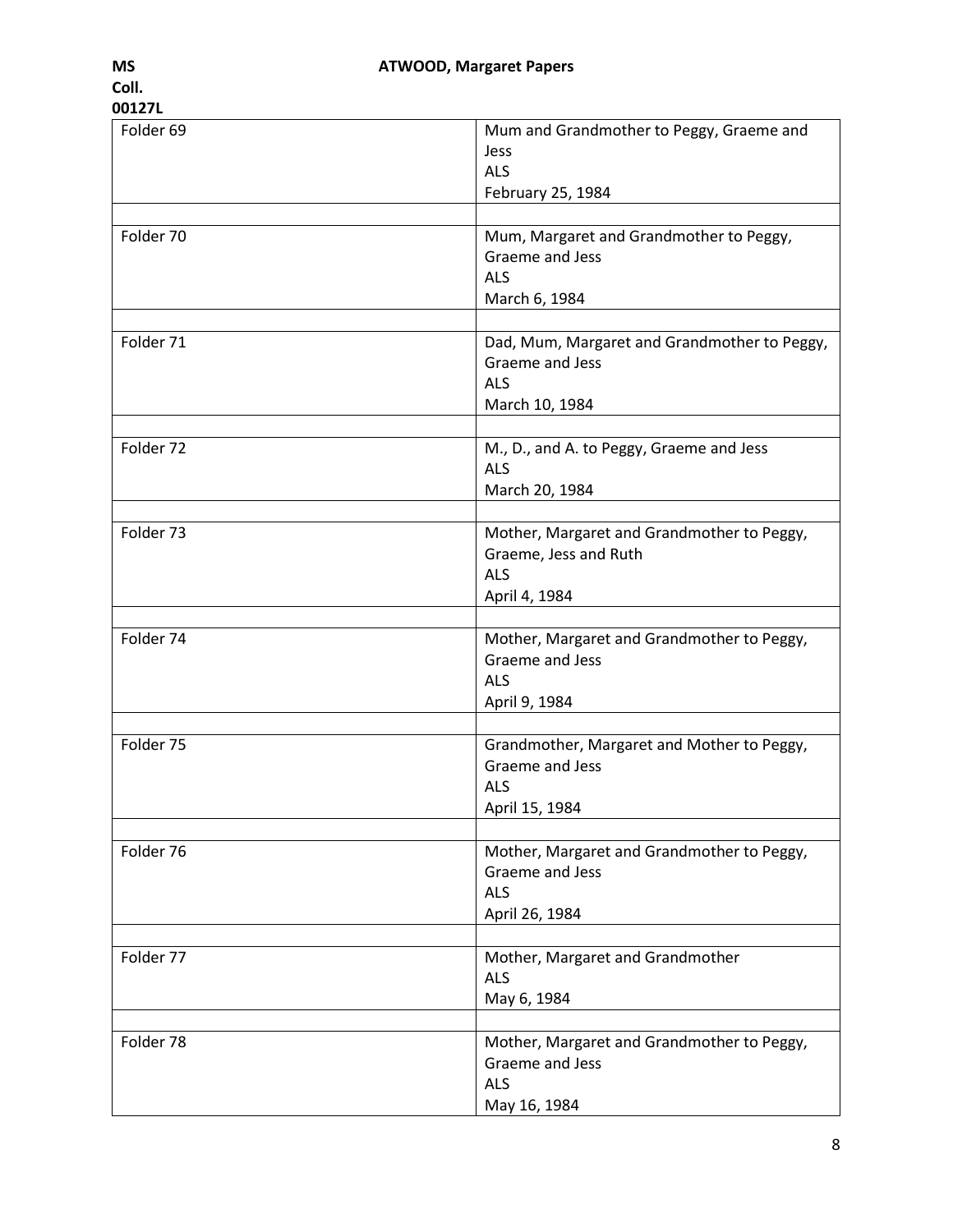| Folder 79 | Dad to Peggy                                   |
|-----------|------------------------------------------------|
|           | ALS                                            |
|           | May 24, 1984                                   |
|           |                                                |
| Folder 80 | Peggy to Mum, Dad and Ruth                     |
|           | <b>TLS</b>                                     |
|           | May 25, 1984                                   |
|           |                                                |
| Folder 81 | Mother, Margaret and Grandmother to Peggy,     |
|           | Graeme and Jess                                |
|           | ALS                                            |
|           | May 31, 1984                                   |
|           |                                                |
| Folder 82 | Mother, Margaret and Grandmother to Peggy,     |
|           | Graeme and Jess                                |
|           | <b>ALS</b>                                     |
|           | June 14, 1984                                  |
|           |                                                |
| Folder 83 | Florence (Power) McMahon to Margaret           |
|           | <b>ALS</b>                                     |
|           | July 1986 re: 'Bluebeard's Egg'                |
|           |                                                |
| Folder 84 | Letter regarding Atwood parents, from G. Keith |
|           | Fraser, PEI                                    |
|           | March 21, 1989                                 |
| Folder 85 | Aunt Kae Cogswell                              |
|           | <b>TLS</b>                                     |
|           | September 8, 2003                              |
|           |                                                |
| Folder 86 | 'The Year 2004 According to Kay'               |
|           |                                                |
| Folder 87 | Kae Cogswell - blank card                      |
|           |                                                |
| Folder 88 | Elizabeth Cogswell to Peggy                    |
|           | <b>ALS</b>                                     |
|           | December 4, 2003                               |
|           |                                                |
| Folder 89 | 'Margaret' [mother?] to Kae                    |
|           | <b>ALS</b>                                     |
|           | February 6, 1927                               |
|           |                                                |
| Folder 90 | Kae to Peggy                                   |
|           | <b>TLS</b>                                     |
|           | February 26, 2003                              |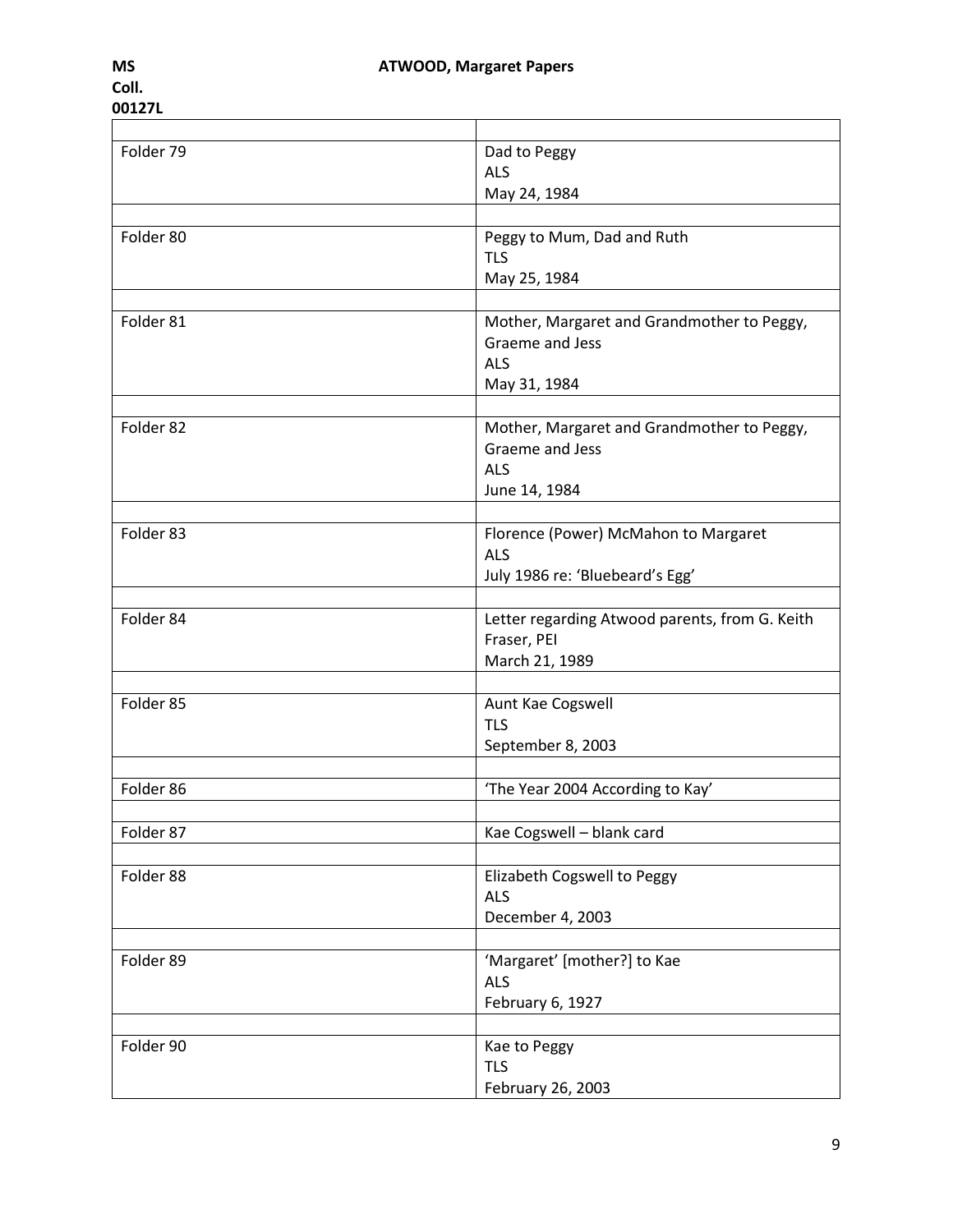| Folder 91  | Aunt Kay to Peggy, Graeme and Jess       |
|------------|------------------------------------------|
|            | ALS                                      |
|            | December 23, 1990                        |
|            |                                          |
| Folder 92  | Aunt Kay to Peggy (birthday)             |
|            | TLS and card                             |
|            | November 14, 2001                        |
|            |                                          |
| Folder 93  | Aunt Kae to Peggy (birthday)             |
|            | <b>ANS</b>                               |
|            | 2003                                     |
|            |                                          |
| Folder 94  | Kae to Peggy                             |
|            | <b>TLS</b>                               |
|            | November 1, 2003                         |
|            |                                          |
| Folder 95  | Aunt Ada Atwood-Brannen                  |
|            | 2012 & 2005                              |
|            |                                          |
| Box 2      | Personal correspondence (family)         |
| 72 folders | 1960s parents                            |
|            | Grandfather                              |
|            | Ruthie                                   |
|            |                                          |
| Folder 1   | "Peggy's grandfather's letters - Killam" |
|            | Dr. H. E. Killam, 1940s - 1950s          |
|            | 8 ALS and envelopes                      |
|            |                                          |
| Folder 2   | Mother to Peggy                          |
|            | ALS and envelope                         |
|            | July 16, 1961                            |
|            |                                          |
| Folder 3   | Mother to Peggy                          |
|            | ALS and envelope                         |
|            | May 27, 1962                             |
|            |                                          |
| Folder 4   | Ruthie to Peg                            |
|            | <b>ANS</b>                               |
|            | June 27, 1963                            |
| Folder 5   | Dad to Peggy                             |
|            |                                          |
|            | ALS and envelope                         |
|            | July 12, 1964                            |
| Folder 6   | Dad to Professor Atwood II               |
|            | ALS and envelope                         |
|            |                                          |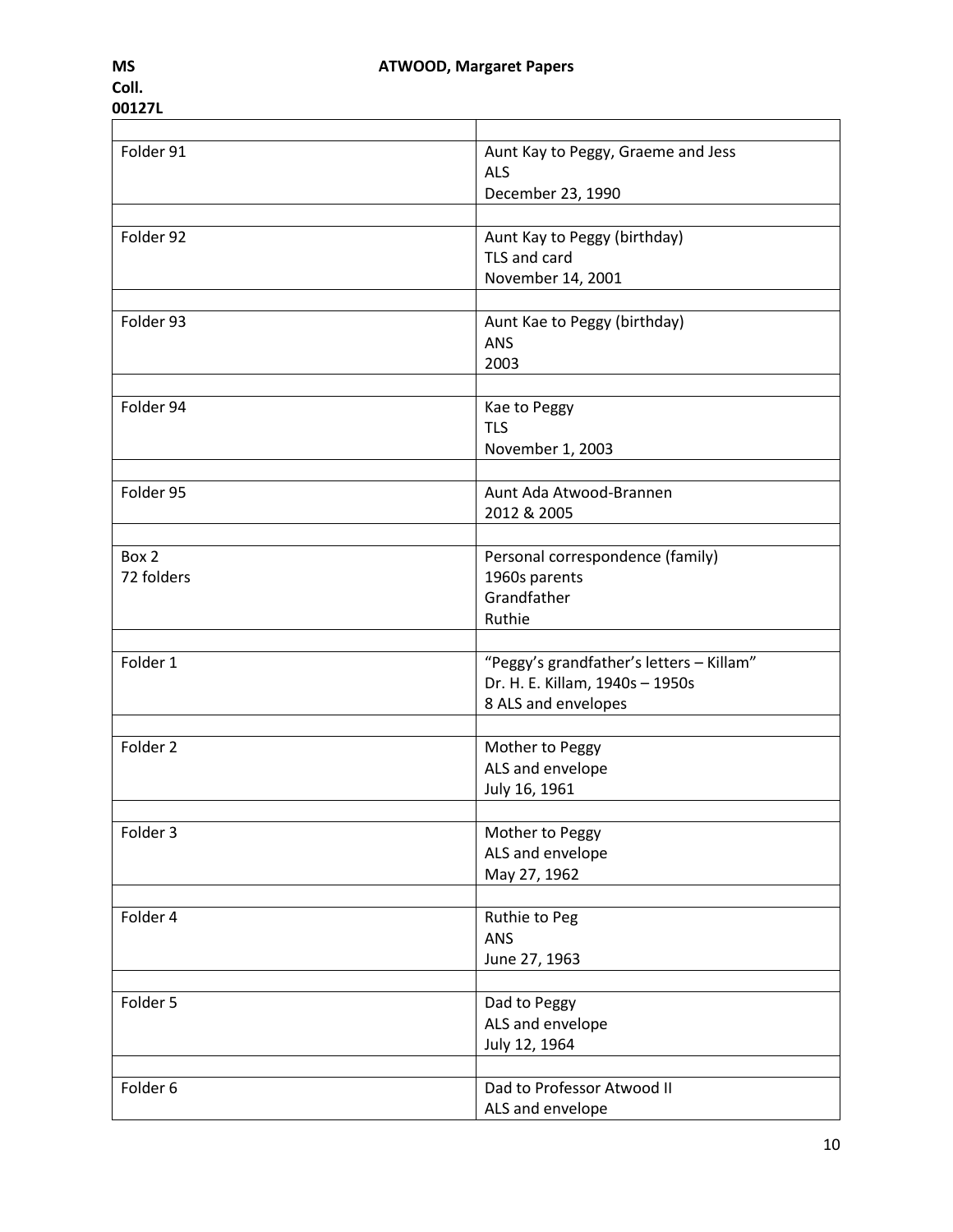|           | November 2, 1964                   |
|-----------|------------------------------------|
|           |                                    |
| Folder 7  | Mother to Peggy                    |
|           | <b>ALS</b>                         |
|           | December 20, 1964                  |
|           |                                    |
| Folder 8  | Dad to Peggy                       |
|           | <b>ALS</b><br>January 18, 1965     |
|           |                                    |
| Folder 9  | Dad to Peggy                       |
|           | ALS and envelope                   |
|           | March 9, 1965                      |
|           |                                    |
| Folder 10 | Mother to Peggy                    |
|           | <b>ALS</b>                         |
|           | September 22, 1965                 |
|           |                                    |
| Folder 11 | Dad to Peggy                       |
|           | ALS, clipping, envelope            |
|           | October 12, 1965                   |
| Folder 12 | Mother to Peggy                    |
|           | <b>ALS</b>                         |
|           | October 23, 1965                   |
|           |                                    |
| Folder 13 | Mother to Peggy                    |
|           | ALS, TL and envelope               |
|           | November 5, 1965                   |
|           |                                    |
| Folder 14 | Mother to Peggy                    |
|           | <b>ALS</b>                         |
|           | November 23, 1965                  |
|           |                                    |
| Folder 15 | Mother to Peggy<br><b>ALS</b>      |
|           | December 16, 1965                  |
|           |                                    |
| Folder 16 | Mother to Peggy                    |
|           | <b>ALS</b>                         |
|           | 1966                               |
|           |                                    |
| Folder 17 | Mother to Peggy                    |
|           | ANS and typed newsletter, envelope |
|           | January 7, 1966                    |
|           |                                    |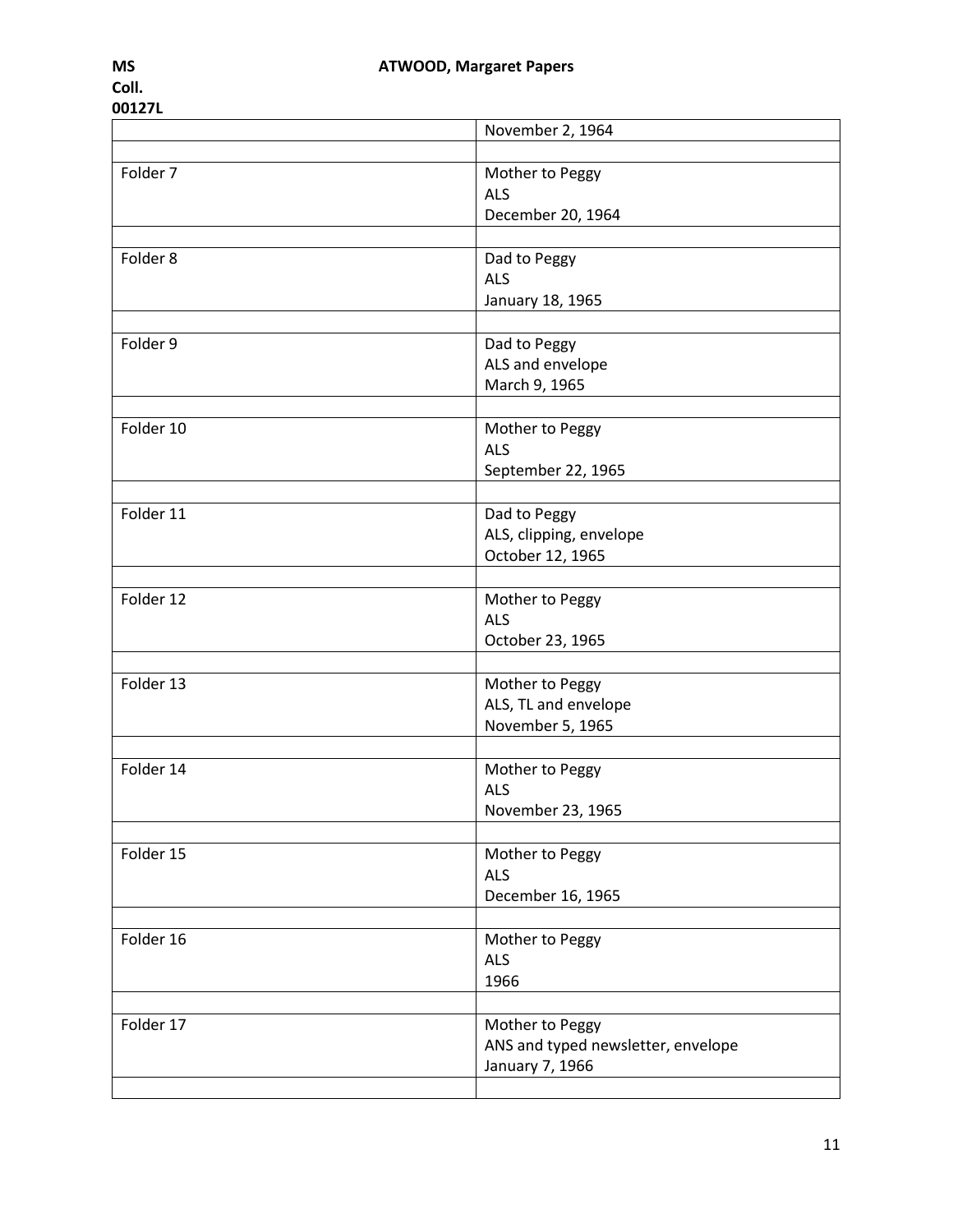| Folder 18 | Mother to Peggy         |
|-----------|-------------------------|
|           |                         |
|           | <b>ALS</b>              |
|           | February 25, 1966       |
|           |                         |
| Folder 19 | Mother to Peggy         |
|           |                         |
|           | ALS and envelope        |
|           | April 21, 1966          |
|           |                         |
| Folder 20 | Mother to Peggy         |
|           | <b>ALS</b>              |
|           |                         |
|           | May 9, 1966             |
|           |                         |
| Folder 21 | Mother to Peggy         |
|           | <b>ALS</b>              |
|           | July 9, 1966            |
|           |                         |
| Folder 22 | Mother to Peggy         |
|           |                         |
|           | <b>ALS</b>              |
|           | July 28, 1966           |
|           |                         |
| Folder 23 | Dad to Peggy            |
|           | ALS and envelope        |
|           |                         |
|           | August 4, 1966          |
|           | Re: insect infestation  |
|           |                         |
| Folder 24 | Mother to Peggy         |
|           | <b>ALS</b>              |
|           |                         |
|           | August 5, 1966          |
|           |                         |
| Folder 25 | Mother to Peggy         |
|           | <b>TLS</b>              |
|           | October 17, 1966        |
|           |                         |
|           | <b>ALS</b>              |
|           | October 21, 1966        |
|           | Envelope and clipping   |
|           |                         |
| Folder 26 | Mother to Peggy         |
|           | <b>ALS</b>              |
|           |                         |
|           | December 2, 1966        |
|           |                         |
| Folder 27 | Dad to Peggy            |
|           | ALS, envelope, clipping |
|           | December 12, 1966       |
|           |                         |
|           |                         |
| Folder 28 | Mother to Peggy         |
|           | <b>ALS</b>              |
|           | December 13, 1966       |
|           |                         |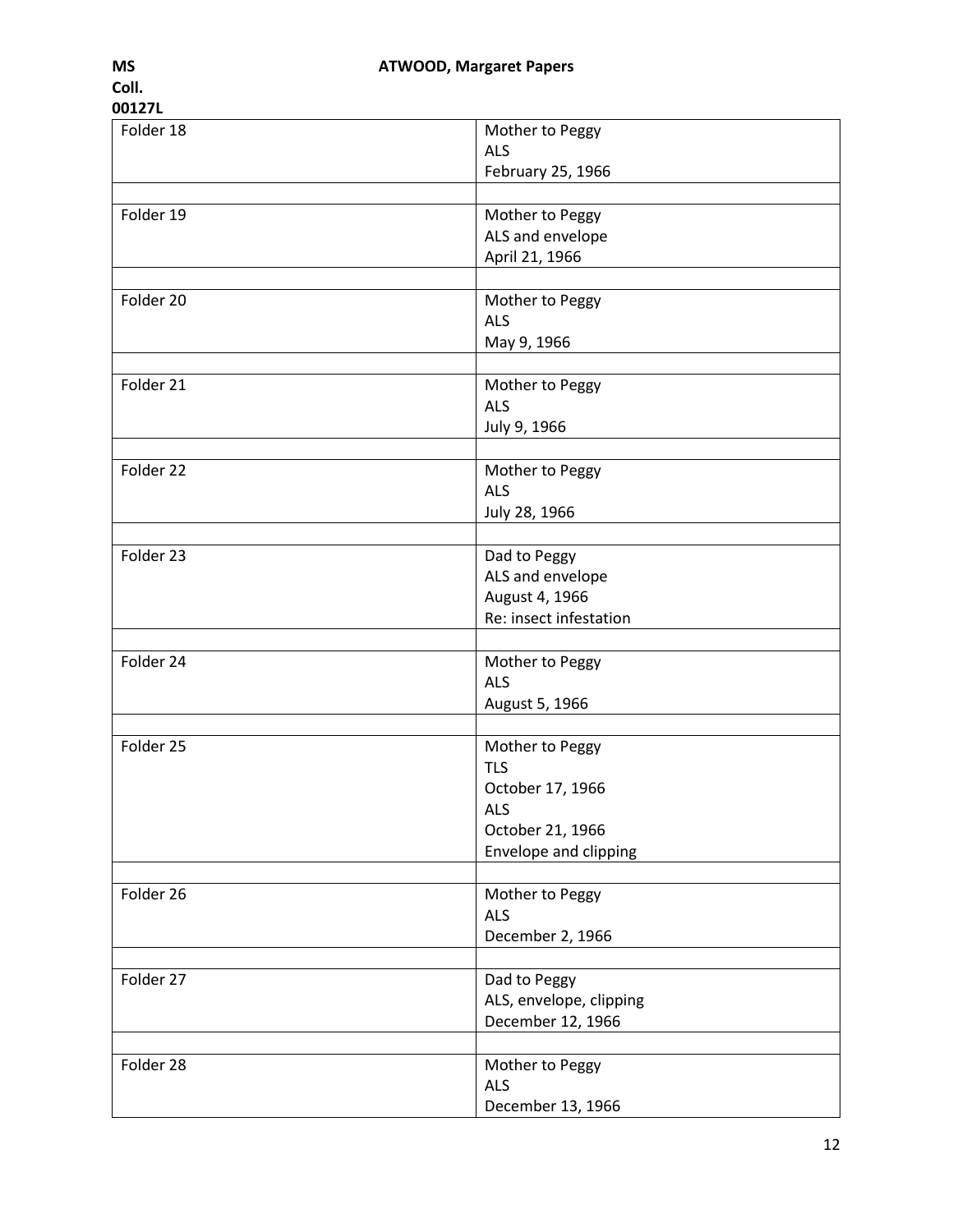| Folder 29 | Mother to Peggy                        |
|-----------|----------------------------------------|
|           | TLS and envelope                       |
|           | January 1967                           |
|           |                                        |
| Folder 30 | Margaret/Mother                        |
|           | Typed newsletter                       |
|           | January 8, 1967                        |
|           |                                        |
| Folder 31 | Mother to Peggy                        |
|           | <b>TLS</b>                             |
|           | February 10, 1967                      |
|           |                                        |
| Folder 32 | Mother to Peggy                        |
|           | <b>TLS</b>                             |
|           | February 18, 1967                      |
|           | ALS and envelope                       |
|           |                                        |
| Folder 33 | Mother to Peggy                        |
|           | TLS, ANS and envelope                  |
|           | February 25, 1967                      |
|           |                                        |
| Folder 34 | Mother to Peggy                        |
|           | TLS and envelope                       |
|           | March 5, 1967                          |
|           |                                        |
| Folder 35 | Mother to Peggy                        |
|           | ALS and envelope                       |
|           | March 21, 1967                         |
|           |                                        |
| Folder 36 | Mother to Peggy                        |
|           | TL newsletter and note                 |
|           | March 21, 1967                         |
|           |                                        |
| Folder 37 | Mother to All                          |
|           | TL, hol. note and envelope             |
|           | March 31, 1967                         |
|           |                                        |
| Folder 38 | Mother to Peggy                        |
|           | <b>TLS</b>                             |
|           | April 9, 1967                          |
|           |                                        |
| Folder 39 | Mother to Peggy                        |
|           | ALS and envelope with typed newsletter |
|           | April 19, 1967                         |
|           |                                        |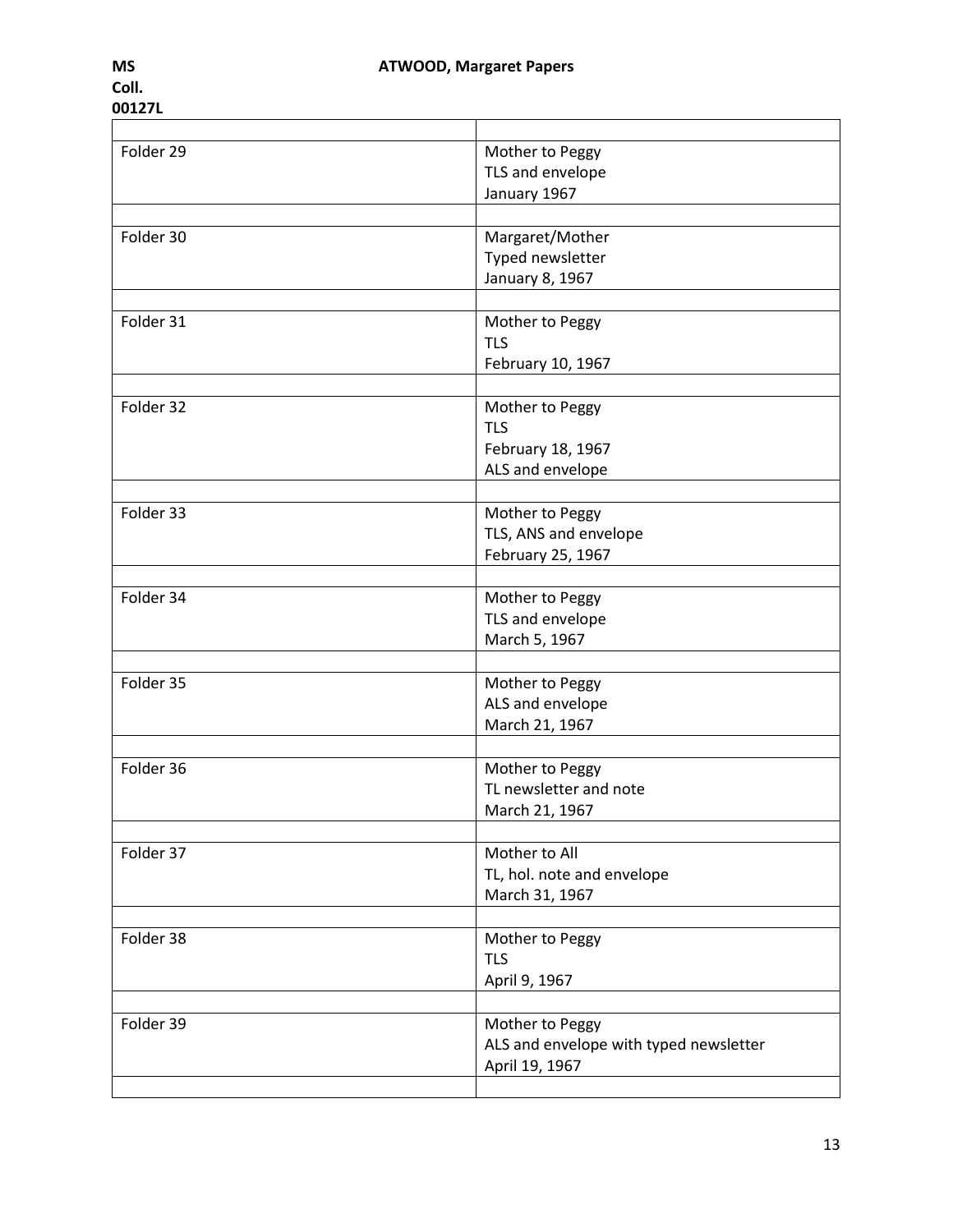| Folder 40 | Mother to Peggy              |
|-----------|------------------------------|
|           | <b>ALS</b>                   |
|           |                              |
|           | April 24, 1967               |
|           |                              |
| Folder 41 | Mother to All/Peggy          |
|           | TL, envelope, holograph note |
|           | April 27, 1967               |
|           |                              |
| Folder 42 | Mother to Peggy              |
|           | ALS and envelope             |
|           | May 6, 1967                  |
|           | <b>TLS</b>                   |
|           | May 5, 1967                  |
|           |                              |
| Folder 43 | Mother to Peggy              |
|           | TLS, ANS and envelope        |
|           |                              |
|           | May 16, 1967                 |
| Folder 44 | Mother to Peggy              |
|           |                              |
|           | <b>ALS</b>                   |
|           | May 26, 1967                 |
|           |                              |
| Folder 45 | Mother to All (Peggy)        |
|           | TLS and envelope             |
|           | May 28, 1967                 |
|           |                              |
| Folder 46 | Mother to Peggy and Jim      |
|           | ALS and envelope             |
|           | June 12, 1967                |
|           |                              |
| Folder 47 | Mother to Peggy              |
|           | ALS and envelope             |
|           | August 19, 1967              |
|           |                              |
| Folder 48 | Mother to Peggy and Jim      |
|           | <b>TLS</b>                   |
|           |                              |
|           | August 27, 1967              |
|           |                              |
| Folder 49 | Mother to Peggy              |
|           | ALS and envelope             |
|           | September 5, 1967            |
|           |                              |
| Folder 50 | Mother to Peggy              |
|           | <b>ALS</b>                   |
|           | September 24, 1967           |
|           |                              |
|           |                              |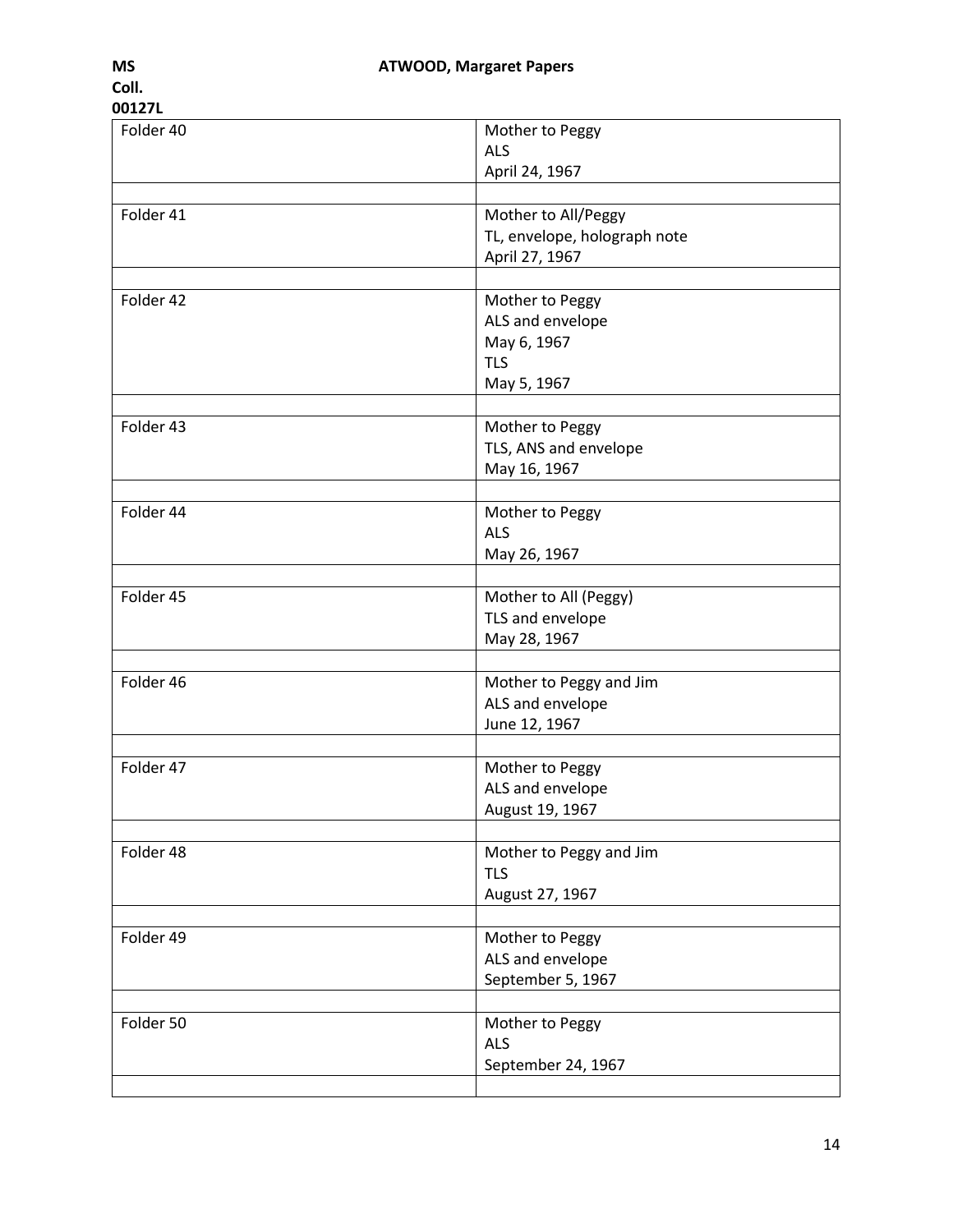| Folder 51 | Mother to All           |
|-----------|-------------------------|
|           | <b>TLS</b>              |
|           | January 24, 1968        |
|           |                         |
| Folder 52 | Mother to Peggy and Jim |
|           | TLS and envelope        |
|           | February 24, 1968       |
|           |                         |
| Folder 53 | Mother to Peggy         |
|           | ALS and envelope        |
|           | March 10, 1968          |
|           |                         |
| Folder 54 | Dad to Peggy            |
|           | Long ALS with envelope  |
|           | April 2, 1969           |
|           |                         |
| Folder 55 | Peggy to Dad            |
|           | <b>TLS</b>              |
|           | April 8, 1969           |
|           |                         |
| Folder 56 | Mother to Peggy         |
|           | <b>ALS</b>              |
|           | May 8, 1968             |
| Folder 57 | Mother to Peggy and Jim |
|           | <b>TLS</b>              |
|           | June 20, 1968           |
|           | And to Peggy            |
|           | <b>TLS</b>              |
|           | June 11, 1968           |
|           |                         |
| Folder 58 | Mother to Peggy and Jim |
|           | TLS and envelope        |
|           | June 29, 1968           |
|           |                         |
| Folder 59 | Mother to Peggy and Jim |
|           | TLS, ANS, envelope      |
|           | July 11, 1968           |
|           |                         |
| Folder 60 | Mother to Peggy         |
|           | <b>ALS</b>              |
|           | July 15, 1968           |
|           |                         |
| Folder 61 | Mother to Peggy and Jim |
|           | ALS and envelope        |
|           | August 3, 1969          |
|           |                         |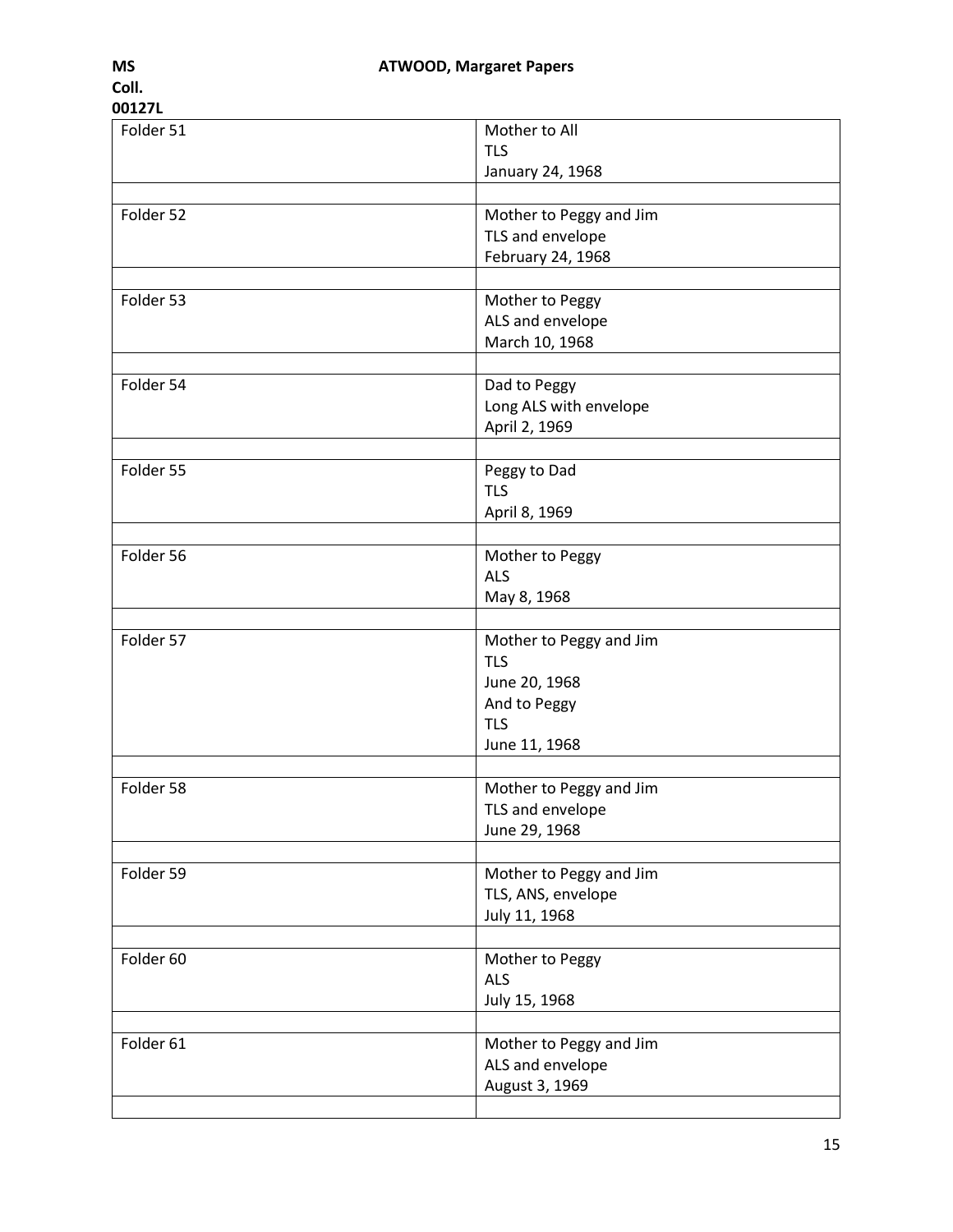| Folder 62            | Dad to Peggy                |
|----------------------|-----------------------------|
|                      | ALS and envelope            |
|                      |                             |
|                      | August 10, 1969             |
|                      |                             |
| Folder 63            | Mother to Peggy             |
|                      |                             |
|                      | ALS and envelope            |
|                      | December 4, 1968            |
|                      |                             |
| Folder 64            | Dad to Peggy                |
|                      | ALS and envelope            |
|                      |                             |
|                      | January 7, 1969             |
|                      |                             |
| Folder 65            | Dad to Peggy                |
|                      | ALS and envelope            |
|                      |                             |
|                      | January 26, 1969            |
|                      |                             |
| Folder <sub>66</sub> | Mother to Peggy             |
|                      | ALS and envelope            |
|                      | January 29, 1969            |
|                      |                             |
|                      |                             |
| Folder 67            | Dad to Peggy                |
|                      | ALS and envelope            |
|                      | February 10, 1969           |
|                      |                             |
| Folder 68            | Typed newsletter from Joyce |
|                      |                             |
|                      | February 12, 1969           |
|                      |                             |
| Folder 69            | Mother to Peggy             |
|                      | ALS and envelope            |
|                      | March 6, 1969               |
|                      |                             |
| Folder 70            |                             |
|                      | Mother to Peggy             |
|                      | ALS and envelope            |
|                      | March 9, 1969               |
|                      |                             |
| Folder 71            | Mother to Peggy and Jim     |
|                      | <b>ALS</b>                  |
|                      |                             |
|                      | June 22, 1969               |
|                      |                             |
| Folder 72            | Mother to Peggy and Jim     |
|                      | ALS and envelope            |
|                      |                             |
|                      | July 17, 1969               |
|                      |                             |
| Box 3                | Family correspondence       |
| 76 folders           | Dear All letters            |
|                      | Aunt Joyce Barkhouse        |
|                      |                             |
|                      |                             |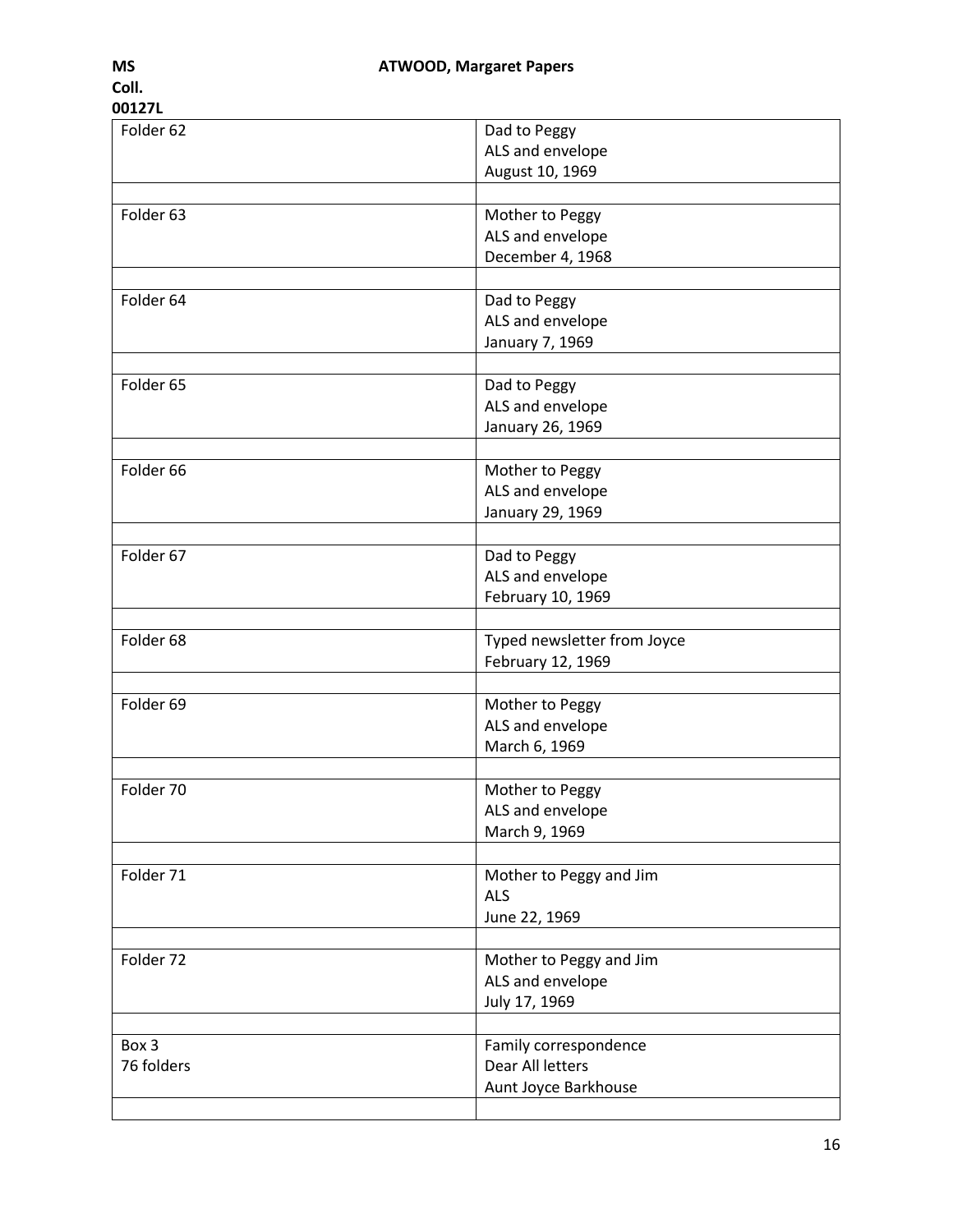| Folder 1            | Ruth Love to Peggy                               |
|---------------------|--------------------------------------------------|
|                     | <b>ALS</b>                                       |
|                     | February 20, 1994                                |
|                     |                                                  |
| Folder <sub>2</sub> | Brock and Lenore Bartlett to Margaret and family |
|                     | ALS, TLS                                         |
|                     | Christmas 1994                                   |
|                     |                                                  |
| Folder 3            | Natalie Parks to Margaret                        |
|                     |                                                  |
|                     | <b>ALS</b>                                       |
|                     | June 19, 1999                                    |
|                     |                                                  |
| Folder 4            | Mum, Margaret to Peggy and Graeme                |
|                     | <b>ALS</b>                                       |
|                     | February 20, 1998                                |
|                     |                                                  |
| Folder 5            | Mum or Margaret to Peggy and Graeme              |
|                     | ALS and envelope                                 |
|                     | March 27, 1998                                   |
|                     |                                                  |
| Folder 6            | Mum or Margaret to Peggy and Graeme              |
|                     | ALS and envelope                                 |
|                     | March 24, 1998                                   |
|                     |                                                  |
| Folder 7            | Mum-Margaret to Peggy and Graeme                 |
|                     | ALS and envelope                                 |
|                     | March 6, 1998                                    |
|                     |                                                  |
| Folder 8            | Mum/Margaret to Peggy and Graeme                 |
|                     |                                                  |
|                     | ALS and envelope                                 |
|                     | March 13, 1998                                   |
|                     |                                                  |
| Folder 9            | Mum or Margaret to Peggy and Graeme              |
|                     | ALS and envelope                                 |
|                     | January 22, 1998                                 |
|                     |                                                  |
| Folder 10           | Mum to Peggy and Graeme                          |
|                     | ALS and envelope                                 |
|                     | January 17, 1998                                 |
|                     |                                                  |
| Folder 11           | Mum or Margaret to Peggy and Graeme              |
|                     | ALS and envelope                                 |
|                     | February 7, 1998                                 |
|                     |                                                  |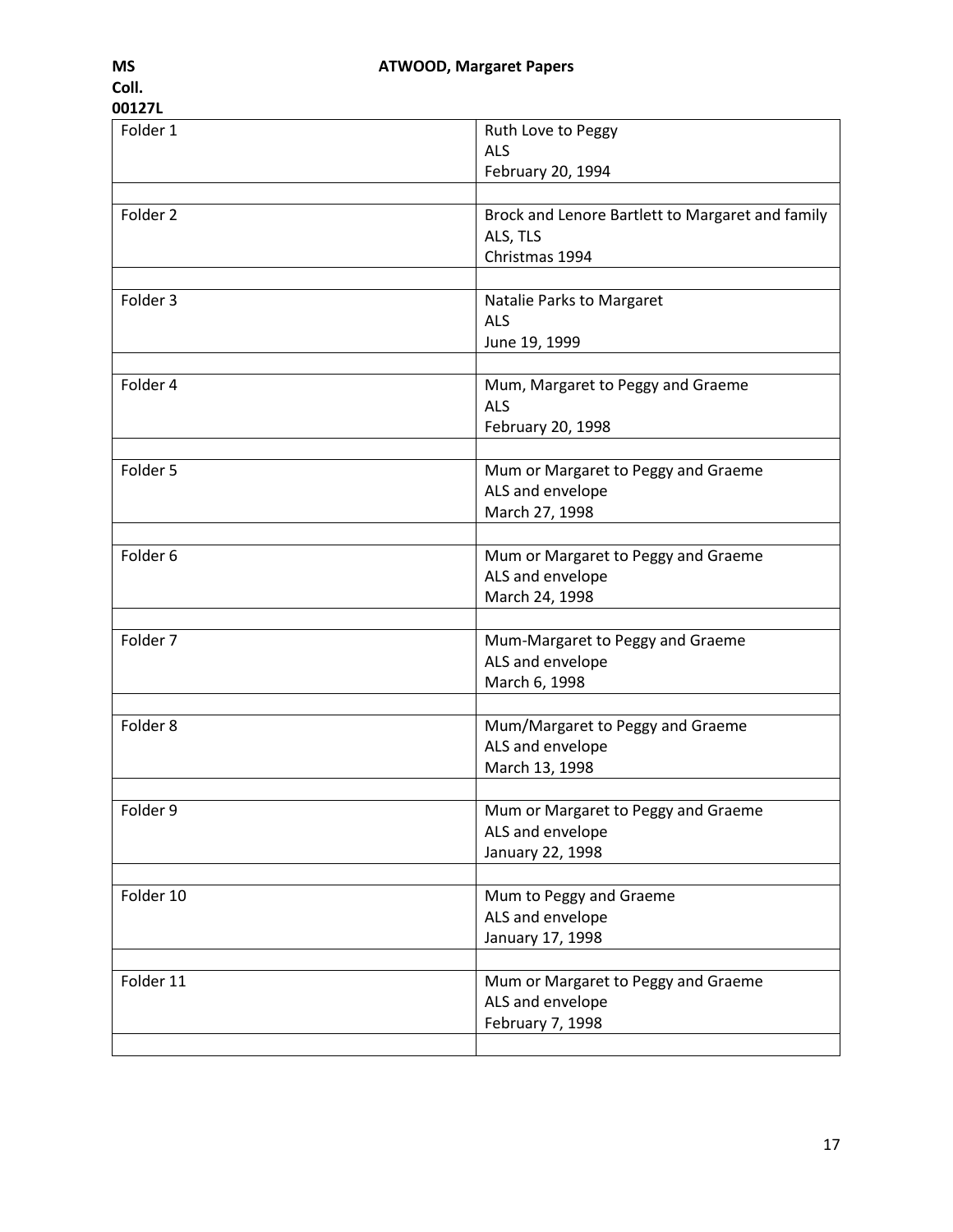| Folder 12   | Mum and Margaret and Grandma to Peggy,<br>Graeme and Jess<br>ALS and envelope<br>February 13, 1998 |
|-------------|----------------------------------------------------------------------------------------------------|
|             |                                                                                                    |
| February 13 | Mum or Margaret to Peggy and Graeme<br>ALS and envelope<br>January 30, 1998                        |
| Folder 14   | "from Mrs. Atwood to All"<br><b>Xmas 1995</b>                                                      |
| Folder 15   | Mum and Grandmother to Peggy and Graeme<br><b>ALS</b><br>February 12, 1995                         |
| Folder 16   | G. Keith Fraser to Margaret<br><b>ALS</b><br>January 30, 1995                                      |
| Folder 17   | Correspondence regarding biography of Sig Olsen<br>1992                                            |
| Folder 18   | Margaret Atwood (mother) donated to C.E.<br>Atwood scholarship fund in zoology<br>1996             |
| Folder 19   | Margaret or Mum to Peggy and Graeme<br>ALS and clipping<br>February 5, 1996                        |
| Folder 20   | Heather Hardcastle to M.A. re: humorous family<br>stories<br><b>TLS</b><br>July 4, 1996            |
| Folder 21   | Arrangements for driver for Mrs. Atwood<br>May 24, 1996                                            |
| Folder 22   | From David Cogswell re: family mother<br>September 4, 1996                                         |
| Folder 23   | "Mr. and Mrs. Atwood file"                                                                         |
| Folder 24   | M.A. letter to Financial Post re: parents<br><b>TLS</b>                                            |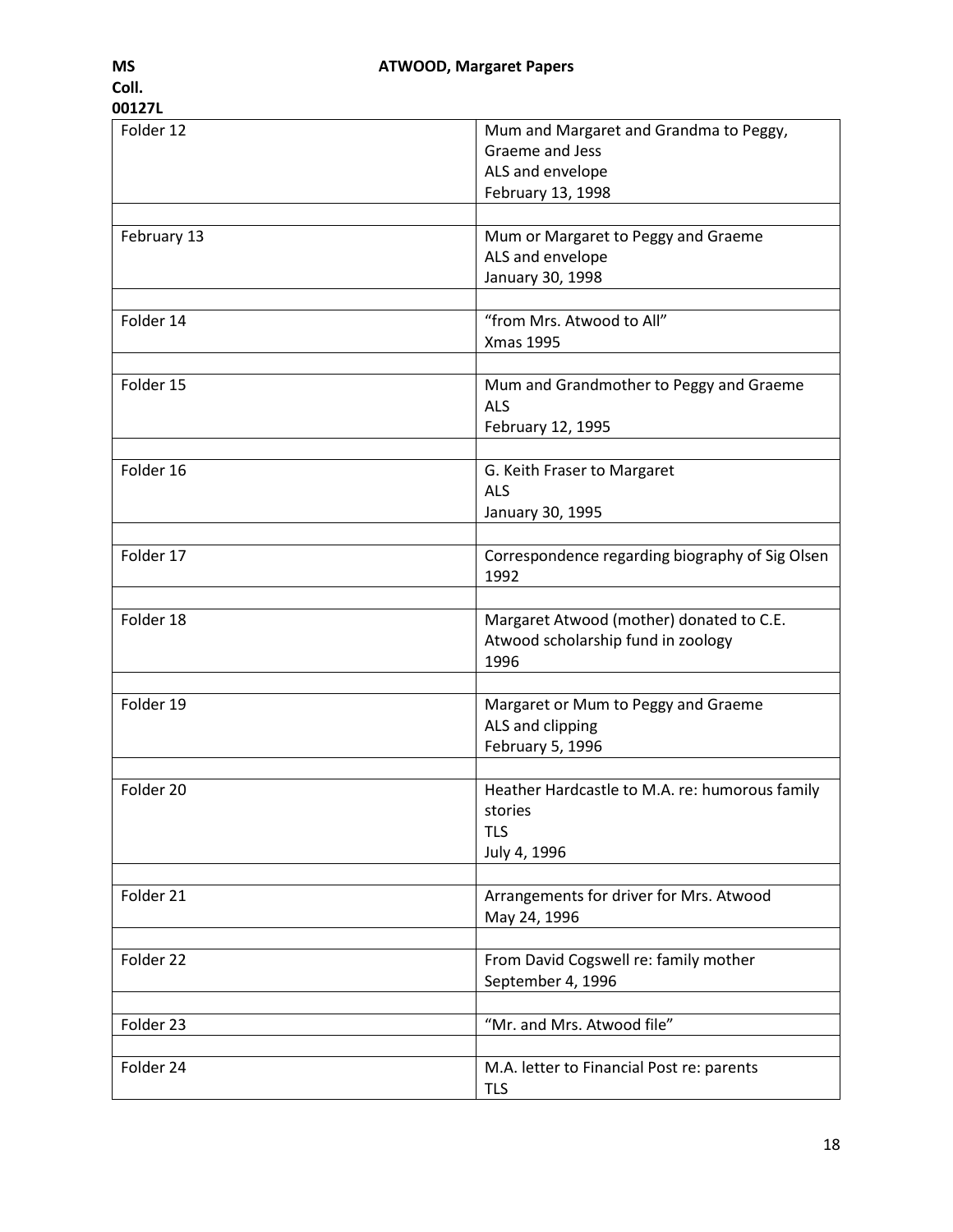|           | May 25, 1996                                     |
|-----------|--------------------------------------------------|
|           |                                                  |
| Folder 25 | 'Dear All' letters - 2003                        |
|           |                                                  |
| Folder 26 | 'Dear All' letters - 2004                        |
|           |                                                  |
| Folder 27 | 'Dear All' letters - 2005                        |
| Folder 28 | 'Dear All' letters - 2006                        |
|           |                                                  |
| Folder 29 | 'Dear All' letters - 2007                        |
|           |                                                  |
| Folder 30 | 'Dear All' letters - 2008                        |
|           |                                                  |
| Folder 31 | Email correspondence with mother                 |
|           | 2003-2004                                        |
| Folder 32 |                                                  |
|           | Peter Sanger<br>Nova Scotia Agricultural College |
|           | <b>TLS</b>                                       |
|           | June 12, 1995                                    |
|           |                                                  |
| Folder 33 | Aunt Joyce to Peggy                              |
|           | <b>ALS</b>                                       |
|           | May 31, 1961                                     |
|           |                                                  |
| Folder 34 | Aunt Joyce to Peggy                              |
|           | <b>ALS</b>                                       |
|           | January 5, 1961                                  |
| Folder 35 |                                                  |
|           | Aunt Joyce to Peggy<br>ALS and clippings         |
|           | April 12, 1967                                   |
|           |                                                  |
| Folder 36 | Aunt Joyce to Peggy                              |
|           | <b>ALS</b>                                       |
|           | December 9,1967                                  |
|           |                                                  |
| Folder 37 | Aunt Joyce to Peggy                              |
|           | <b>ALS</b>                                       |
|           | October 10, 1968                                 |
| Folder 38 | Aunt Joyce                                       |
|           | 2 ALS                                            |
|           | April 12 and 14, 1969                            |
|           |                                                  |
|           |                                                  |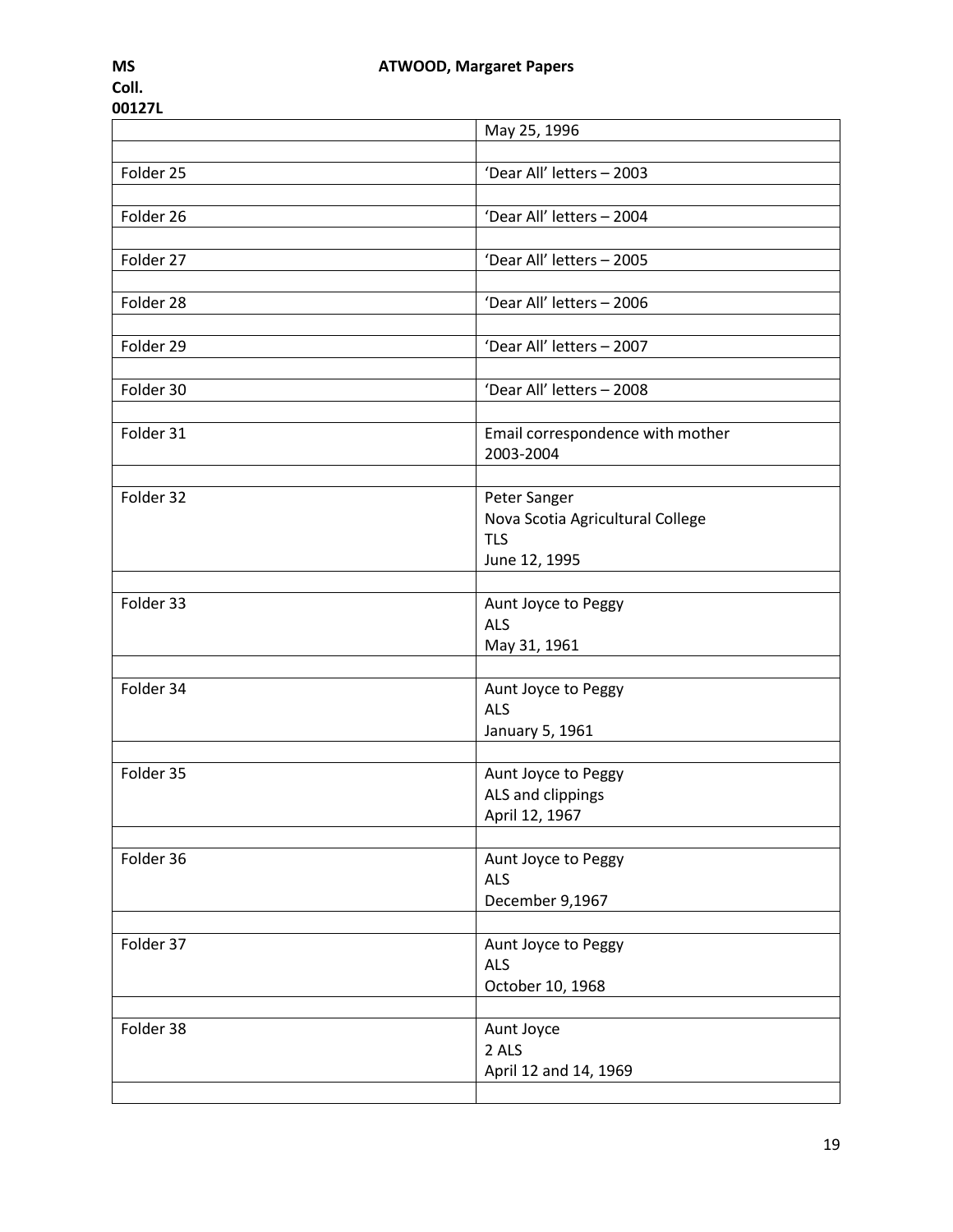| Folder 39 | Aunt Joyce to Peggy              |
|-----------|----------------------------------|
|           | ALS and enclosures               |
|           |                                  |
|           | October 4, 1969                  |
|           |                                  |
| Folder 40 | Aunt Joyce to Peggy and Jim      |
|           |                                  |
|           | <b>ALS</b>                       |
|           | December 11, 1969                |
|           |                                  |
| Folder 41 | Aunt Joyce to Peggy              |
|           |                                  |
|           | <b>TLS</b>                       |
|           | January 25, 1969                 |
|           |                                  |
| Folder 42 | Aunt Joyce to Peggy              |
|           |                                  |
|           | <b>TLS</b>                       |
|           | March 19, 1969                   |
|           |                                  |
| Folder 43 | Aunt Joyce to Peggy              |
|           |                                  |
|           | AN and clippings                 |
|           |                                  |
| Folder 44 | Aunt Joyce to Peggy and Graeme   |
|           | <b>ALS</b>                       |
|           |                                  |
|           | September 22, 1977               |
|           |                                  |
| Folder 45 | Aunt Joyce to Peggy              |
|           | <b>ALS</b>                       |
|           |                                  |
|           | July 11, 1974                    |
|           |                                  |
| Folder 46 | Aunt Joyce to Peggy              |
|           | <b>ALS</b>                       |
|           | February 3, 1970                 |
|           |                                  |
|           |                                  |
| Folder 47 | Aunt Joyce                       |
|           | <b>ALS</b>                       |
|           | October 5, 1970                  |
|           |                                  |
|           |                                  |
| Folder 48 | Aunt Joyce to Peggy              |
|           | <b>ALS</b>                       |
|           | April 8, 1970                    |
|           |                                  |
|           |                                  |
| Folder 49 | Aunt Joyce to Peggy              |
|           | <b>ALS</b>                       |
|           | October 14, 1970                 |
|           |                                  |
|           |                                  |
| Folder 50 | Aunt Joyce to Peggy              |
|           | 2 ALS                            |
|           | November 25 and December 8, 1970 |
|           |                                  |
|           |                                  |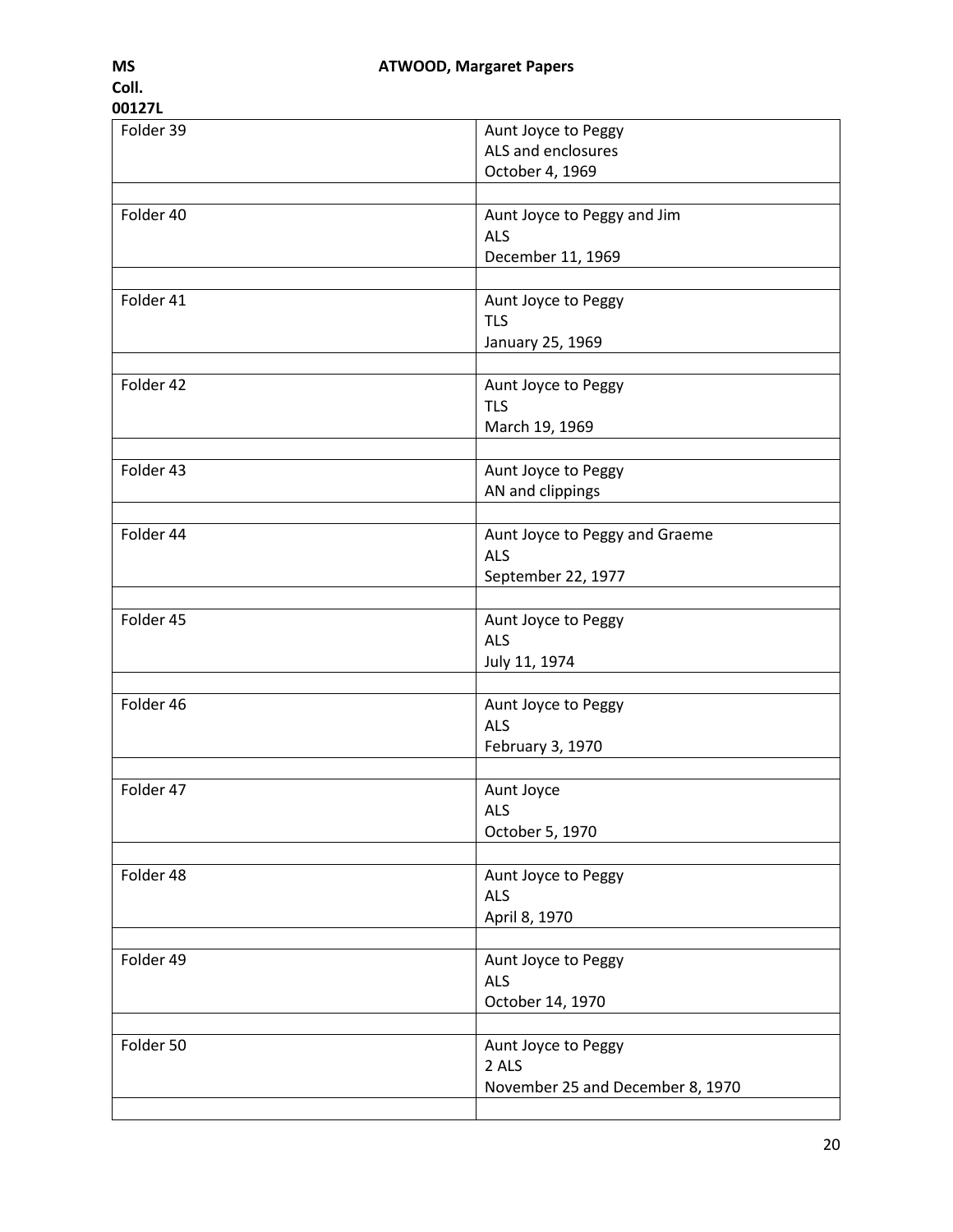| 0016/L    |                                                       |
|-----------|-------------------------------------------------------|
| Folder 51 | Aunt Joyce to Peggy                                   |
|           | <b>ALS</b>                                            |
|           | November 3, 1977                                      |
|           |                                                       |
| Folder 52 | Aunt Joyce to Peggy                                   |
|           | <b>ALS</b>                                            |
|           | November 15, 1977                                     |
|           |                                                       |
| Folder 53 | Aunt Joyce to Peggy                                   |
|           | 2 ALS                                                 |
|           | July 4 <sup>th</sup> and July 30 <sup>th</sup> , 1972 |
|           |                                                       |
| Folder 54 | Aunt Joyce to Peggy                                   |
|           | <b>ALS</b>                                            |
|           | January 2, 1972                                       |
| Folder 55 | Aunt Joyce to Peggy                                   |
|           | <b>ALS</b>                                            |
|           | January 8, 1973                                       |
|           |                                                       |
| Folder 56 | Aunt Joyce to Peggy                                   |
|           | <b>ALS</b>                                            |
|           | March 3, 1973                                         |
|           |                                                       |
| Folder 57 | Aunt Joyce to Peggy                                   |
|           | <b>ALS</b>                                            |
|           | March 25, 1973                                        |
|           |                                                       |
| Folder 58 | Aunt Joyce to Peggy                                   |
|           | <b>ALS</b>                                            |
|           | August 10 or 11, 1973                                 |
|           |                                                       |
| Folder 59 | Aunt Joyce to Peggy                                   |
|           | <b>ALS</b>                                            |
|           | January 29, 1971                                      |
|           |                                                       |
| Folder 60 | Aunt Joyce to Peggy                                   |
|           | <b>ALS</b>                                            |
|           | October 1, 1972                                       |
|           |                                                       |
| Folder 61 | Aunt Joyce to Peggy                                   |
|           | <b>ALS</b>                                            |
|           | September 14, 1972                                    |
|           |                                                       |
| Folder 62 | Aunt Joyce to Atwoods All                             |
|           | <b>TLS</b>                                            |
|           | September 18, 2007                                    |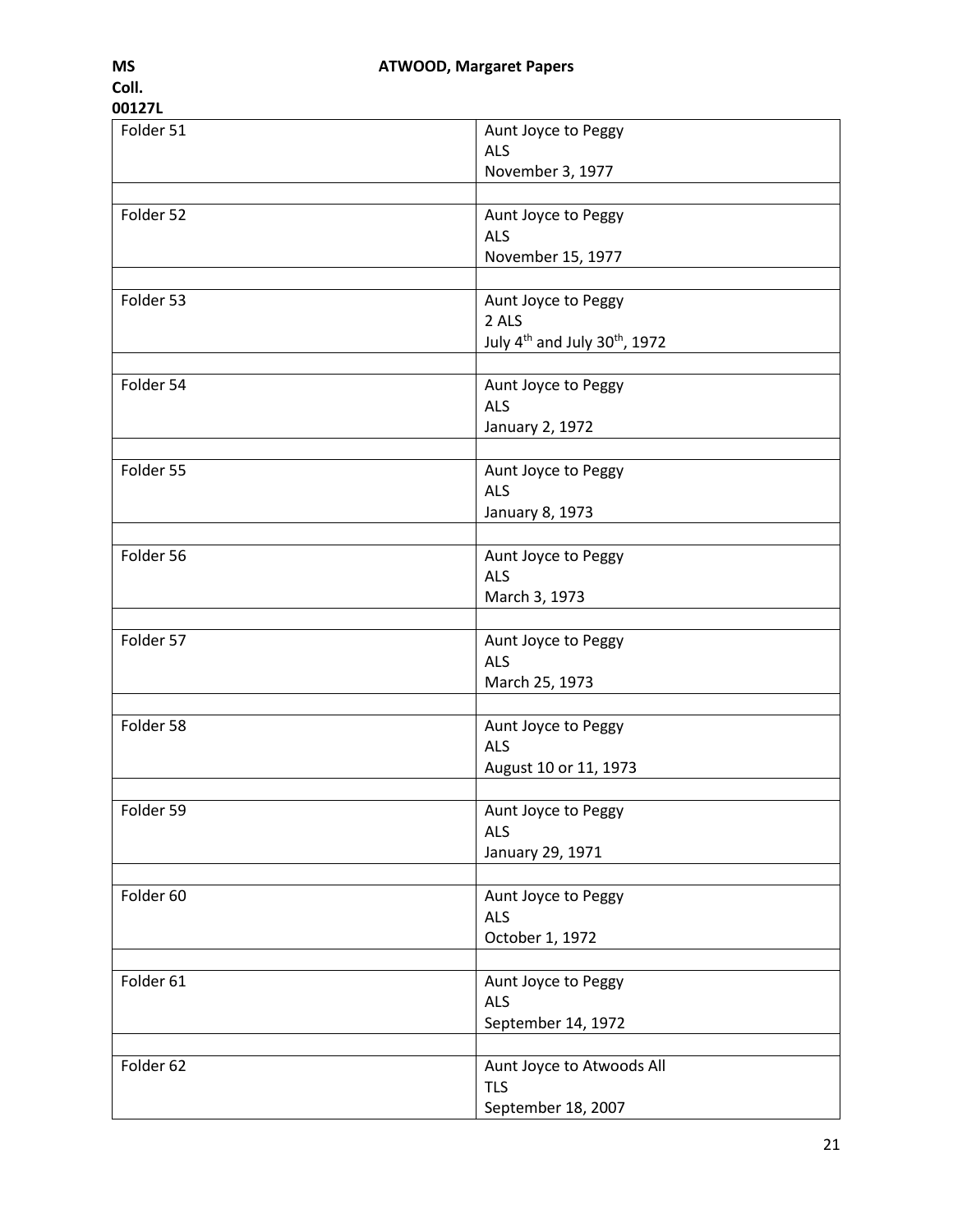| Folder 63 | Aunt Joyce                        |
|-----------|-----------------------------------|
|           | <b>ALS</b>                        |
|           | October 1, 2008                   |
|           |                                   |
| Folder 64 | Aunt Joyce to Peggy et al         |
|           | ALS                               |
|           | December 10, 2008                 |
|           |                                   |
| Folder 65 | Aunt Joyce to Peggy               |
|           | <b>TLS</b>                        |
|           | April 13, 2009                    |
|           |                                   |
| Folder 66 | Aunt Joyce to Peggy               |
|           | <b>ALS</b>                        |
|           | September 30, 2009                |
|           |                                   |
| Folder 67 | Aunt Joyce                        |
|           | Email                             |
|           | <b>July 2010</b>                  |
|           |                                   |
| Folder 68 | Aunt Joyce to Peggy and All       |
|           | <b>ANS</b>                        |
|           | Christmas card                    |
|           |                                   |
| Folder 69 | Scanned clippings from Aunt Joyce |
|           |                                   |
| Folder 70 | Aunt Joyce to Peggy and All       |
|           | <b>TLS</b>                        |
|           | September 12, 2008                |
|           |                                   |
| Folder 71 | Aunt Joyce to Peggy and All       |
|           | <b>ALS</b>                        |
|           | November 10, 2008                 |
|           |                                   |
| Folder 72 | Aunt Joyce to Peggy               |
|           | <b>ALS</b>                        |
|           | November 1, 2008                  |
|           |                                   |
| Folder 73 | Aunt Joyce to Peggy               |
|           | <b>TLS</b>                        |
|           | July 13, 2008                     |
|           |                                   |
| Folder 74 | Aunt Joyce to Peggy and All       |
|           | <b>TLS</b>                        |
|           | August 7, 2008                    |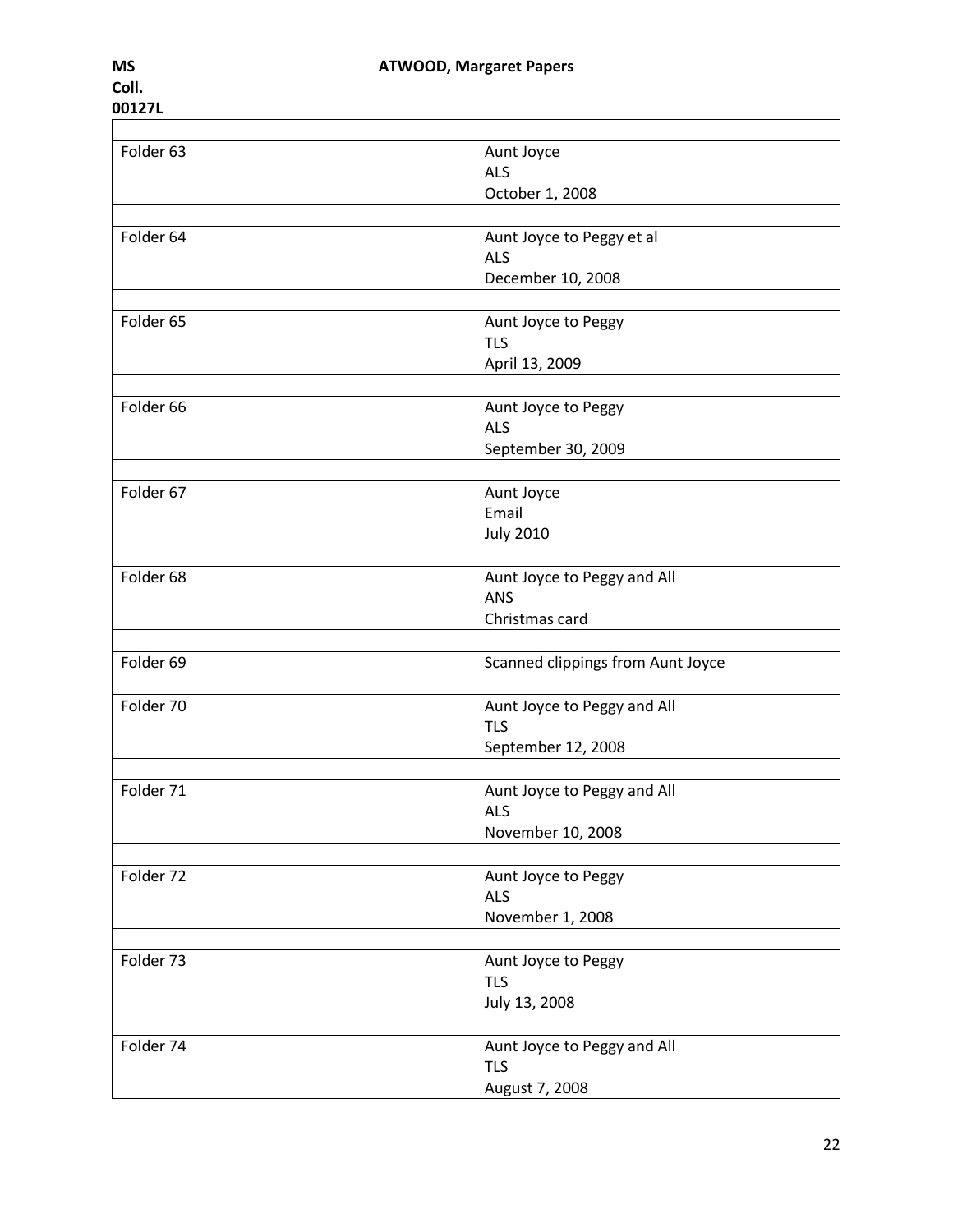| Folder 75           | Aunt Joyce to Peggy and Graeme and Jess |
|---------------------|-----------------------------------------|
|                     | <b>ANS</b>                              |
|                     | February 15, 2008                       |
|                     |                                         |
| Folder 76           | Aunt Joyce to Peggy and Coleen          |
|                     | <b>TLS</b>                              |
|                     | July 20, 2008                           |
|                     | 3 colour photos                         |
|                     |                                         |
| Box 4               | Aunt Joyce Barkhouse correspondence     |
| 87 folders          |                                         |
|                     |                                         |
| Folder 1            | Aunt Joyce to Peggy and Jim             |
|                     | <b>ALS</b>                              |
|                     | March 22, 1972                          |
|                     |                                         |
| Folder 2            | Joyce to Peggy                          |
|                     | <b>ALS</b>                              |
|                     |                                         |
|                     | May 16, 1973                            |
|                     |                                         |
| Folder 3            | Aunt Joyce to Peggy                     |
|                     | ALS and enclosures                      |
|                     | April 17, 1973                          |
|                     |                                         |
| Folder 4            | Typed book contract advice:             |
|                     | Peggy to Aunt Joyce [197?]              |
|                     |                                         |
| Folder 5            | Peggy to Aunt Joyce                     |
|                     | <b>TL</b>                               |
|                     | October 9, 1970                         |
|                     |                                         |
| Folder <sub>6</sub> | Aunt Joyce to Peggy                     |
|                     | <b>ALS</b>                              |
|                     | November 16, 1973                       |
|                     |                                         |
| Folder 7            | Peggy to Aunt Joyce                     |
|                     | TL                                      |
|                     | January 3, 1973                         |
|                     |                                         |
| Folder 8            | Peggy to Aunt Joyce                     |
|                     | TL                                      |
|                     | April 7, 1973                           |
|                     |                                         |
| Folder 9            | Aunt Joyce to Peggy                     |
|                     | <b>ALS</b>                              |
|                     | October 24, 1974                        |
|                     |                                         |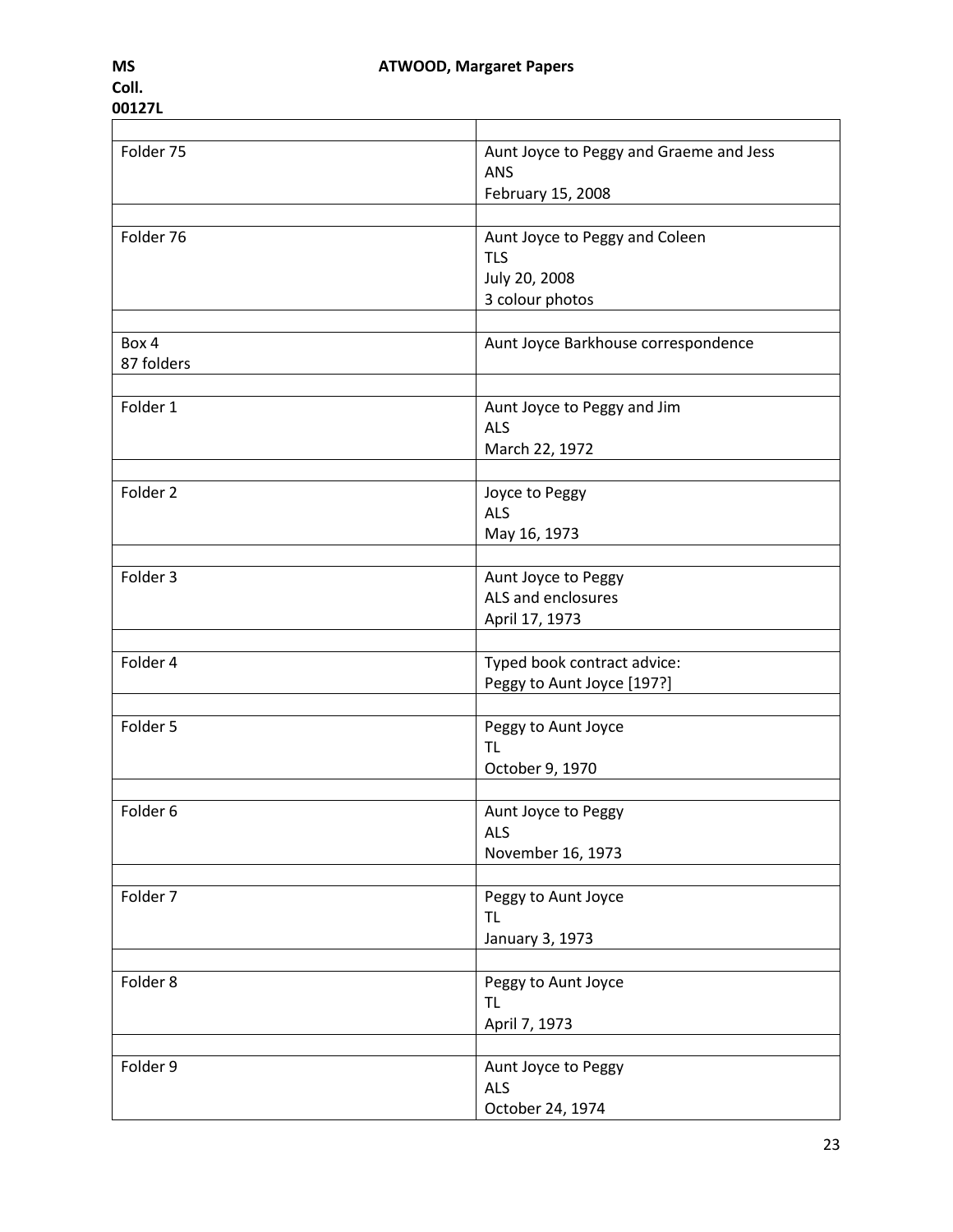| Folder 10 | Aunt Joyce to Peggy               |
|-----------|-----------------------------------|
|           | <b>ALS</b>                        |
|           | November 4, 1974                  |
| Folder 11 |                                   |
|           | Aunt Joyce to Peggy               |
|           | <b>ALS</b>                        |
|           | January 25, 1976                  |
| Folder 12 |                                   |
|           | Aunt Joyce to Peggy<br><b>ALS</b> |
|           |                                   |
|           | April 21, 1978                    |
| Folder 13 | Aunt Joyce to Peggy               |
|           | <b>ALS</b>                        |
|           |                                   |
|           | May 8, 1979                       |
| Folder 14 | Aunt Joyce to Peggy               |
|           | <b>ALS</b>                        |
|           | May 14, 1979                      |
|           |                                   |
| Folder 15 | Aunt Joyce to Peggy               |
|           | <b>ALS</b>                        |
|           | May 3, 1979                       |
|           |                                   |
| Folder 16 | Aunt Joyce to Peggy               |
|           | <b>ALS</b>                        |
|           | September 12, 1978                |
|           |                                   |
| Folder 17 | Aunt Joyce to Peggy               |
|           | <b>ALS</b>                        |
|           | October 23, 1978                  |
|           |                                   |
| Folder 18 | Aunt Joyce to Peggy               |
|           | <b>TLS</b>                        |
|           | March 14, 1979                    |
|           |                                   |
| Folder 19 | Aunt Joyce to Peggy               |
|           | <b>TLS</b>                        |
|           | November 27, 1978                 |
|           |                                   |
| Folder 20 | Aunt Joyce to Peggy               |
|           | <b>ALS</b>                        |
|           | September 8, 197?                 |
|           |                                   |
| Folder 21 | Aunt Joyce to Peggy               |
|           | <b>ALS</b>                        |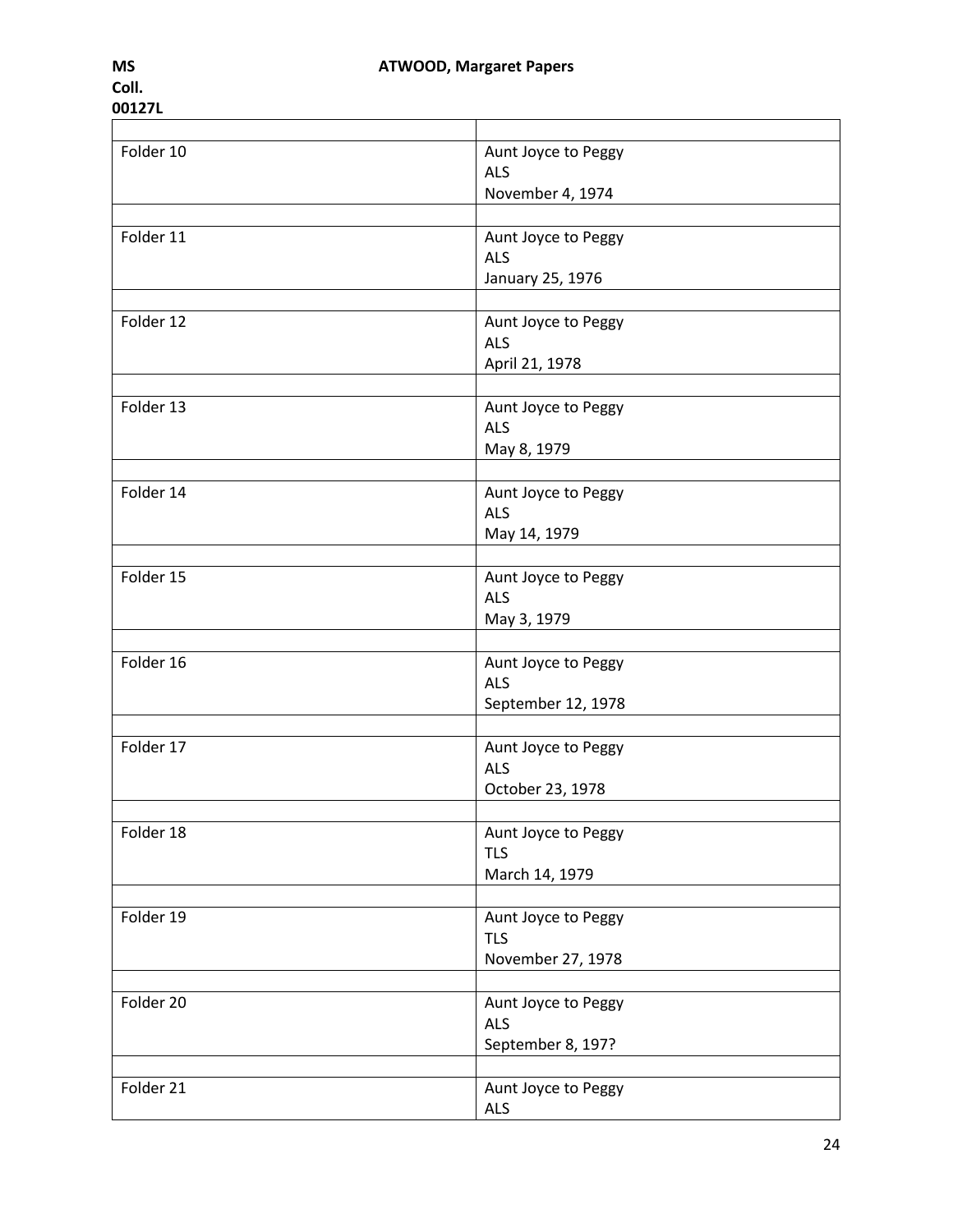|           | August 24, 1979                         |
|-----------|-----------------------------------------|
|           |                                         |
| Folder 22 | Aunt Joyce to Peggy                     |
|           | <b>ALS</b>                              |
|           | January 18, 1978                        |
|           |                                         |
| Folder 23 | Joyce C. Barkhouse                      |
|           | Contract                                |
|           | December 1, 1976                        |
|           | For autobiography of Dr. Abraham Gesner |
|           |                                         |
| Folder 24 | Aunt Joyce to Peggy                     |
|           | <b>ALS</b>                              |
|           | April 22, 1976                          |
| Folder 25 |                                         |
|           | Aunt Joyce to Peggy<br><b>ALS</b>       |
|           | September 14, 1976                      |
|           |                                         |
| Folder 26 | Aunt Joyce to Peggy                     |
|           | <b>ALS</b>                              |
|           | September 19, 197?                      |
|           |                                         |
| Folder 27 | Aunt Joyce to Peggy                     |
|           | <b>ALS</b>                              |
|           | n.d. [1970s]                            |
|           |                                         |
| Folder 28 | Aunt Joyce to Peggy                     |
|           | <b>ALS</b>                              |
|           | September 26, 1976                      |
|           |                                         |
| Folder 29 | Aunt Joyce to Jess                      |
|           | ALS                                     |
|           | December 6, 1976                        |
|           |                                         |
| Folder 30 | Aunt Joyce to Peggy                     |
|           | <b>ALS</b>                              |
|           | August 3, 1976                          |
|           |                                         |
| Folder 31 | Aunt Joyce to Peggy                     |
|           | <b>ALS</b>                              |
|           | April 9, 1979                           |
|           |                                         |
| Folder 32 | Aunt Joyce to Peggy<br><b>ALS</b>       |
|           |                                         |
|           | May 17, 1979                            |
|           |                                         |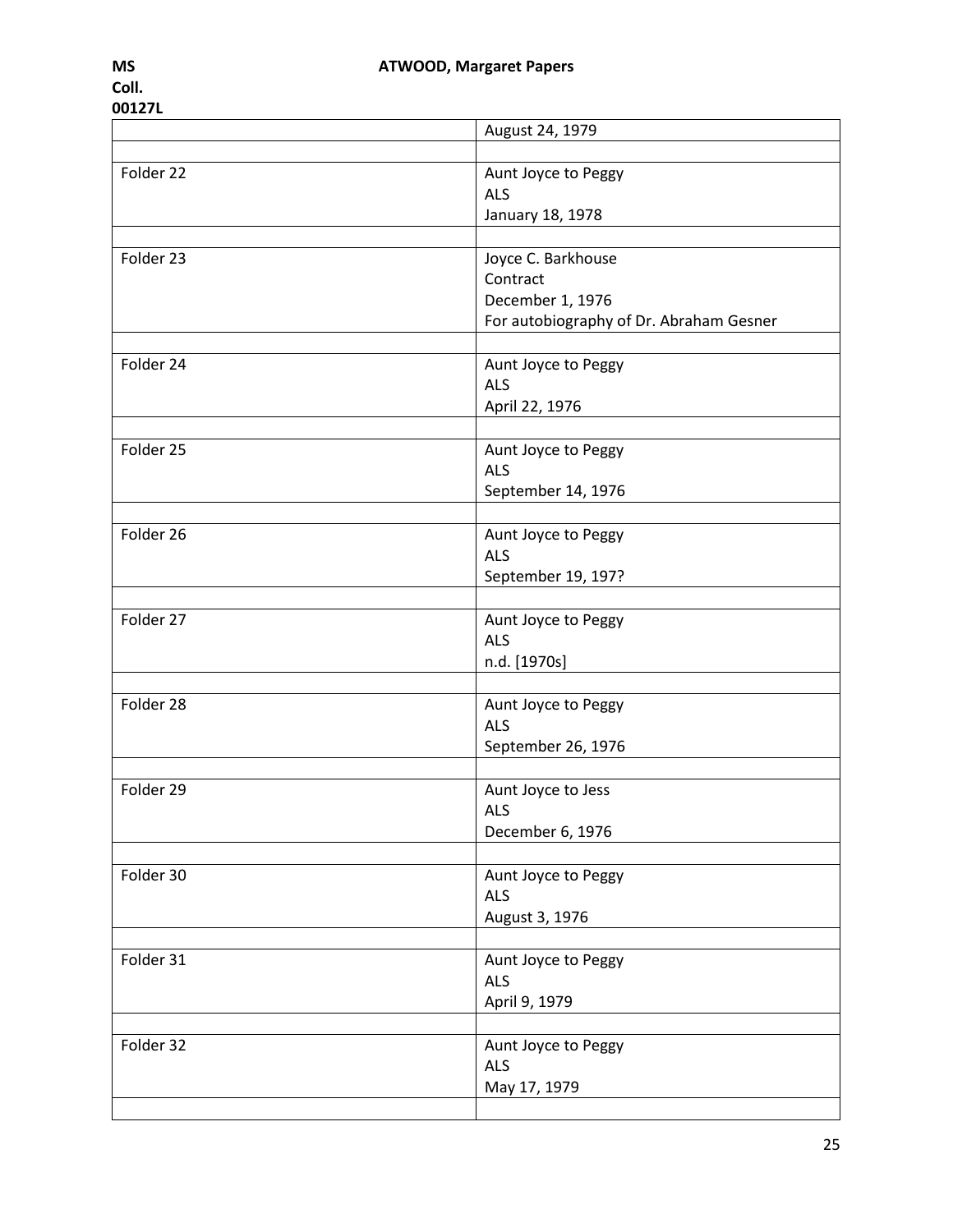| Folder 33 | Aunt Joyce to Peggy                     |
|-----------|-----------------------------------------|
|           | <b>ALS</b>                              |
|           | March 2, 1979                           |
|           |                                         |
| Folder 34 | Aunt Joyce to Sister (& Peggy)          |
|           | <b>ALS</b>                              |
|           | April 1, 1982                           |
|           |                                         |
| Folder 35 | Aunt Joyce to Peggy                     |
|           | <b>ALS</b>                              |
|           | August 27, 1980                         |
|           |                                         |
| Folder 36 | Janet to Peggy                          |
|           | ALS and enclosures                      |
|           | June 18, 1985                           |
|           |                                         |
| Folder 37 | Aunt Joyce to Peggy                     |
|           | <b>ALS</b>                              |
|           | September 8, 1981                       |
|           |                                         |
| Folder 38 | Peggy to Aunt Joyce re: Mermaid Theatre |
|           | production                              |
|           | TL (carbon)                             |
|           | December 1982                           |
|           |                                         |
| Folder 39 | Mermaid Theatre to Joyce Barkhouse      |
|           | March 30, 1982                          |
|           |                                         |
| Folder 40 | Aunt Joyce and Peggy                    |
|           | TLS, ALS                                |
|           | March 14, 1983 and February 27, 1983    |
|           |                                         |
| Folder 41 | Aunt Joyce to Peggy                     |
|           | <b>ALS</b>                              |
|           | December 7, 1983                        |
| Folder 42 | Aunt Joyce to Peggy                     |
|           | <b>ALS</b>                              |
|           | November 29, 1983                       |
|           |                                         |
| Folder 43 | Aunt Joyce to Peggy                     |
|           | <b>ALS</b>                              |
|           | January 4, 1984                         |
|           |                                         |
| Folder 44 | Aunt Joyce to Peggy                     |
|           | <b>TLS</b>                              |
|           | September 11, 1982                      |
|           |                                         |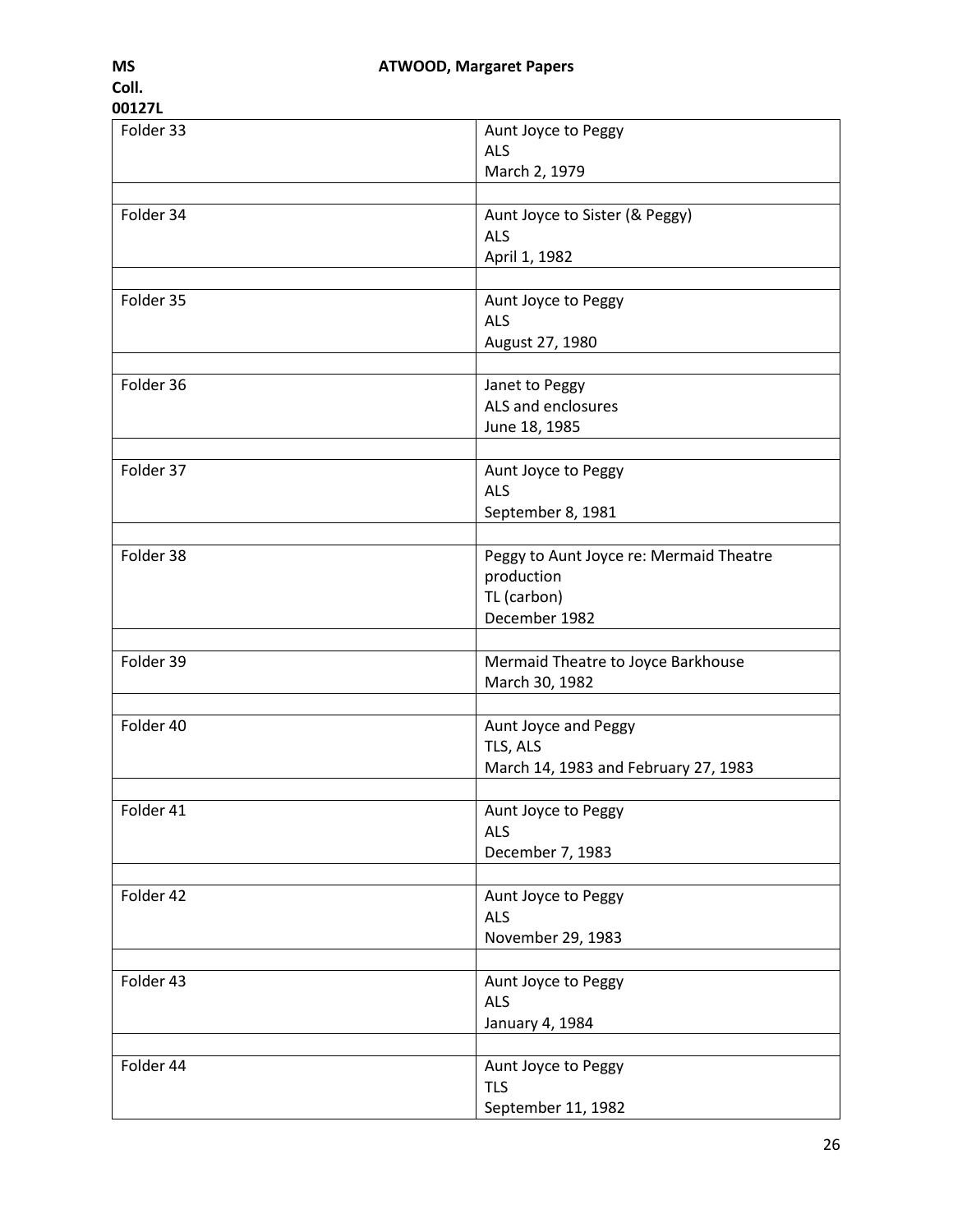| Folder 45 | Aunt Joyce to Peggy                    |
|-----------|----------------------------------------|
|           | <b>ALS</b>                             |
|           | March 20, 1983                         |
|           |                                        |
| Folder 46 | Aunt Joyce to Peggy                    |
|           | <b>ALS</b>                             |
|           | July 28, 1983                          |
|           |                                        |
| Folder 47 | Mermaid Theatre Spring newsletter 1984 |
|           |                                        |
| Folder 48 | Aunt Joyce to Peggy                    |
|           | <b>ALS</b>                             |
|           | April 11, 1984                         |
|           |                                        |
| Folder 49 | Aunt Joyce to Peggy                    |
|           | <b>ALS</b>                             |
|           | October 19, 1984                       |
|           |                                        |
| Folder 50 | Aunt Joyce to Peggy                    |
|           | <b>TLS</b>                             |
|           | September 27, 1984                     |
|           |                                        |
| Folder 51 | Aunt Joyce to Peggy                    |
|           | <b>TLS</b>                             |
|           | April 12, 1985                         |
|           |                                        |
| Folder 52 | Aunt Joyce to Peggy                    |
|           | <b>TLS</b>                             |
|           | September 8, 1985                      |
|           |                                        |
| Folder 53 | Aunt Joyce to Peggy and Graeme         |
|           | ALS                                    |
|           | February 3, 1985                       |
|           |                                        |
| Folder 54 | Aunt Joyce to Peggy, Graeme and Jess   |
|           | <b>ALS</b>                             |
|           | January 26, 1986                       |
|           | TL reply                               |
|           | February 7, 1986                       |
|           |                                        |
| Folder 55 | Aunt Joyce to Peggy                    |
|           | <b>TLS</b>                             |
|           | November 3, 1986                       |
|           |                                        |
|           |                                        |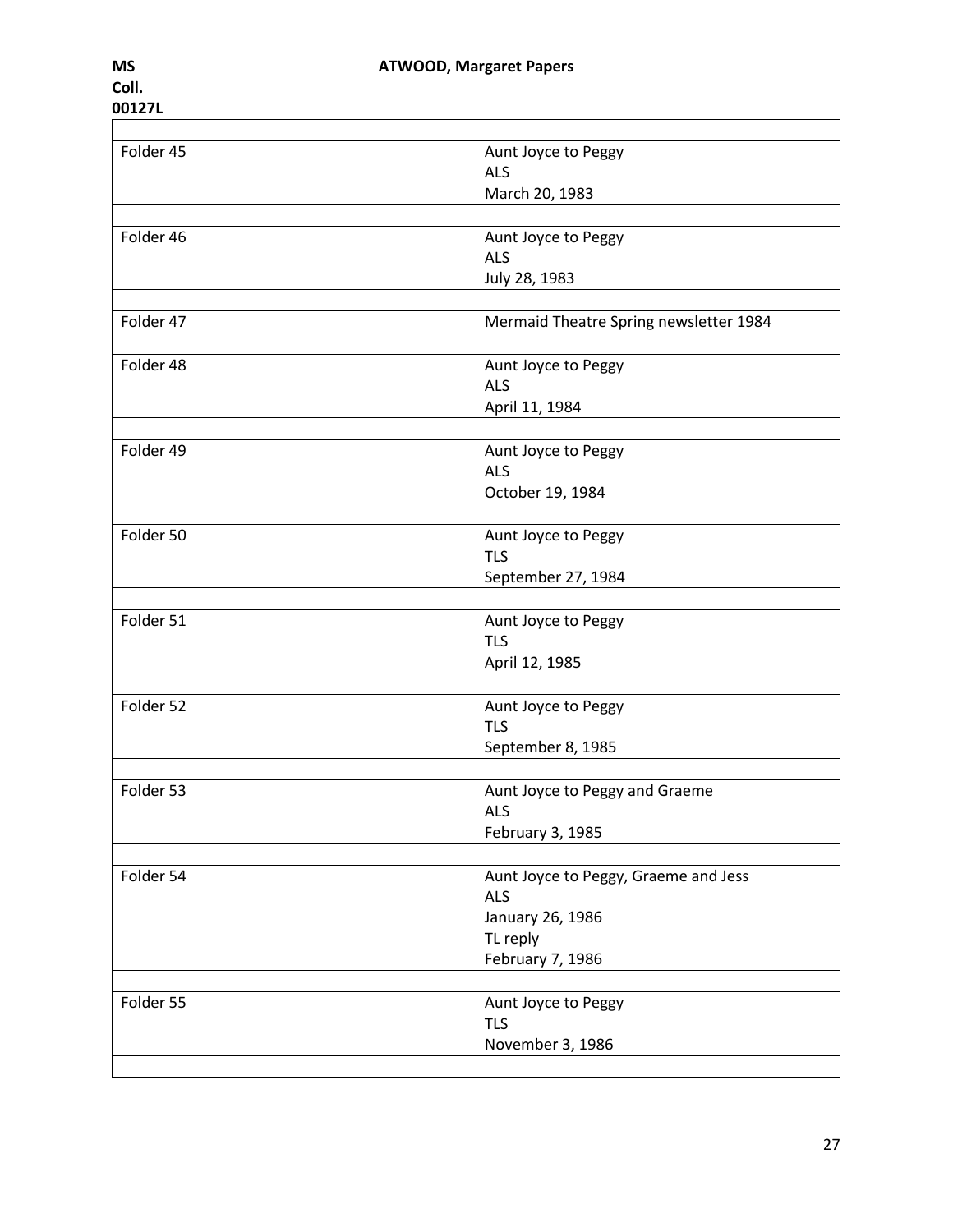| Folder 56 | Aunt Joyce to Peggy, Graeme and Jess<br><b>ALS</b>            |
|-----------|---------------------------------------------------------------|
|           | May 3, 1988                                                   |
| Folder 57 | Aunt Joyce to Peggy<br><b>ALS</b><br>June 4, 1984             |
| Folder 58 | Aunt Joyce to Peggy<br><b>ALS</b><br>March 19, 1984           |
| Folder 59 | Aunt Joyce to Peggy<br><b>ALS</b><br>March 26, 1984           |
| Folder 60 | Aunt Joyce to Peggy<br><b>ALS</b><br>January 31, 1984         |
| Folder 61 | Aunt Joyce to Peggy<br><b>TLS</b><br>July 31, 1988            |
| Folder 62 | Aunt Joyce to Peggy<br><b>ALS</b><br>May 20, 1983             |
| Folder 63 | Aunt Joyce to Peggy<br><b>ALS</b><br>June 9, 1983             |
| Folder 64 | Joyce to Peggy (or Melanie)<br><b>TLS</b><br>May 8, 1989      |
| Folder 65 | Joyce to Melanie (ass't.)<br><b>TLS</b><br>September 13, 1988 |
| Folder 66 | Peggy to Aunt Joyce<br><b>TLS</b><br>June 21, 1993            |
| Folder 67 | Aunt Joyce to Peggy<br><b>ALS</b><br>March 19, 1990           |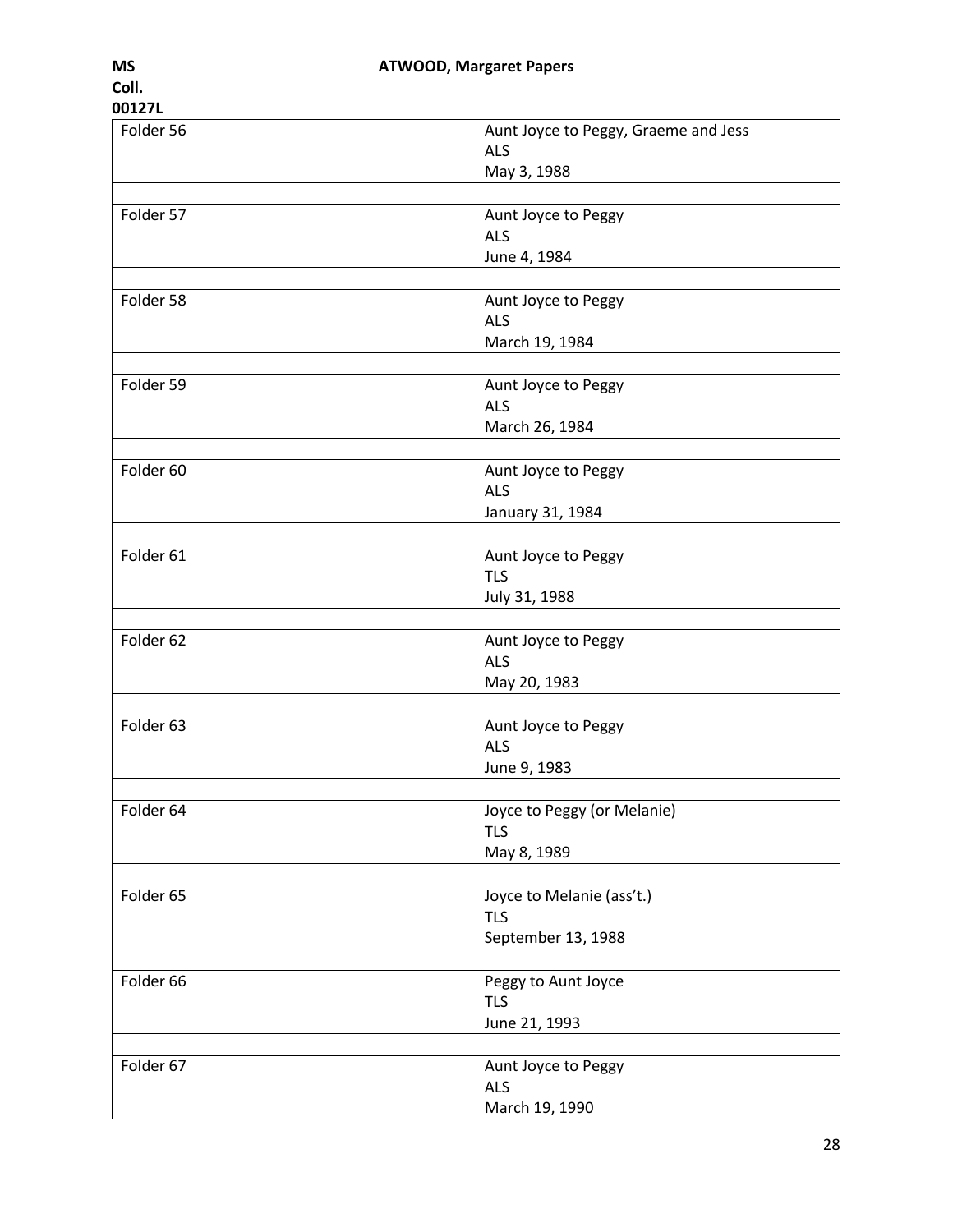| Folder <sub>68</sub> | Aunt Joyce to Peggy                          |
|----------------------|----------------------------------------------|
|                      | <b>ALS</b>                                   |
|                      | August 7, 1990                               |
|                      |                                              |
| Folder 69            | Aunt Joyce to Peggy and All                  |
|                      | <b>TLS</b>                                   |
|                      | [1990s]                                      |
|                      |                                              |
| Folder 70            | Joyce Barkhouse to Sarah Cooper              |
|                      |                                              |
|                      | <b>TLS</b>                                   |
|                      | July 31, 1993                                |
|                      |                                              |
| Folder 71            | Aunt Joyce to Peggy                          |
|                      | <b>ALS</b>                                   |
|                      | March 14, 1998                               |
|                      |                                              |
| Folder 72            | Aunt Joyce to Peggy                          |
|                      | <b>TLS</b>                                   |
|                      | January 22, 1998                             |
|                      |                                              |
| Folder 73            | Joyce Barkhouse obituary                     |
|                      | February 3, 2012                             |
|                      |                                              |
| Folder 74            | Joyce to Sarah and Margaret                  |
|                      | <b>TLS</b>                                   |
|                      |                                              |
|                      | May 16, 2009                                 |
|                      |                                              |
| Folder 75            | Aunt Joyce to Peggy, re: receipt of Order of |
|                      | Canada                                       |
|                      | ANS                                          |
|                      | September 1, 2009                            |
|                      |                                              |
| Folder 76            | Janet Backhouse to Peggy and Graeme          |
|                      | ANS                                          |
|                      |                                              |
| Folder 77            | Aunt Joyce to Peggy                          |
|                      | ANS                                          |
|                      |                                              |
| Folder 78            |                                              |
|                      | Aunt Joyce to Peggy, Graeme and Jess         |
|                      | Christmas card                               |
|                      | 2000s                                        |
|                      |                                              |
| Folder 79            |                                              |
|                      | Aunt Joyce to Peggy                          |
|                      | ALS                                          |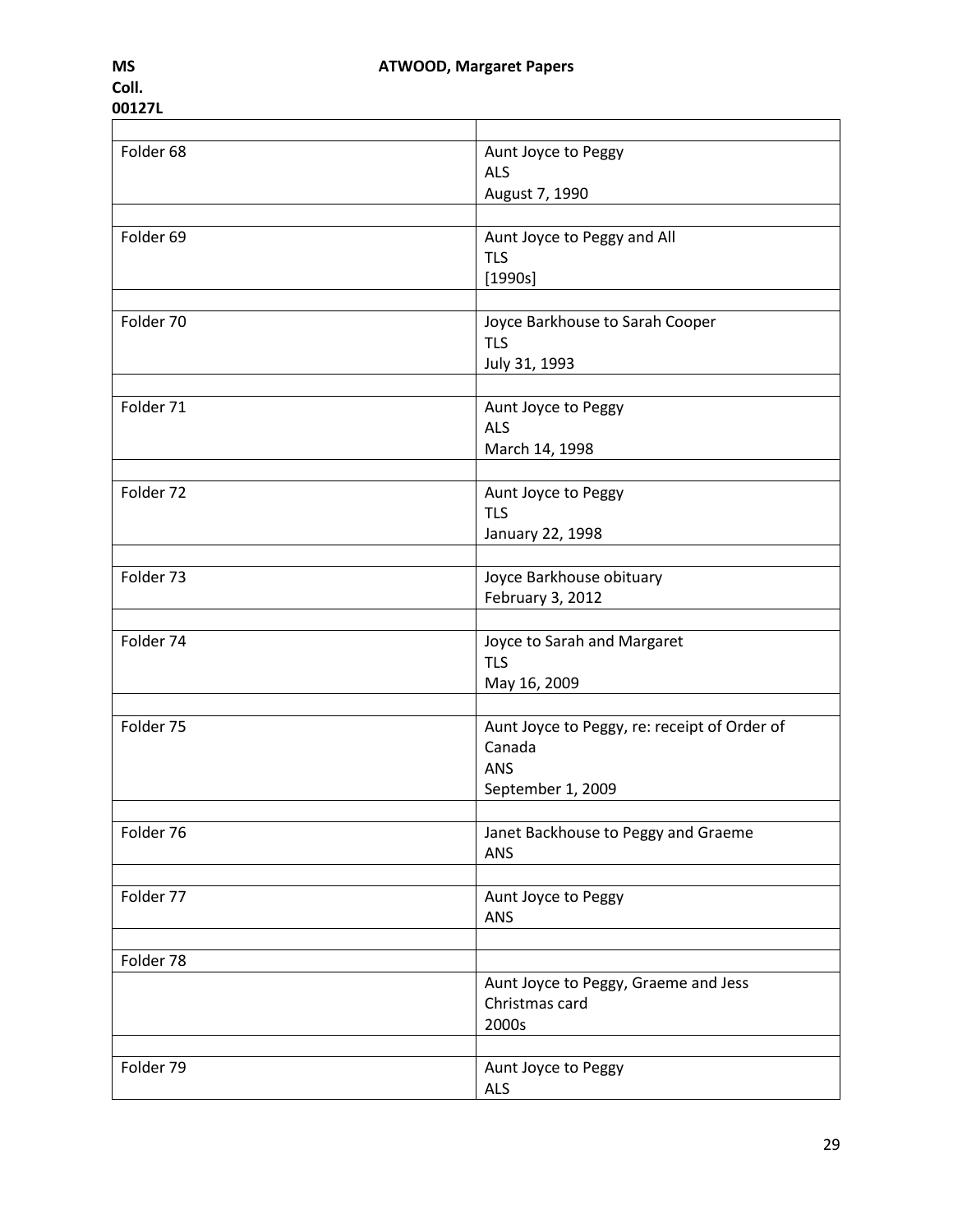|                      | January 23, 2008                                                                                               |
|----------------------|----------------------------------------------------------------------------------------------------------------|
|                      |                                                                                                                |
| Folder 80            | Aunt Joyce to Peggy<br><b>ALS</b>                                                                              |
|                      | February 1, 2010                                                                                               |
|                      |                                                                                                                |
| Folder 81            | Aunt Joyce to Peggy                                                                                            |
|                      | ALS and enclosures, birthday card                                                                              |
|                      | November 10, 2007                                                                                              |
|                      | 2 colour photos - Killam headstones                                                                            |
|                      |                                                                                                                |
| Folder 82            | Aunt Joyce to Peggy                                                                                            |
|                      | <b>ALS</b>                                                                                                     |
|                      | March 24, 2010                                                                                                 |
| Folder 83            | Aunt Joyce to Peggy and all Atwoods                                                                            |
|                      | <b>ALS</b>                                                                                                     |
|                      | March 6, 2010                                                                                                  |
|                      |                                                                                                                |
| Folder 84            | Aunt Joyce to Peggy                                                                                            |
|                      | <b>ALS</b>                                                                                                     |
|                      | August 2, 2009                                                                                                 |
|                      |                                                                                                                |
| Folder 85            | Aunt Joyce to Peggy                                                                                            |
|                      | <b>ALS</b>                                                                                                     |
|                      | September 22, 2010                                                                                             |
|                      | 1 colour photo                                                                                                 |
| Folder 86            | Email from Aunt Joyce re: family history                                                                       |
|                      | March 9, 2010                                                                                                  |
|                      |                                                                                                                |
| Folder 87            | Peggy to Aunt Joyce                                                                                            |
|                      | Email re: Shakesbeat Latweed                                                                                   |
|                      | December 2, 2010                                                                                               |
|                      |                                                                                                                |
| Box 5                | Personal correspondence                                                                                        |
| 101 folders          | Aunt Joyce                                                                                                     |
|                      | Family (Peggy to Aunt Joyce)                                                                                   |
|                      |                                                                                                                |
|                      |                                                                                                                |
|                      |                                                                                                                |
|                      |                                                                                                                |
|                      |                                                                                                                |
|                      |                                                                                                                |
|                      |                                                                                                                |
|                      |                                                                                                                |
| Folder 1<br>Folder 2 | Aunt Joyce to Peggy<br><b>ALS</b><br>May 7, 2008<br>Aunt Joyce to Peggy, Ruth and Harold<br>ANS<br>May 4, 2008 |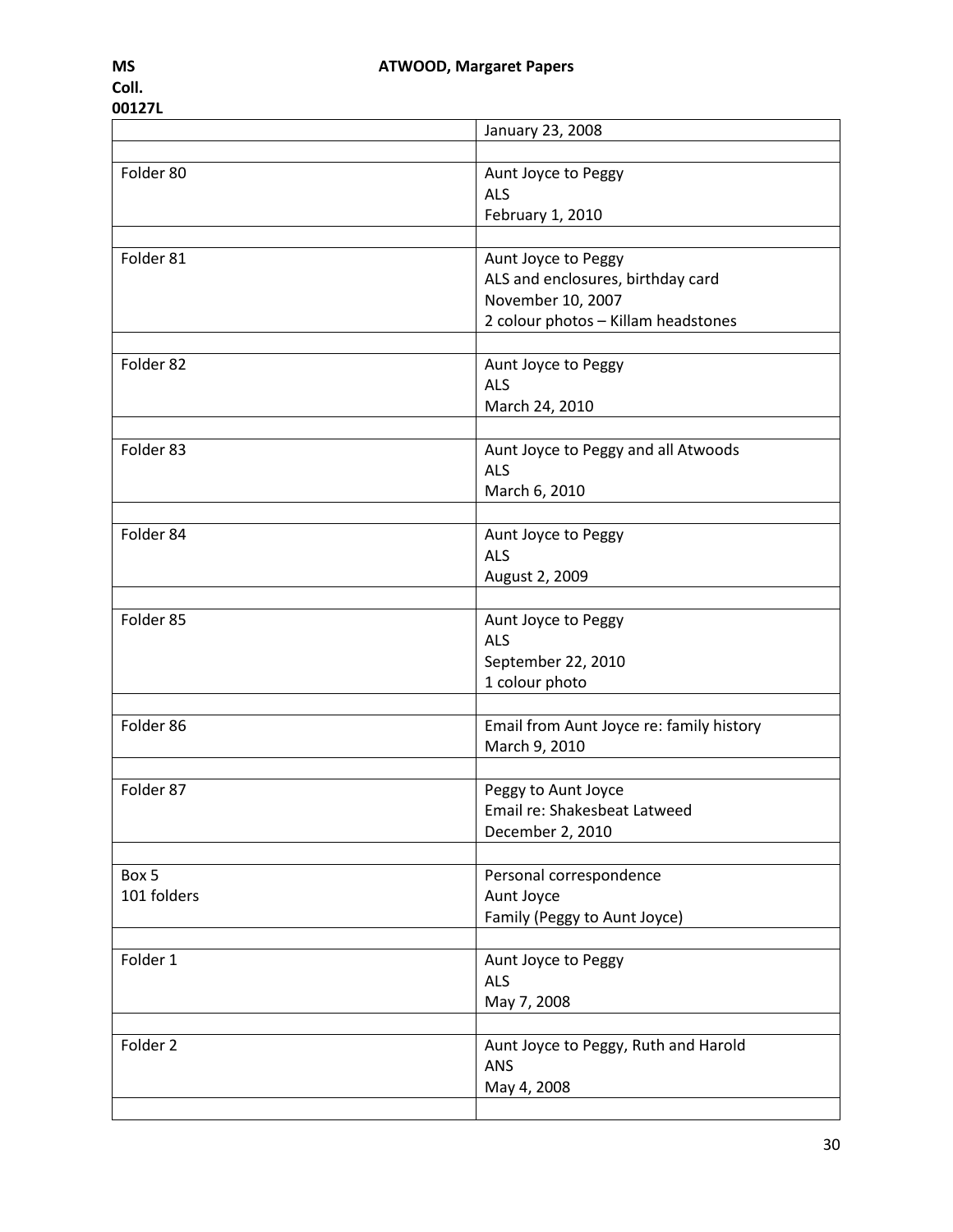| Folder 3  | Aunt Joyce to Peggy                         |
|-----------|---------------------------------------------|
|           | <b>ALS</b>                                  |
|           | April 14, 2008                              |
|           |                                             |
| Folder 4  | Aunt Joyce to Peggy                         |
|           | <b>ALS</b>                                  |
|           | April 20, 2008                              |
|           |                                             |
| Folder 5  | Aunt Joyce to Peggy                         |
|           | <b>ALS</b>                                  |
|           | April 21, 2008                              |
|           |                                             |
| Folder 6  | Aunt Joyce to Peggy, Jess and All           |
|           | <b>TLS</b>                                  |
|           | May 31, 2008                                |
|           |                                             |
| Folder 7  | Aunt Joyce to Peggy                         |
|           | <b>ALS</b><br>March 21, 2008                |
|           |                                             |
| Folder 8  |                                             |
|           | Aunt Joyce to Peggy, Graeme and Jess<br>ANS |
|           | December 8, 2007                            |
|           |                                             |
| Folder 9  | Aunt Joyce to Peggy                         |
|           | <b>ANS</b>                                  |
|           | September 15, 2007                          |
|           |                                             |
| Folder 10 | Aunt Joyce to Peggy                         |
|           | <b>ALS</b>                                  |
|           | July 25, 2007                               |
|           |                                             |
| Folder 11 | Aunt Joyce to Peggy and Colsen              |
|           | <b>TLS</b>                                  |
|           | August 23, 2007                             |
|           | 2 colour photos of Killam gravestones       |
|           |                                             |
| Folder 12 | Aunt Joyce to Peggy                         |
|           | <b>ALS</b>                                  |
|           | April 29, 2007                              |
|           |                                             |
| Folder 13 | Aunt Joyce to Peggy                         |
|           | <b>ALS</b>                                  |
|           | May 10, 2007                                |
|           |                                             |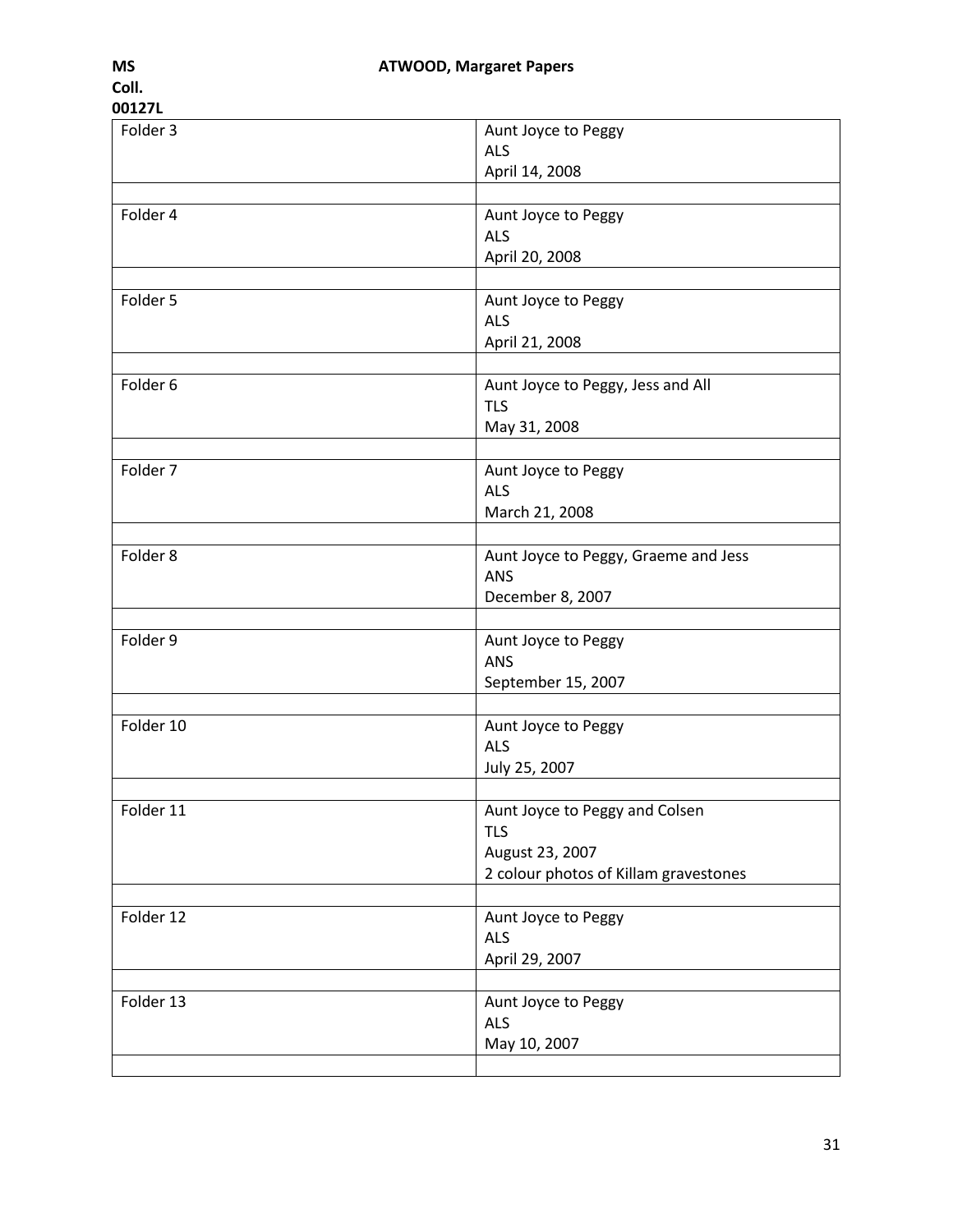| UU1616    |                                                |
|-----------|------------------------------------------------|
| Folder 14 | Aunt Joyce to Peggy                            |
|           | <b>ALS</b>                                     |
|           |                                                |
|           | May 5, 2007                                    |
|           |                                                |
| Folder 15 | Aunt Joyce to Harold and Peggy                 |
|           | <b>TLS</b>                                     |
|           |                                                |
|           | January 30, 2007                               |
|           |                                                |
| Folder 16 | Carl Atwood to Joyce                           |
|           | Long ALS regarding 'Short Tail', the squirrel  |
|           |                                                |
|           | October 3, 1975                                |
|           |                                                |
| Folder 17 | Aunt Joyce to Peggy                            |
|           | ANS                                            |
|           | May 4, 2006                                    |
|           |                                                |
| Folder 18 |                                                |
|           | Aunt Joyce to Peggy                            |
|           | <b>TLS</b>                                     |
|           | June 4, 2006                                   |
|           |                                                |
| Folder 19 | Aunt Joyce to Peggy                            |
|           |                                                |
|           | <b>TLS</b>                                     |
|           | April 10, 2006                                 |
|           |                                                |
| Folder 20 | Aunt Joyce to Peggy                            |
|           | <b>TLS</b>                                     |
|           |                                                |
|           | March 2, 2006                                  |
|           |                                                |
| Folder 21 | Atwood family email, re: Aunt Joyce's Order of |
|           | Nova Scotia                                    |
|           | September 9, 2007                              |
|           |                                                |
|           |                                                |
| Folder 22 | Peggy to Aunt Joyce                            |
|           | <b>ANS</b>                                     |
|           | Christmas card 2000s                           |
|           |                                                |
| Folder 23 | Peggy to Aunt Joyce                            |
|           |                                                |
|           | ALS                                            |
|           | May 3, 2007                                    |
|           |                                                |
| Folder 24 | Peggy to Aunt Joyce                            |
|           | <b>ANS</b>                                     |
|           |                                                |
|           | September 5, 2007                              |
|           |                                                |
| Folder 25 | Peggy to Aunt Joyce                            |
|           | <b>ALS</b>                                     |
|           |                                                |
|           | July 24, 2006                                  |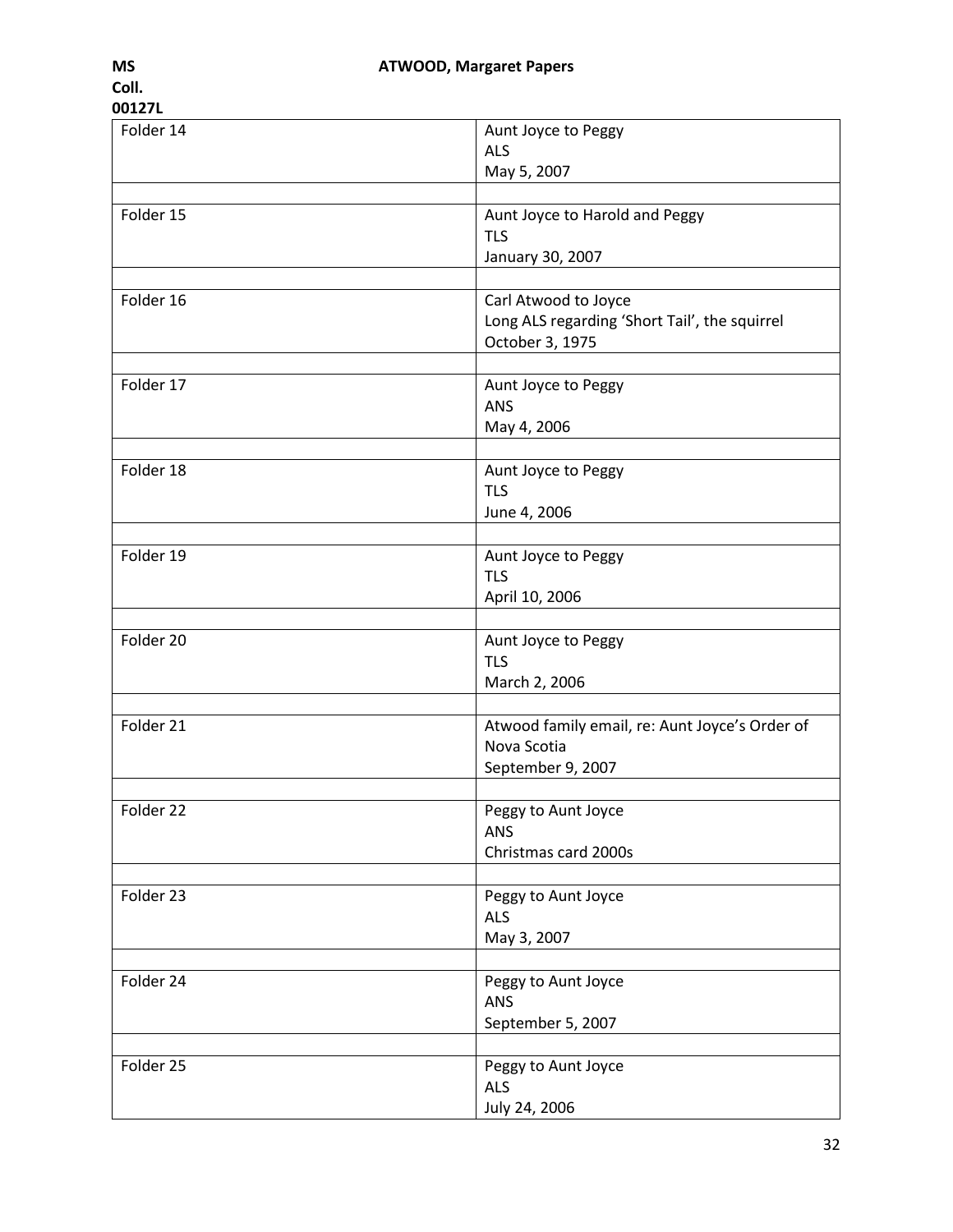| Folder 26 | Harold and Lenore to Joyce                   |
|-----------|----------------------------------------------|
|           | <b>ALS</b>                                   |
|           | January 23, 2007                             |
|           |                                              |
| Folder 27 | Peggy to Aunt Joyce                          |
|           | <b>ANS</b>                                   |
|           | March 30, 2004                               |
|           |                                              |
| Folder 28 | Peggy to Aunt Joyce                          |
|           | <b>ANS</b>                                   |
|           | October 22, 2006                             |
|           |                                              |
| Folder 29 | Peggy to Aunt Joyce                          |
|           | <b>ALS</b>                                   |
|           | July 21, 2005                                |
|           |                                              |
| Folder 30 | Peggy to Aunt Joyce                          |
|           | <b>ANS</b>                                   |
|           |                                              |
| Folder 31 | Peggy to Aunt Joyce                          |
|           | <b>ALS</b>                                   |
|           |                                              |
|           | October 10, 2005                             |
| Folder 32 | Joyce Barkhouse obituary by Sandra Martin in |
|           | The Globe and Mail                           |
|           |                                              |
| Folder 33 |                                              |
|           | Aunt Joyce to Peggy<br><b>ANS</b>            |
|           |                                              |
|           | November 11, 2010                            |
| Folder 34 |                                              |
|           | Aunt Joyce to Peggy                          |
|           | <b>ALS</b>                                   |
|           | October 17, 2011                             |
|           |                                              |
| Folder 35 | Aunt Joyce to Peggy and Graeme               |
|           | <b>ALS</b>                                   |
|           | April 26, 2011                               |
|           |                                              |
| Folder 36 | Aunt Joyce to Peggy                          |
|           | <b>ALS</b>                                   |
|           | March 30, 2005                               |
|           |                                              |
| Folder 37 | Aunt Joyce to Toadettes                      |
|           | <b>TLS</b>                                   |
|           | April 7, 2005                                |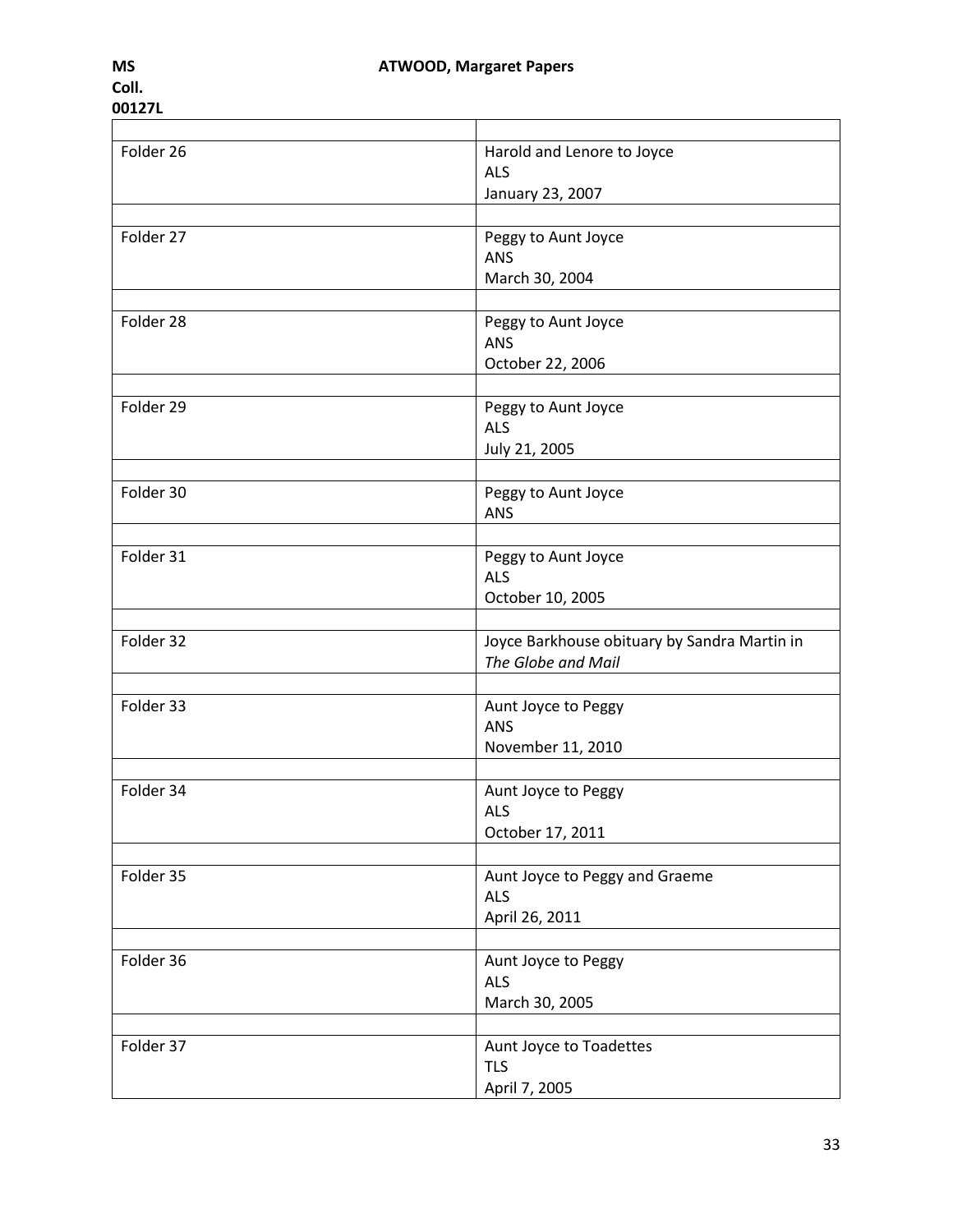| п |  |
|---|--|
|   |  |

| Folder 38 | Aunt Joyce to Peggy            |
|-----------|--------------------------------|
|           | <b>ALS</b>                     |
|           | August 1, 2004                 |
|           |                                |
| Folder 39 | Aunt Joyce to Peggy            |
|           | TLS and clipping               |
|           | September 14, 2004             |
|           |                                |
| Folder 40 | Aunt Joyce to Peggy            |
|           | <b>ALS</b>                     |
|           | Thanksgiving 2004              |
|           |                                |
| Folder 41 | Aunt Joyce to Peggy            |
|           | ALS, TLS                       |
|           |                                |
|           | November 3, 2004               |
| Folder 42 |                                |
|           | Aunt Joyce to Peggy            |
|           | <b>TLS</b>                     |
|           | November 18, 2004              |
| Folder 43 |                                |
|           | Aunt Joyce to Peggy            |
|           | <b>ALS</b>                     |
|           | January 7, 2004                |
|           |                                |
| Folder 44 | Aunt Joyce to Peggy            |
|           | <b>ALS</b>                     |
|           | May 4, 2004                    |
|           |                                |
| Folder 45 | Aunt Joyce to Peggy et al      |
|           | <b>ALS</b>                     |
|           | April 14, 2004                 |
|           |                                |
| Folder 46 | Aunt Joyce to Peggy            |
|           | <b>TLS</b>                     |
|           | February 25, 2004              |
|           |                                |
| Folder 47 | Aunt Joyce to Peggy and Graeme |
|           | <b>ALS</b>                     |
|           | November 23, 2001              |
|           |                                |
| Folder 48 | Aunt Joyce to Peggy            |
|           | <b>TLS</b>                     |
|           | December 28, 2001              |
|           |                                |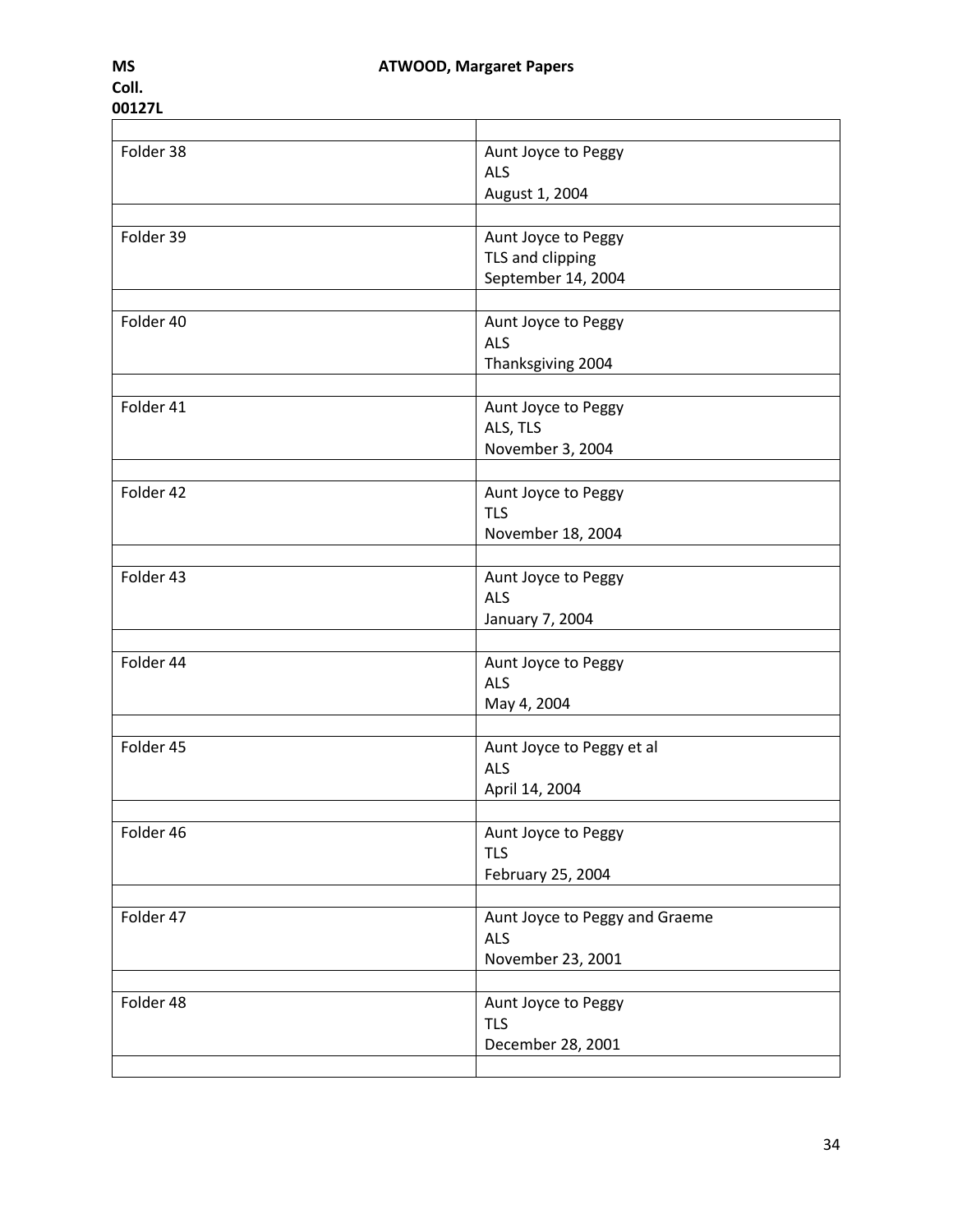| Folder 49 | Aunt Joyce to Peggy            |
|-----------|--------------------------------|
|           |                                |
|           | <b>ALS</b>                     |
|           | February 8, 2003               |
|           |                                |
|           | 1 colour photo                 |
|           |                                |
| Folder 50 | Aunt Joyce to Peggy            |
|           | <b>ALS</b>                     |
|           |                                |
|           | October 3, 2003                |
|           |                                |
| Folder 51 | Aunt Joyce to Graeme and Peggy |
|           | <b>ALS</b>                     |
|           | 2003                           |
|           |                                |
|           |                                |
| Folder 52 | Aunt Joyce to Graeme           |
|           | <b>ALS</b>                     |
|           | September 20, 2001             |
|           |                                |
|           |                                |
| Folder 53 | Aunt Joyce to Peggy            |
|           | <b>ALS</b>                     |
|           | April 24, 2013                 |
|           |                                |
|           |                                |
| Folder 54 | Aunt Joyce to Peggy            |
|           | <b>ALS</b>                     |
|           | June 12, 2003                  |
|           |                                |
|           |                                |
| Folder 55 | Aunt Joyce to Peggy            |
|           | <b>ALS</b>                     |
|           | September 19, 2003             |
|           |                                |
| Folder 56 |                                |
|           | Aunt Joyce to Peggy            |
|           | <b>ALS</b>                     |
|           | July 22, 2003                  |
|           |                                |
| Folder 57 | Aunt Joyce to Peggy            |
|           |                                |
|           | <b>ALS</b>                     |
|           | April 30, 2003                 |
|           |                                |
| Folder 58 | Aunt Joyce to Peggy            |
|           | <b>ALS</b>                     |
|           |                                |
|           | August 10, 2002                |
|           |                                |
| Folder 59 | Aunt Joyce to Peggy            |
|           | <b>TLS</b>                     |
|           |                                |
|           | February 11, 2002              |
|           |                                |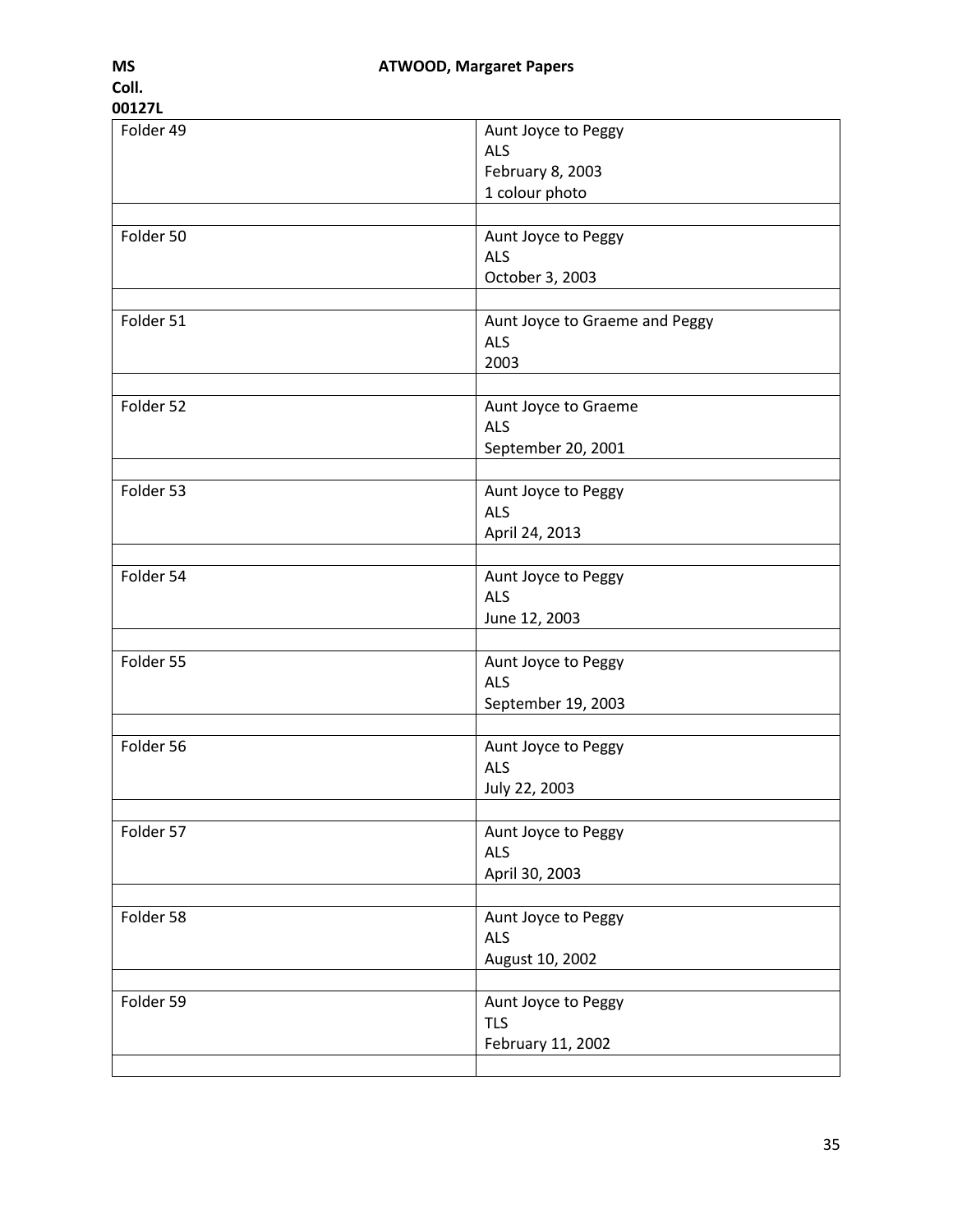| Folder 60 | Aunt Joyce to Peggy<br><b>ALS</b>     |
|-----------|---------------------------------------|
|           | February 13, 2002                     |
|           |                                       |
| Folder 61 | Aunt Joyce to Peggy                   |
|           | <b>TLS</b><br>February 31, 2002 [sic] |
|           |                                       |
| Folder 62 | Aunt Joyce to Peggy                   |
|           | <b>ALS</b>                            |
|           | December 13, 1996                     |
| Folder 63 | Aunt Joyce to Peggy                   |
|           | <b>TLS</b>                            |
|           | September 27, 2000                    |
|           |                                       |
| Folder 64 | Aunt Joyce to Peggy<br><b>TLS</b>     |
|           | December 27, 2000                     |
|           |                                       |
| Folder 65 | Aunt Joyce to Peggy                   |
|           | <b>TL</b>                             |
|           | January 15, 2001                      |
| Folder 66 |                                       |
|           | Aunt Joyce to Peggy<br><b>ALS</b>     |
|           | January 25, 2001                      |
|           |                                       |
| Folder 67 | Aunt Joyce to Peggy                   |
|           | <b>ALS</b>                            |
|           | November 8, 2000                      |
| Folder 68 | Aunt Joyce to Peggy                   |
|           | <b>ALS</b>                            |
|           | November 29, 2000                     |
|           |                                       |
| Folder 69 | Aunt Joyce to Peggy and Graeme        |
|           | <b>TLS</b>                            |
|           | August 24, 2000                       |
| Folder 70 | Aunt Joyce to Peggy                   |
|           | <b>TLS</b>                            |
|           | October 13, 2000                      |
|           |                                       |
| Folder 71 | Aunt Joyce to Peggy                   |
|           | <b>TLS</b><br>September 2, 2000       |
|           |                                       |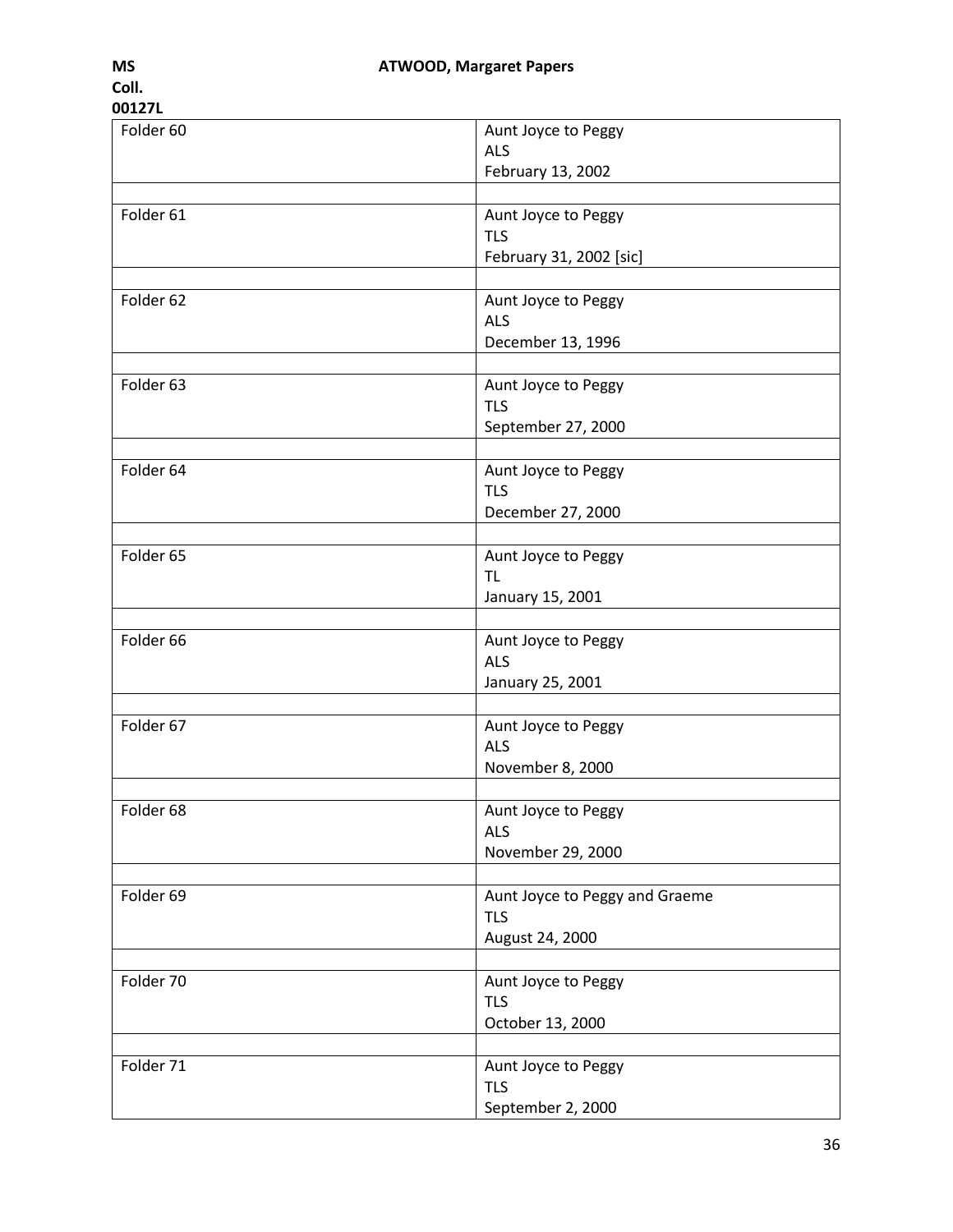| Folder 72 | Aunt Joyce to Peggy            |
|-----------|--------------------------------|
|           | <b>TLS</b>                     |
|           | July 17, 2000                  |
|           |                                |
| Folder 73 | Aunt Joyce to Peggy            |
|           | <b>ALS</b>                     |
|           | July 3, 2000                   |
|           |                                |
| Folder 74 | Aunt Joyce to Peggy            |
|           | <b>TLS</b>                     |
|           | June 21, 2000                  |
|           |                                |
| Folder 75 | Aunt Joyce to Peggy            |
|           | <b>ALS</b>                     |
|           | June 25, 2000                  |
|           |                                |
| Folder 76 | Aunt Joyce to Peggy            |
|           | <b>ALS</b>                     |
|           | August 11, 1999                |
|           |                                |
| Folder 77 | Aunt Joyce to Peggy and Graeme |
|           | <b>TLS</b>                     |
|           | December 17, 1999              |
|           |                                |
| Folder 78 | Aunt Joyce to Peggy            |
|           | <b>TLS</b>                     |
|           | November 7, 1999               |
|           |                                |
| Folder 79 | Aunt Joyce to Peggy            |
|           | <b>TLS</b>                     |
|           | February 18, 1999              |
|           |                                |
| Folder 80 | Aunt Joyce to Sarah            |
|           | <b>TLS</b>                     |
|           | October 18, 1998               |
|           |                                |
| Folder 81 | Aunt Joyce to Peggy            |
|           | <b>TLS</b>                     |
|           | April 28, 1999                 |
|           |                                |
| Folder 82 | Aunt Joyce to Peggy            |
|           | <b>TLS</b>                     |
|           | February 18, 1999              |
|           |                                |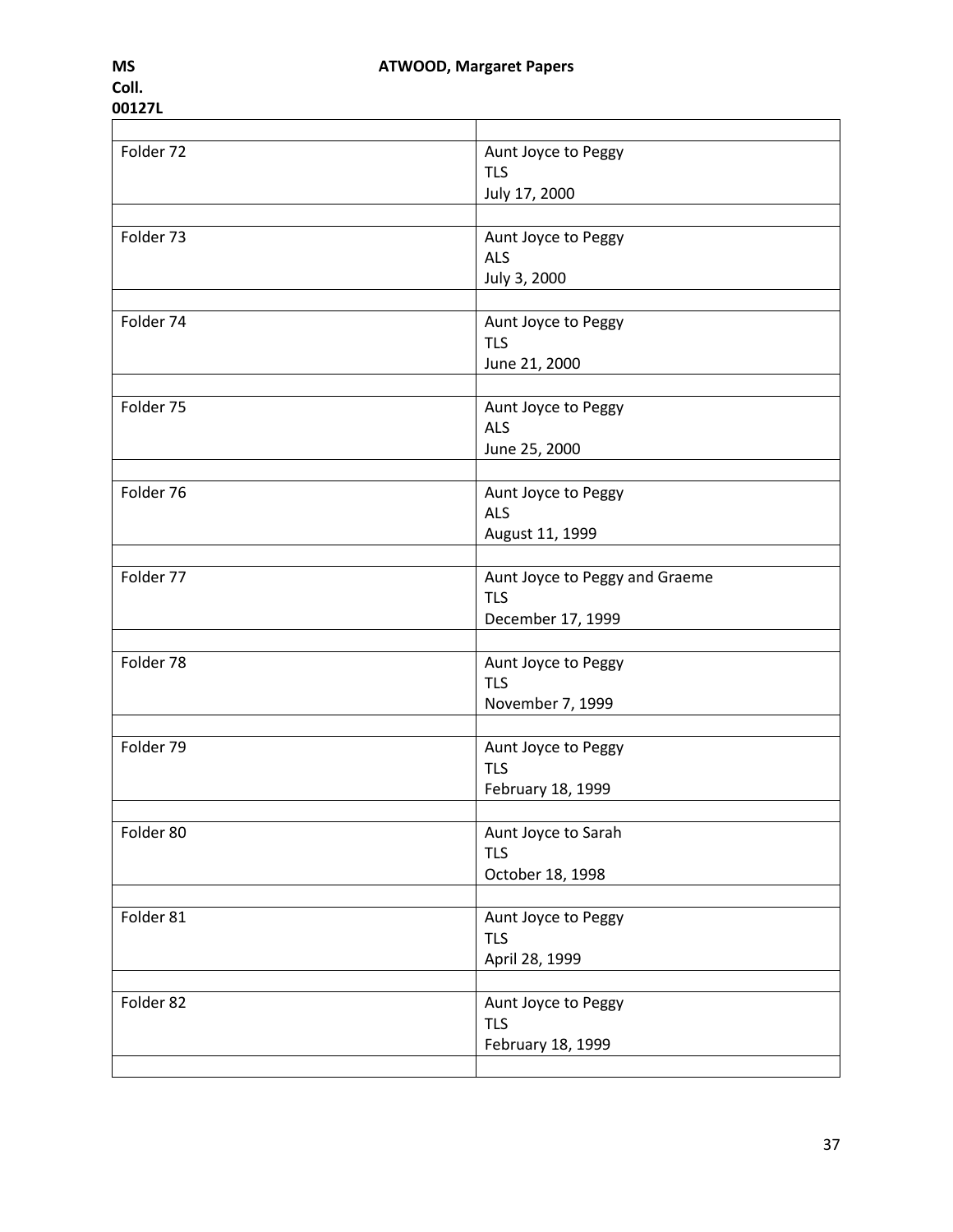| Folder 83 | Aunt Joyce to Peggy                            |
|-----------|------------------------------------------------|
|           | <b>TLS</b>                                     |
|           |                                                |
|           | December 17, 1997                              |
|           |                                                |
| Folder 84 | Aunt Joyce to Peggy                            |
|           | <b>TLS</b>                                     |
|           | December 22, 1997                              |
|           |                                                |
|           |                                                |
| Folder 85 | Aunt Joyce to Margaret and Peggy to Aunt Joyce |
|           | October 1997                                   |
|           |                                                |
| Folder 86 | Aunt Joyce to Peggy                            |
|           | <b>ALS</b>                                     |
|           |                                                |
|           | August 28, 1996                                |
|           |                                                |
| Folder 87 | Aunt Joyce to Peggy                            |
|           | ALS and enclosure re: Giller Prize             |
|           | November 9, 1996                               |
|           |                                                |
|           |                                                |
| Folder 88 | Aunt Joyce to Peggy                            |
|           | <b>ANS</b>                                     |
|           | 1997                                           |
|           |                                                |
| Folder 89 | Aunt Joyce to Peggy                            |
|           | <b>ALS</b>                                     |
|           |                                                |
|           | October 13, 1996                               |
|           |                                                |
| Folder 90 | Aunt Joyce to Peggy                            |
|           | <b>TLS</b>                                     |
|           | January 16, 1997                               |
|           |                                                |
| Folder 91 | Aunt Joyce to Peggy                            |
|           |                                                |
|           | ALS                                            |
|           | September 13, 1996                             |
|           |                                                |
| Folder 92 | Aunt Joyce to Peggy                            |
|           | <b>TLS</b>                                     |
|           |                                                |
|           | July 8, 1996                                   |
|           |                                                |
| Folder 93 | Aunt Joyce to Peggy                            |
|           | <b>TLS</b>                                     |
|           | May 5, 2001                                    |
|           |                                                |
| Folder 94 | Aunt Joyce to Peggy                            |
|           | ALS and obituary for Helene Bennet             |
|           |                                                |
|           | September 14, 2001                             |
|           |                                                |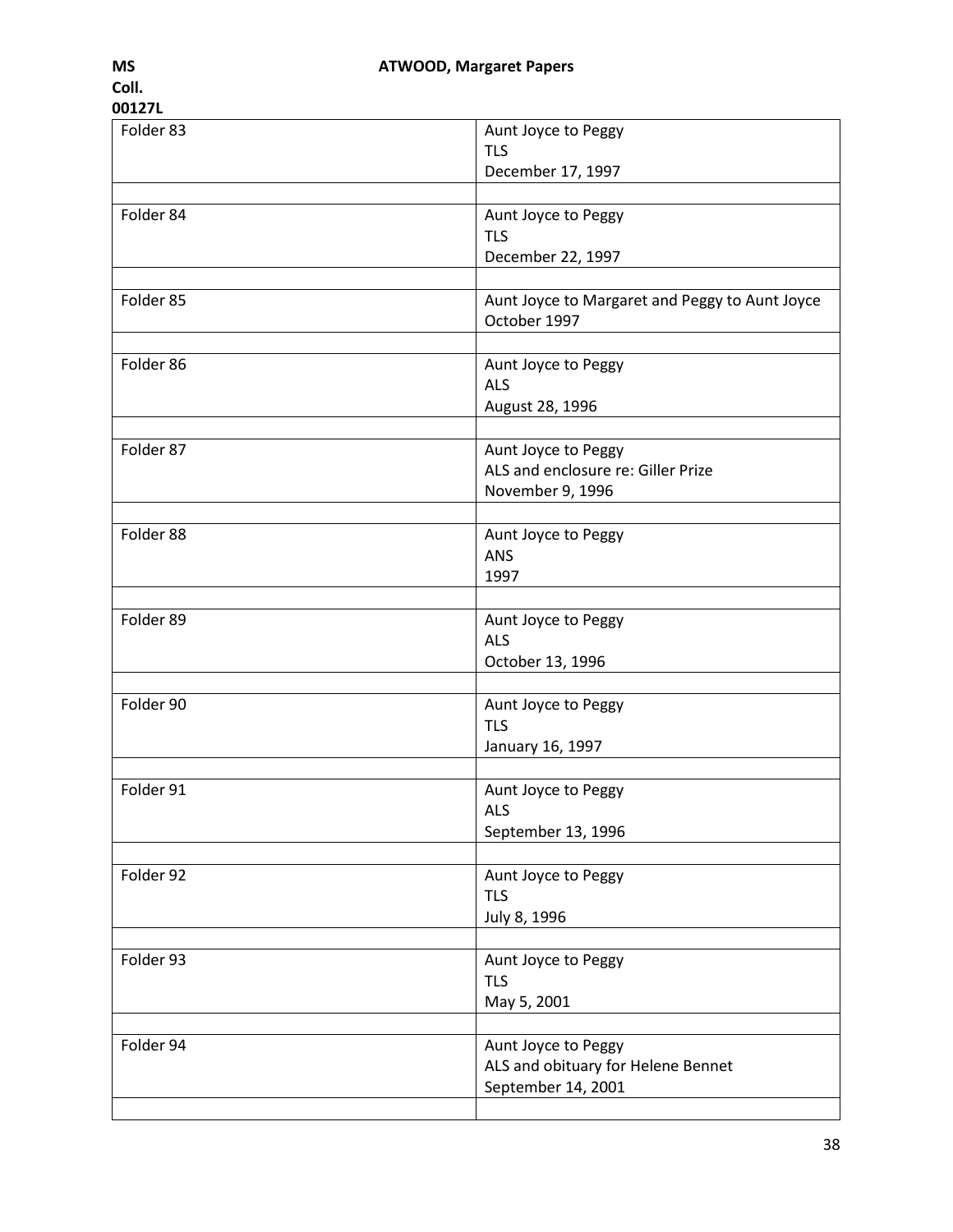| Folder 95           | Aunt Joyce to Peggy<br><b>TLS</b><br>June 14, 2001                 |
|---------------------|--------------------------------------------------------------------|
| Folder 96           | Aunt Joyce to Peggy<br><b>TLS</b><br>April 9, 2001                 |
| Folder 97           | Aunt Joyce to Peggy<br><b>TLS</b><br>July 12 [2001]                |
| Folder 98           | Aunt Joyce to Peggy<br><b>ALS</b><br>August 26, 2001               |
| Folder 99           | Aunt Joyce to Peggy<br>ANS<br>January 2, 2006                      |
| Folder 100          | Aunt Joyce to Peggy<br><b>TLS</b><br>December 8, 2005              |
| Folder 101          | Aunt Joyce to Peggy<br>Birthday card                               |
| Box 6<br>23 folders | Aunt Joyce correspondence<br>2000s                                 |
| Folder 1            | Aunt Joyce to Peggy<br><b>TLS</b><br>July 20, 2015                 |
| Folder 2            | Aunt Joyce to Peggy<br><b>ALS</b><br>July 28, 2005                 |
| Folder 3            | Aunt Joyce to Peggy and Graeme<br><b>TLS</b><br>September 14, 2005 |
| Folder 4            | Aunt Joyce to Peggy<br><b>ALS</b><br>September 18, 2005            |
|                     |                                                                    |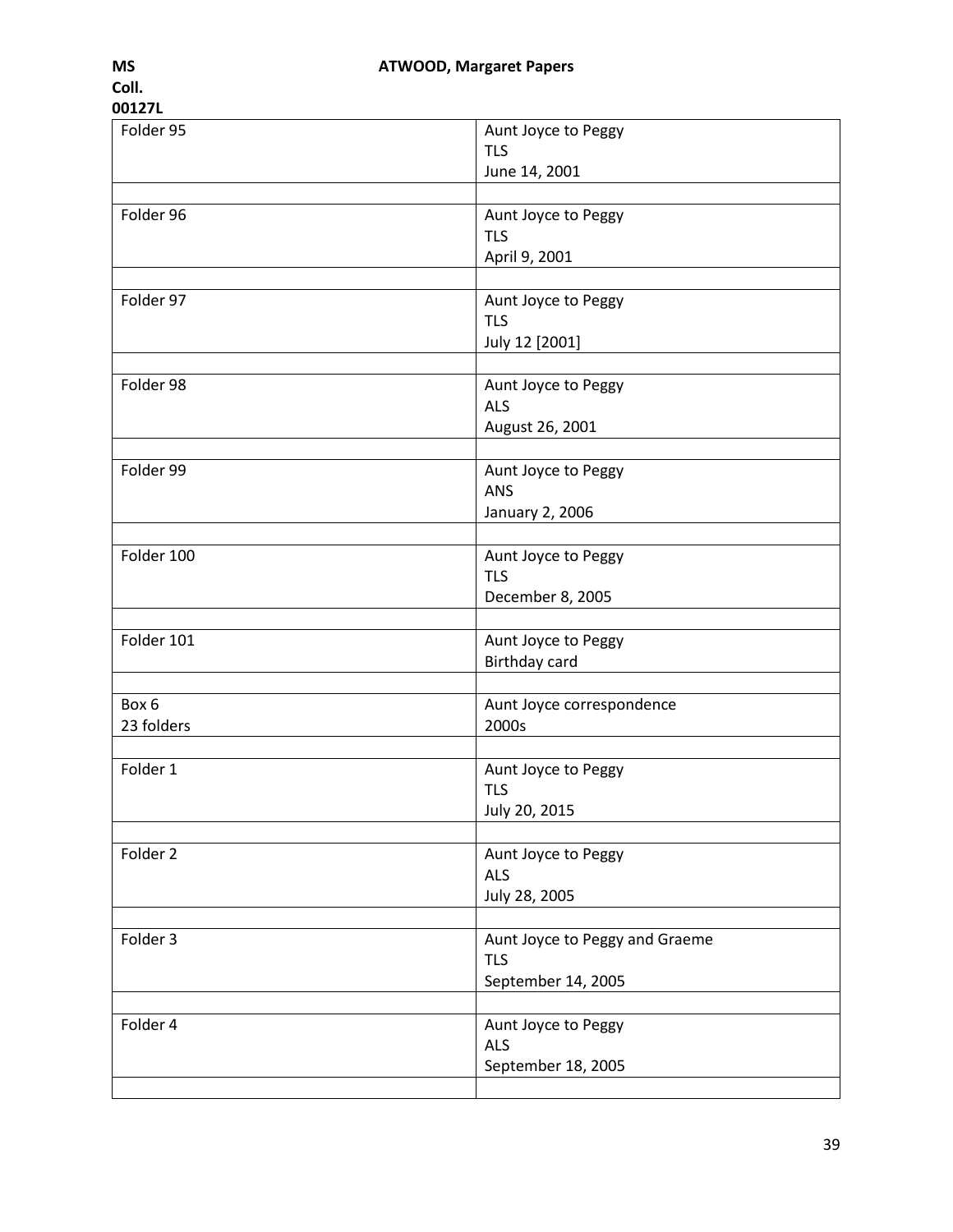| Folder 5  | Aunt Joyce to Peggy                          |
|-----------|----------------------------------------------|
|           | <b>TLS</b>                                   |
|           | October 23, 2005                             |
| Folder 6  | Aunt Joyce to Peggy                          |
|           | <b>TLS</b>                                   |
|           | October 15, 2005                             |
|           |                                              |
| Folder 7  | Aunt Joyce to Peggy                          |
|           | <b>TLS</b>                                   |
|           | December 12, 2005                            |
|           |                                              |
| Folder 8  | Janet and Greg Barkhouse to Peggy and Graeme |
|           | ANS                                          |
|           | [2005?]                                      |
| Folder 9  | Aunt Joyce to Peggy and Graeme               |
|           | <b>ANS</b>                                   |
|           | November 25, 2005                            |
|           |                                              |
| Folder 10 | Aunt Joyce to Peggy and Graeme               |
|           | <b>TLS</b>                                   |
|           | July 7, 2006                                 |
|           |                                              |
| Folder 11 | Aunt Joyce to Peggy                          |
|           | <b>ALS</b><br>September 20, 2006             |
|           |                                              |
| Folder 12 | Aunt Joyce to Peggy                          |
|           | <b>ALS</b>                                   |
|           | July 31, 2006                                |
|           |                                              |
| Folder 13 | Aunt Joyce to Harold and All                 |
|           |                                              |
| Folder 14 | Aunt Joyce to Peggy<br><b>ALS</b>            |
|           | March 8, 2007                                |
|           |                                              |
| Folder 15 | Aunt Joyce to Peggy                          |
|           | <b>ALS</b>                                   |
|           | April 17, 2007                               |
|           |                                              |
| Folder 16 | Aunt Joyce to Peggy                          |
|           | <b>ALS</b>                                   |
|           | April 20, 2007                               |
|           |                                              |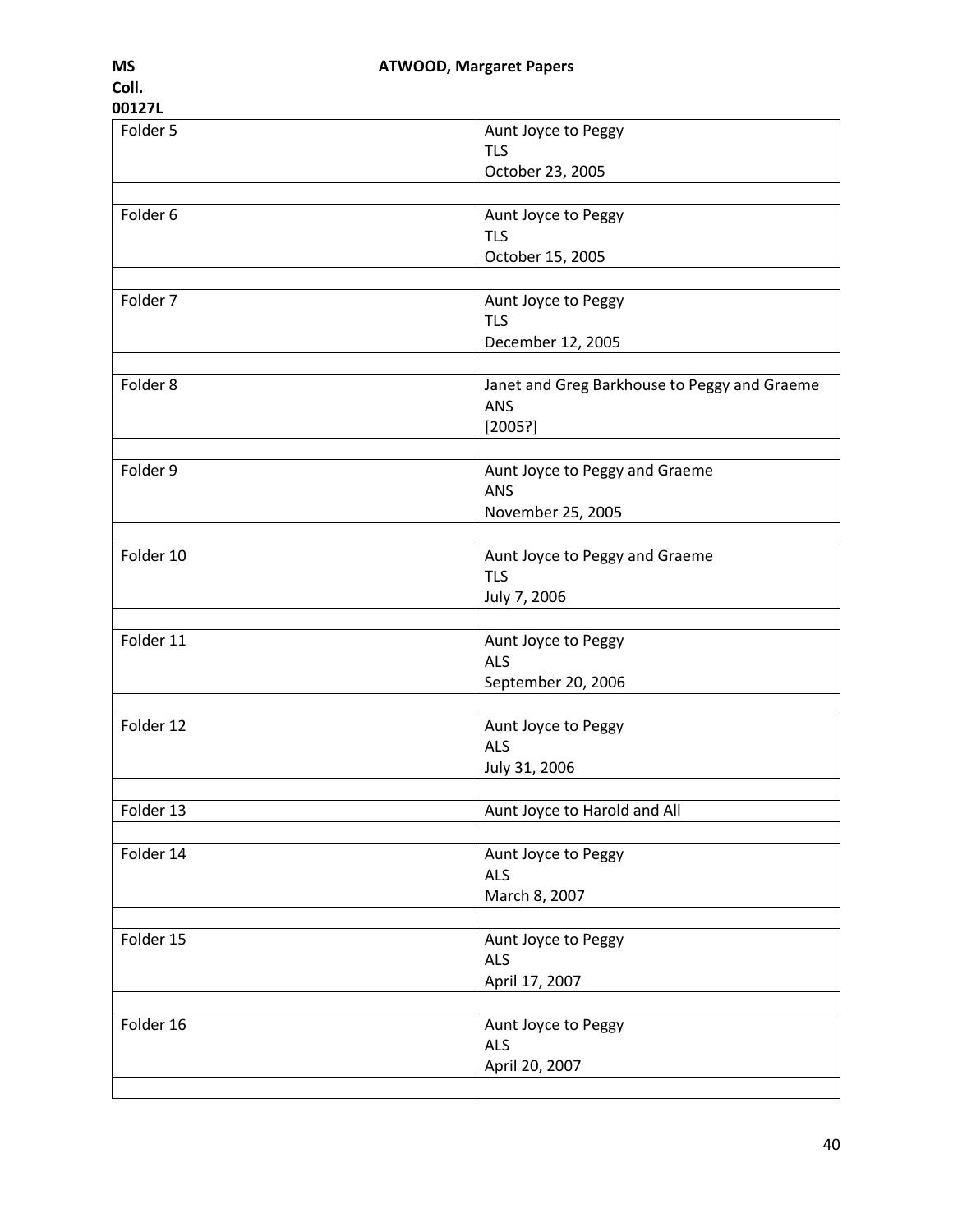| UU161 L              |                                               |
|----------------------|-----------------------------------------------|
| Folder 17            | Joyce to sister                               |
|                      |                                               |
|                      | <b>TLS</b>                                    |
|                      | 2006                                          |
|                      |                                               |
| Folder 18            | Aunt Joyce                                    |
|                      | ANS and various clippings                     |
|                      |                                               |
|                      | August 6, 2006                                |
|                      |                                               |
| Folder 19            | Large colour photo of Short-tail the Squirrel |
|                      | [Strawberry Island]                           |
|                      | <b>ALS</b>                                    |
|                      |                                               |
|                      | [Carl Atwood] to Aunt Joyce                   |
|                      | 1 large colour photo                          |
|                      |                                               |
| Folder 20            | Peggy to Aunt Joyce                           |
|                      | Various                                       |
|                      |                                               |
|                      | 1990s-2000s                                   |
|                      |                                               |
| Folder 21            | Aunt Joyce to Peggy                           |
|                      | <b>ALS</b>                                    |
|                      |                                               |
|                      | December 16, 2006                             |
|                      |                                               |
| Folder 22            | Coleen Quin to Aunt Joyce                     |
|                      | <b>ALS</b>                                    |
|                      | February 16, 2004                             |
|                      |                                               |
|                      |                                               |
| Folder 23            | Postcards from Aunt Joyce                     |
|                      |                                               |
| Box 7                | Fan mail                                      |
| 6 folders and 1 book |                                               |
|                      |                                               |
| Box 8                | Writing: short pieces                         |
| 15 folders           | Various projects                              |
|                      |                                               |
|                      |                                               |
| Folder 1             | Norwich National Centre for Writing (Patron)  |
|                      |                                               |
| Folder 2             | Masterclass video trailer/Sarah Selecky       |
|                      |                                               |
| Folder 3             | My Own Canada for Il Corriere della sera      |
|                      |                                               |
|                      |                                               |
| Folders 4-5          | Purdy Songbook                                |
|                      |                                               |
| Folder 6             | Speak to the Wild                             |
|                      |                                               |
| Folder 7             | Kate Beaton piece for Drawn and Quarterly     |
|                      |                                               |
|                      |                                               |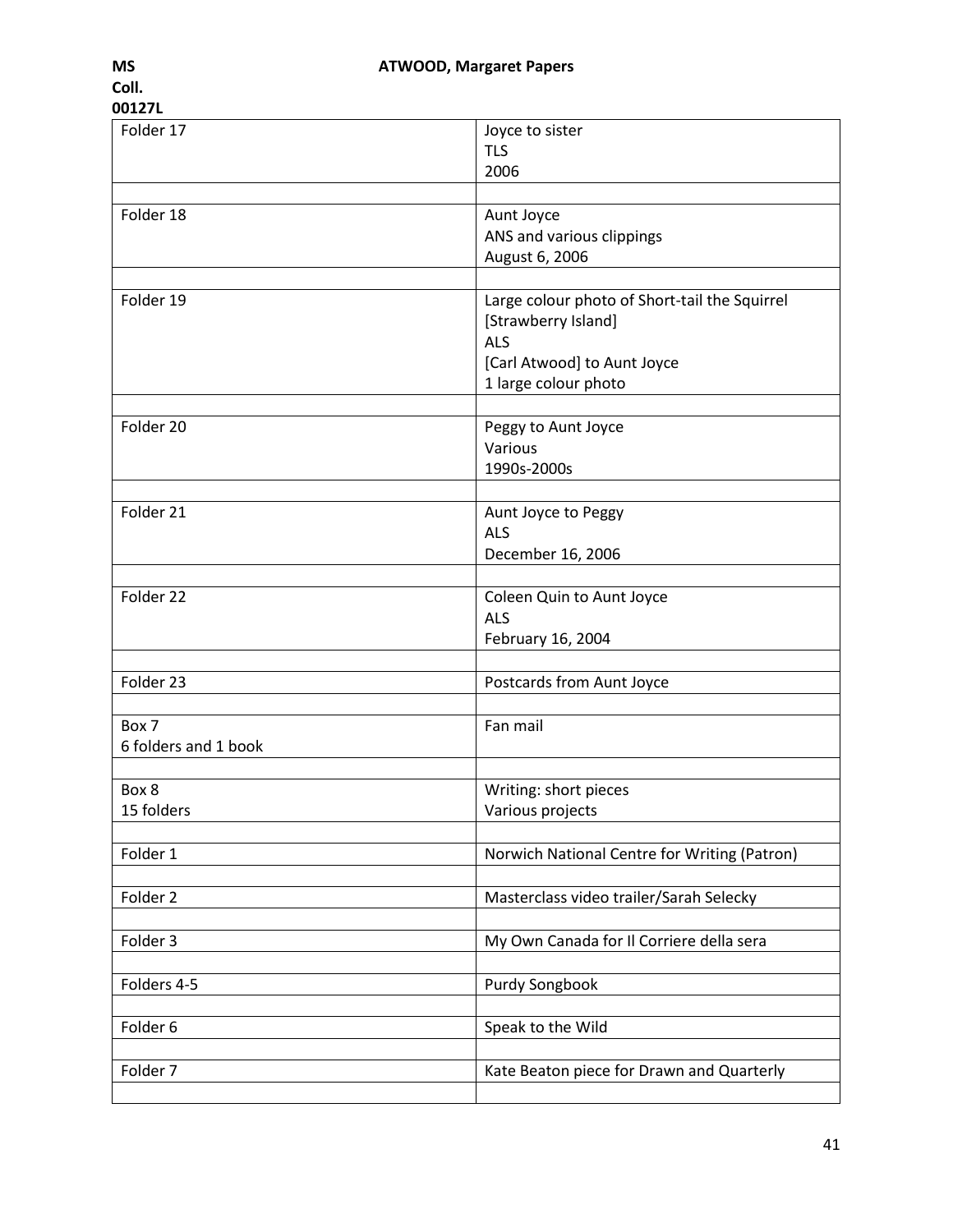| COII.<br>00127L |                                                   |
|-----------------|---------------------------------------------------|
| Folder 8        | 'Joint Zombie Novel'                              |
|                 | Colour copies of cartoons                         |
|                 |                                                   |
| Folder 9        | 'Joint Zombie Novel'                              |
| Folder 10       | 'Joint Zombie Novel'                              |
|                 | Holograph and word processed draft                |
|                 |                                                   |
| Folders 11-13   | 'Joint Zombie Novel'                              |
|                 |                                                   |
| Folders 14-15   | 'The World 2016 (Economist)'                      |
|                 |                                                   |
| Box 9           | Short pieces                                      |
| 17 folders      |                                                   |
|                 |                                                   |
| Folders 1-5     | 'The Secret Loves of Geek Girls'                  |
| Folders 6-8     | Miscellaneous interviews                          |
|                 |                                                   |
| Folder 9        | Interviews 2015                                   |
|                 |                                                   |
| Folder 10       | Interviews 2016                                   |
|                 | Includes 'primary source' cartoons (colour scans) |
|                 |                                                   |
| Folder 11       | Interviews 2016                                   |
|                 |                                                   |
| Folder 12       | Interviews 2017                                   |
|                 |                                                   |
| Folders 13-15   | Speeches, miscellaneous                           |
| Folders 16-17   | Speeches, miscellaneous, with some holograph      |
|                 |                                                   |
| <b>Box 10</b>   | Short pieces                                      |
| 21 folders      |                                                   |
|                 |                                                   |
| Folder 1        | Speeches, miscellaneous                           |
|                 |                                                   |
| Folder 2        | Observer grandparent advice piece                 |
|                 |                                                   |
| Folder 3        | A Secret Sisterhood introduction                  |
|                 |                                                   |
| Folder 4        | The Guardian Hag-Seed piece                       |
|                 |                                                   |
| Folder 5        | Hag-Seed holograph notes                          |

Folder 6 "Measures of Astonishment: Anne Szumigalski"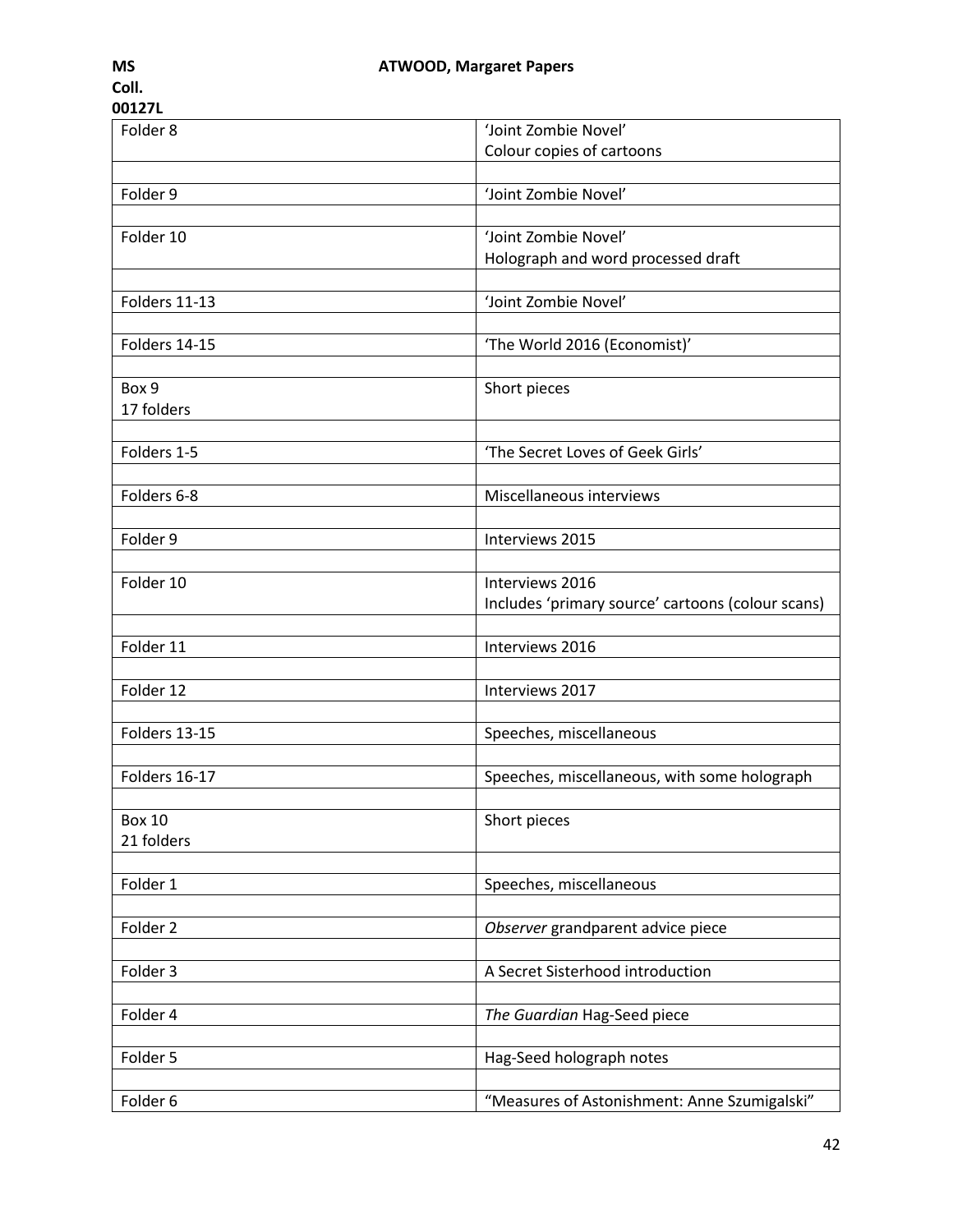| Folder 7      | DC Comics, Warren Brothers                        |
|---------------|---------------------------------------------------|
|               |                                                   |
| Folder 8      | Kentville Library/Killam cousins                  |
|               |                                                   |
| Folders 9-10  | Red Tentacle award                                |
|               |                                                   |
| Folder 11     | 'The Handmaid's Tale'                             |
|               | Children's edition                                |
|               |                                                   |
| Folder 12     | Biographile                                       |
|               | October 2015                                      |
|               |                                                   |
| Folder 13     | LRC: 25 <sup>th</sup> anniversary                 |
|               |                                                   |
| Folder 14     | Synopsis of R. Sumathi's PhD thesis (October      |
|               | 2008)                                             |
|               |                                                   |
| Folder 15     | Liberté Marie-Claire Blais piece                  |
|               | <b>March 2016</b>                                 |
|               |                                                   |
| Folder 16     | "Listening for the Heartbeat of Being: The Art of |
|               | Robert Bringhurst"                                |
|               |                                                   |
| Folders 17-18 | 'Mumsnet'                                         |
|               | November 21, 2015                                 |
|               |                                                   |
| Folders 19-21 | George Jonas introduction                         |
|               |                                                   |
| <b>Box 11</b> | Short pieces                                      |
| 10 folders    |                                                   |
|               |                                                   |
|               |                                                   |
| Folder 1      | 'Shorebird Notebook Journey Project'              |
|               |                                                   |
| Folder 2      | Gizmode/i09                                       |
|               |                                                   |
| Folder 3      | Clark Blaise - essays on his works                |
|               |                                                   |
| Folder 4      | 'Double-Plus unfreedom'                           |
|               | Guardian piece                                    |
|               | September 2015                                    |
|               |                                                   |
| Folder 5      | 'Can Canadian Oil Green Itself?'                  |
|               |                                                   |
| Folder 6      | 'It's Not Climate Change, it's Everything Change' |
|               |                                                   |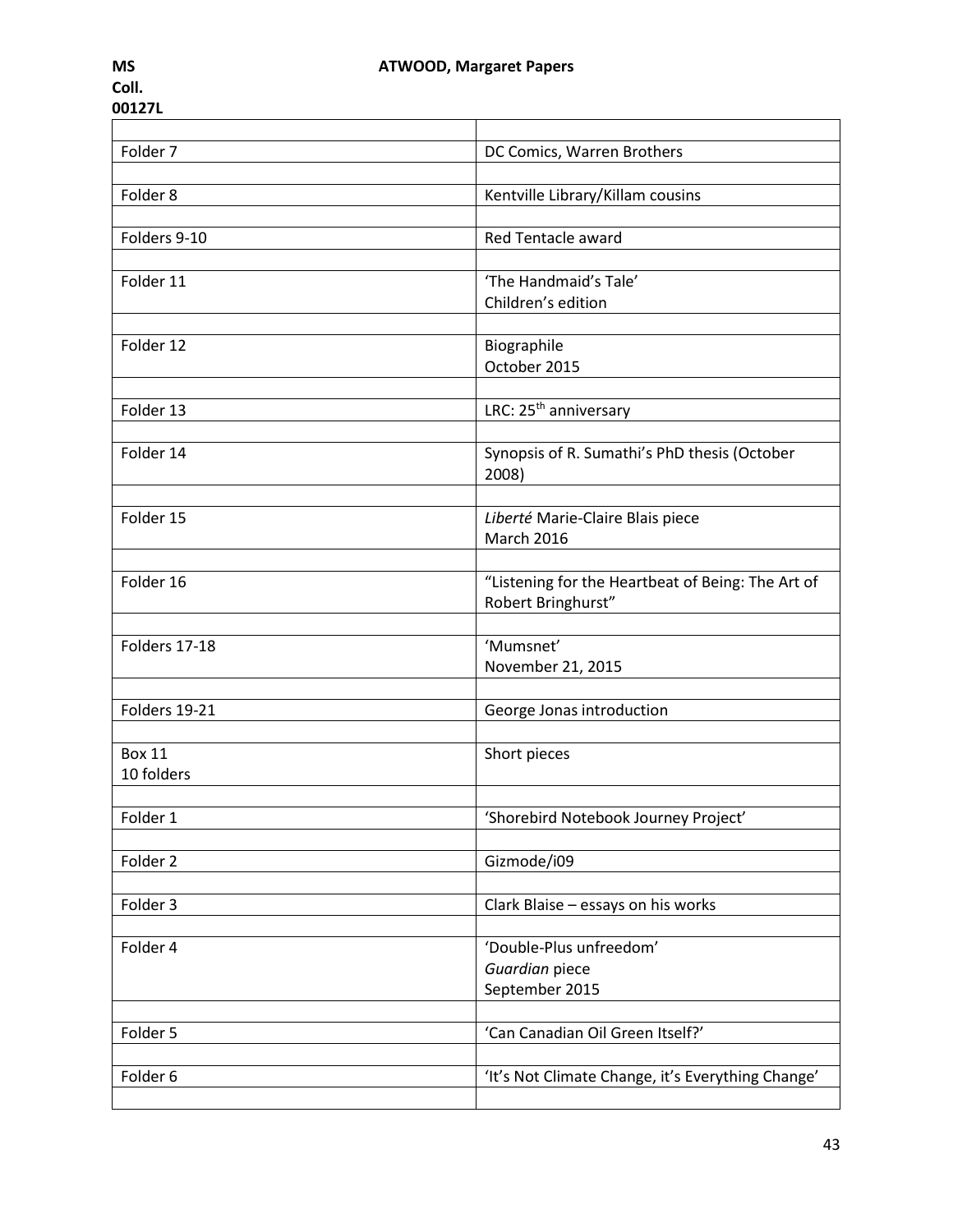| MS    |  |
|-------|--|
| Coll. |  |

| UU1616              |                                          |
|---------------------|------------------------------------------|
| Folder <sub>7</sub> | Toronto Book Awards 2015                 |
|                     |                                          |
| Folders 8-9         | <b>Blue Dot</b>                          |
|                     |                                          |
|                     | 'The Future Without Oil' Medium          |
| Folder 10           |                                          |
|                     |                                          |
| <b>Box 12</b>       | The Heart Goes Last                      |
| 23 folders          | Dead matter                              |
|                     | Penguin Random House US                  |
|                     |                                          |
| Folders 1-9         | The Heart Goes Last                      |
|                     | Dead matter                              |
|                     | Master first pass and setting manuscript |
|                     | May 20, 2015                             |
|                     |                                          |
| Folders 10-19       | The Heart Goes Last                      |
|                     |                                          |
|                     | Dead matter                              |
|                     | June 11, 2015                            |
|                     |                                          |
| Folders 20-23       | The Heart Goes Last                      |
|                     | Dead matter                              |
|                     |                                          |
| <b>Box 13</b>       | The Heart Goes Last                      |
| 18 folders          | Dead matter                              |
|                     |                                          |
| Folders 1-9         | The Heart Goes Last                      |
|                     | Dead matter                              |
|                     |                                          |
|                     |                                          |
| Folders 10-18       | The Heart Goes Last                      |
|                     | Dead matter                              |
|                     | Proofread second pass                    |
|                     |                                          |
| Box 14              | Unotchit/LongPen                         |
| 19 folders          |                                          |
|                     |                                          |
| Folders 1-2         | Unotchit party                           |
|                     |                                          |
| Folders 3-14        | Unotchit media 2006                      |
|                     |                                          |
|                     |                                          |
| Folders 15-19       | Unotchit media 2007 -                    |
|                     |                                          |
| <b>Box 15</b>       | Unotchit/LongPeg                         |
| 13 folders          | Media                                    |
|                     | sketches                                 |
|                     |                                          |
| Folders 1-3         | Unotchit media                           |
|                     |                                          |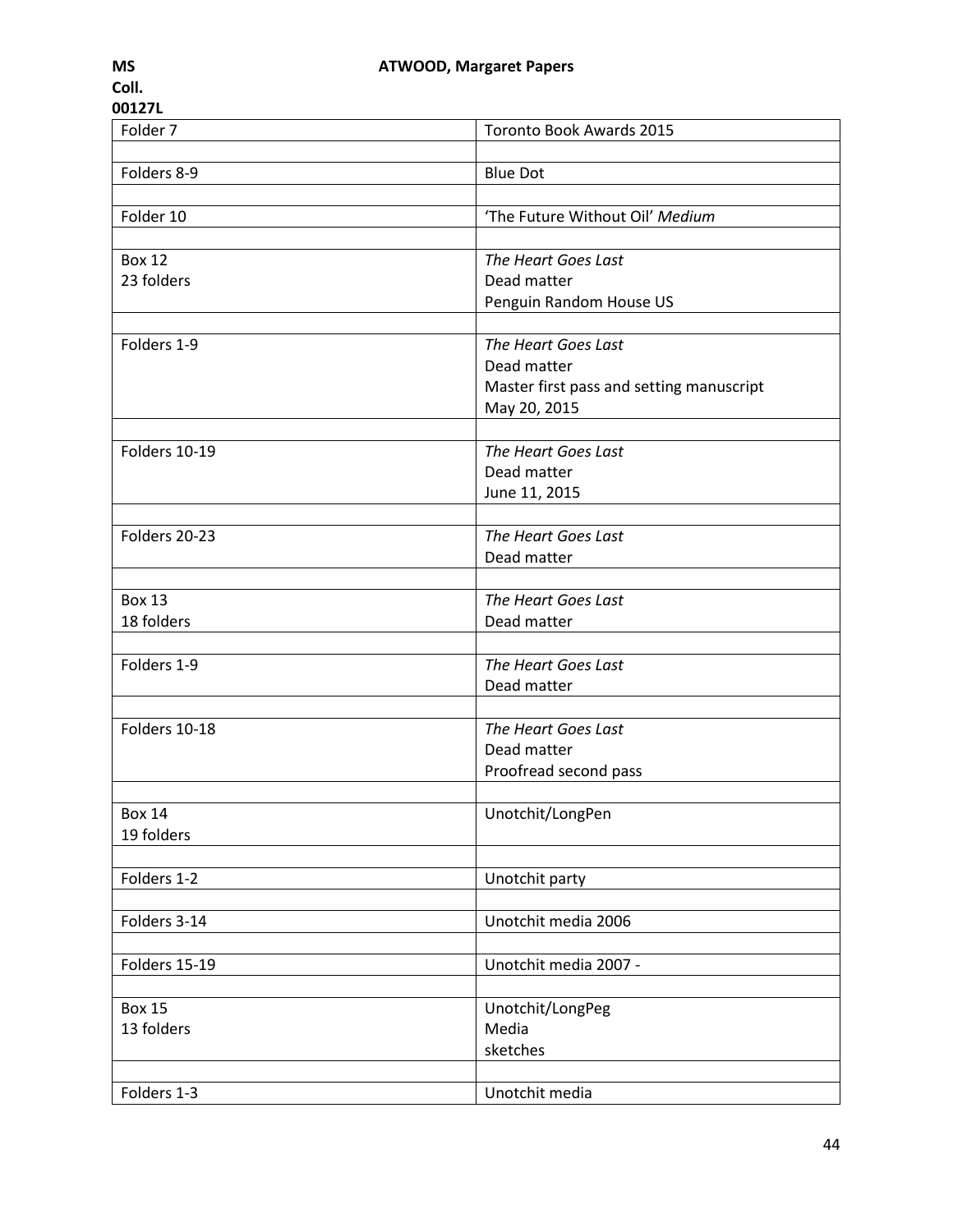|               | 2004-2005                                         |
|---------------|---------------------------------------------------|
|               |                                                   |
| Folders 4-6   | Unotchit media<br>2006                            |
|               |                                                   |
| Folder 7      | LongPen promotional kit - master                  |
|               |                                                   |
| Folder 8      | LongPen presskit from Book Expo                   |
|               |                                                   |
| Folder 9      | Article on LongPen                                |
|               | Geist                                             |
|               | Spring 2006                                       |
|               |                                                   |
| Folder 10     | LongPen promotional photographs                   |
|               | 2 colour photos                                   |
|               |                                                   |
| Folder 11     | "Book Tour Comix, Number 8, 963"                  |
|               | <b>Unotchit Media</b>                             |
|               | Original ink cartoon by M.A.                      |
|               |                                                   |
| Folder 12     | "Margaret's sketch #1 - 2001"                     |
|               | Original ink sketch of first LongPen designs with |
|               | holograph notes                                   |
| <b>Box 16</b> |                                                   |
|               | Unotchit/LongPen<br>13 CDs/DVDs                   |
|               |                                                   |
| <b>Box 17</b> | The Handmaid's Tale                               |
| 15 folders    | media                                             |
|               |                                                   |
| Folders 1-4   | The Handmaid's Tale                               |
|               | media                                             |
|               |                                                   |
| Folders 5-9   | The Handmaid's Tale                               |
|               | Television media                                  |
|               |                                                   |
| Folders 10-15 | Miscellaneous media                               |
|               |                                                   |
| <b>Box 18</b> | media                                             |
| 16 folders    |                                                   |
|               |                                                   |
| Folders 1-2   | The Heart Goes Last                               |
|               | Media                                             |
|               |                                                   |
| Folder 3      | Wandering Wenda                                   |
|               | Television media                                  |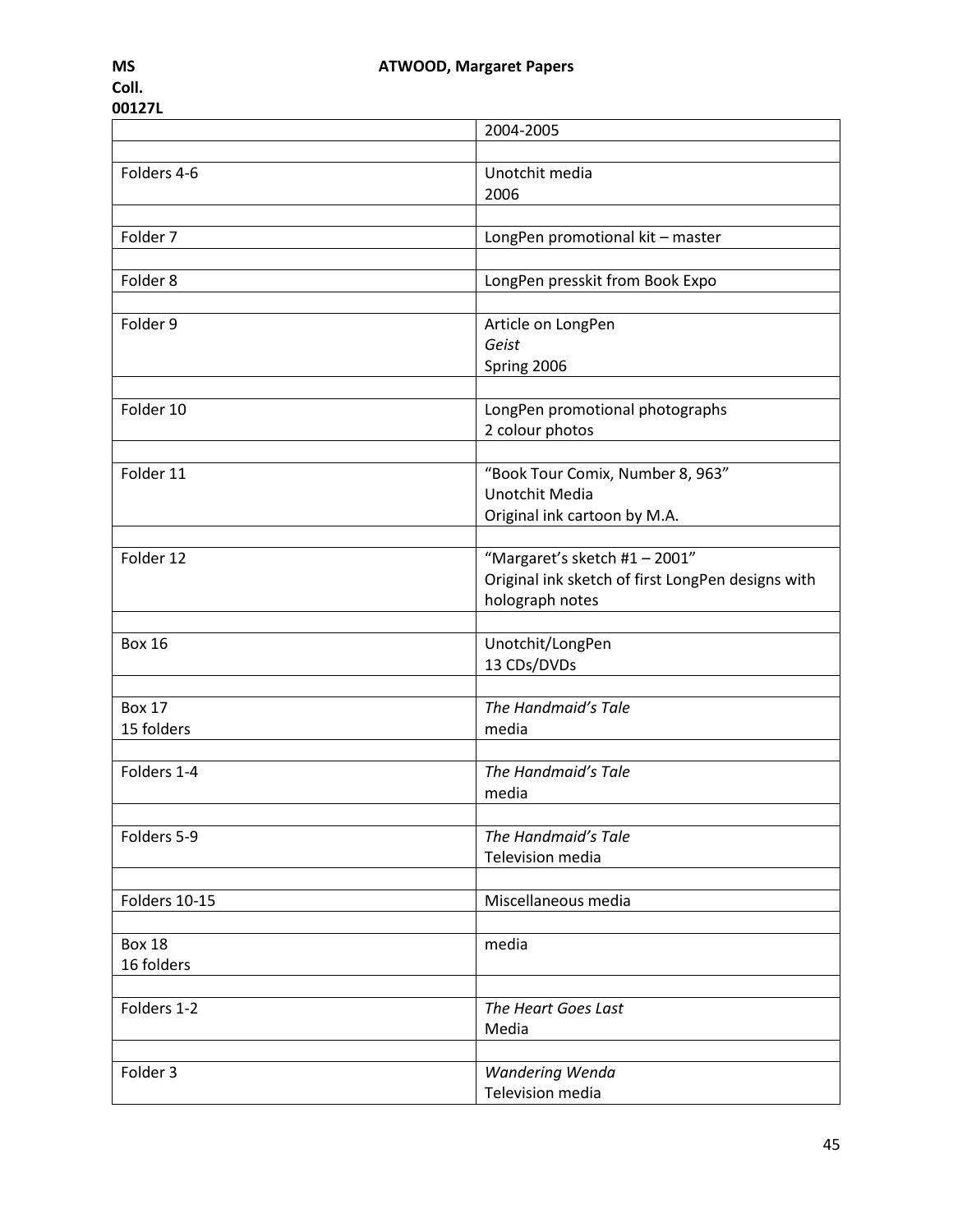| Folders 4-14  | <b>Angel Catbird</b>                            |
|---------------|-------------------------------------------------|
|               | media                                           |
|               |                                                 |
| Folders 15-16 | Alias Grace                                     |
|               | Television media (Sarah Polley)                 |
|               |                                                 |
| <b>Box 19</b> | Miscellaneous media                             |
| 8 folders     |                                                 |
|               |                                                 |
| <b>Box 20</b> | Hag-seed media                                  |
| 14 folders    |                                                 |
|               |                                                 |
| <b>Box 21</b> | Personal correspondence                         |
| 43 folders    | Puppet show scripts from high school            |
|               | About parents                                   |
|               | various                                         |
|               |                                                 |
| Folder 1      | Colour photograph showing first sentence of The |
|               | Handmaid's Tale stamped on Margaret Atwood's    |
|               | hand for Book Riot                              |
|               |                                                 |
| Folder 2      | 'Cat Astrology'                                 |
|               | Holograph note                                  |
|               |                                                 |
| Folder 3      | "Colour in The Handmaid's Tale"                 |
|               | Pie chart                                       |
|               |                                                 |
| Folder 4      | "The Burgess Shale"                             |
|               | Kreisel Lecture text                            |
|               | April 7, 2016                                   |
|               |                                                 |
| Folder 5      |                                                 |
|               | 'Margaret Atwood gets cameo' [in Netflix Alias  |
|               | Grace production]                               |
|               | August 2, 2016                                  |
|               | Chatham Daily News                              |
|               |                                                 |
| Folder 6      | 2015 Tanner Lecture on Human Values             |
|               | University of Utah                              |
|               | "Human Values in an Age of Change" postcard     |
|               |                                                 |
| Folder 7      | "If you're not annoying somebody, you're not    |
|               | really alive"                                   |
|               | Postcard for Artists' Health Alliance           |
|               |                                                 |
| Folder 8      | "Is This Your Day?"                             |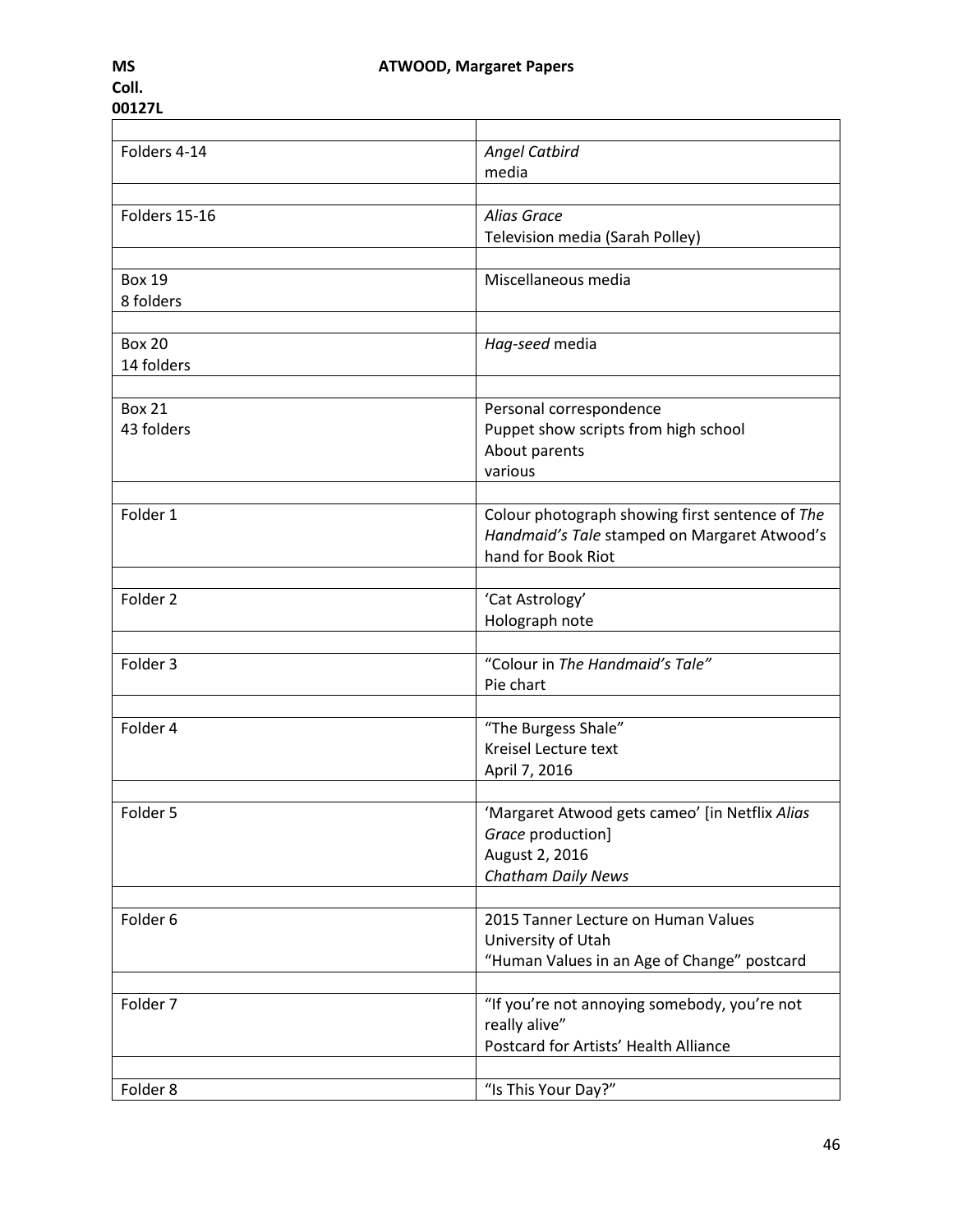|           | Radio play by Elizabeth Cunningham featuring<br>Margaret Atwood, Marty Ahvenus and bpnichol<br>as characters                                          |
|-----------|-------------------------------------------------------------------------------------------------------------------------------------------------------|
|           |                                                                                                                                                       |
| Folder 9  | The Economist clipping re: Oryx and Crake<br>October 17th, 2015                                                                                       |
|           |                                                                                                                                                       |
| Folder 10 | The Blind Assassin Booker Prized article<br>November 10, 2000<br><b>Orillia Packet and Times</b>                                                      |
|           |                                                                                                                                                       |
| Folder 11 | Canada Reads photos:<br>Margaret Atwood, Stephen Reid, Jian Ghomeshi<br>and Canada Reads panel, including Donovan<br><b>Bailey</b><br>4 colour photos |
| Folder 12 | The Year of the Flood event program                                                                                                                   |
|           | St. James Cathedral, Toronto                                                                                                                          |
|           |                                                                                                                                                       |
| Folder 13 | The Year of the Flood event program<br>Manchester Cathedral, Manchester<br>September 1, 2009                                                          |
|           |                                                                                                                                                       |
| Folder 14 | The Year of the Flood event program<br>St. James's Church, London                                                                                     |
|           |                                                                                                                                                       |
| Folder 15 | The Year of the Flood event program<br>St. John's Church, Edinburgh                                                                                   |
|           |                                                                                                                                                       |
| Folder 16 | Canongate catalogue<br>July to December 2017                                                                                                          |
| Folder 17 | Universidad Autónoma de Madrid<br>Protocol for the Honorary Doctorate Awards<br><b>Ceremony for Professors</b><br>March 3, 2017                       |
| Folder 18 | "Honorary Doctorate Acceptance Speech by<br>Ceremony by Professor Margaret Atwood"<br>March 3, 2017                                                   |
| Folder 19 | Steve Cornforth correspondence<br>[Partner, Price Waterhouse Cooper]<br>1989                                                                          |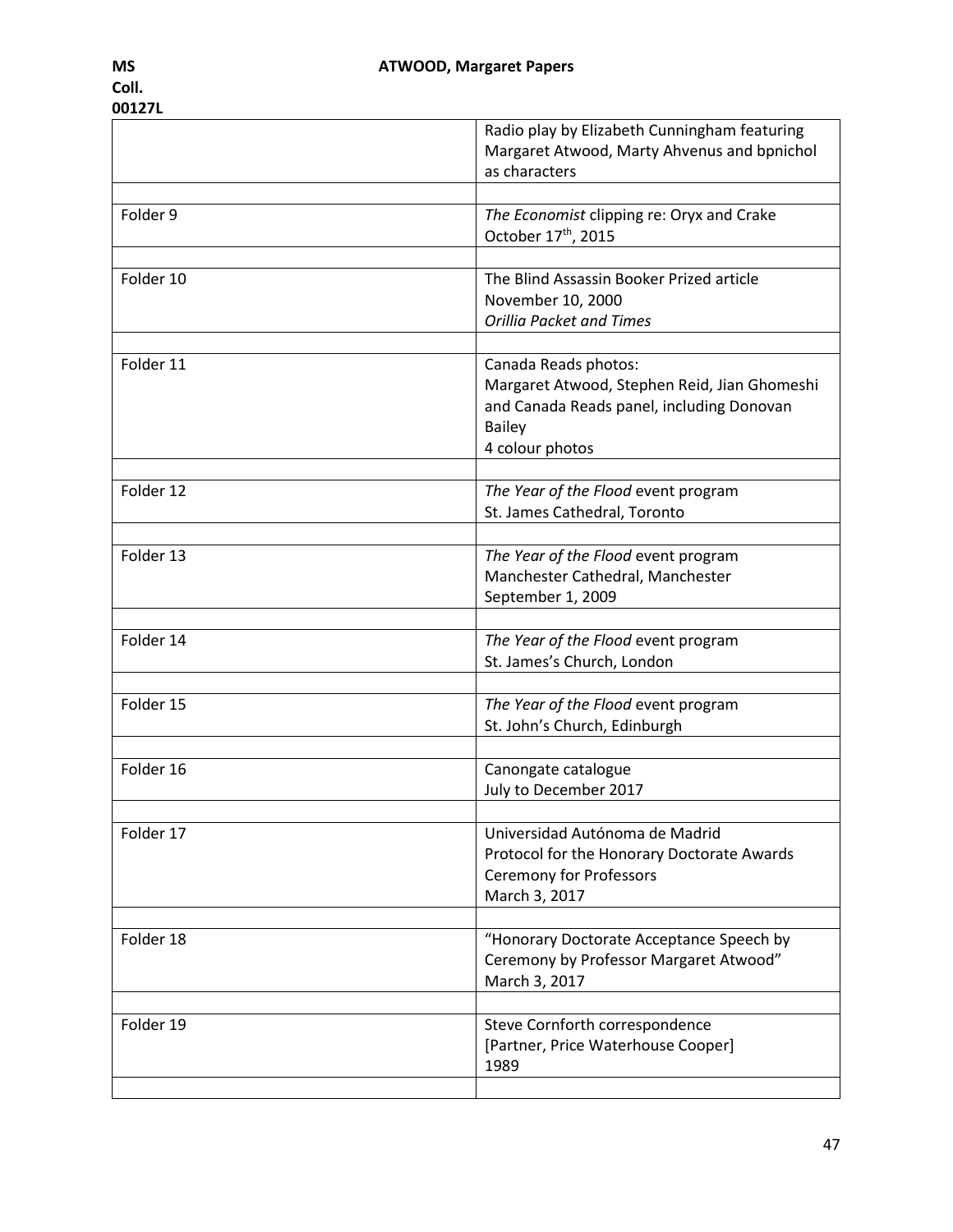| Folder 20 | Ramsay Cook correspondence, 1990s-2000s                                                                                                                       |
|-----------|---------------------------------------------------------------------------------------------------------------------------------------------------------------|
| Folder 21 | Marielaine Church correspondence, 1990s-2000s<br>6 colour photos                                                                                              |
| Folder 22 | Stephen Beal correspondence, 1990s-2000s                                                                                                                      |
| Folder 23 | Mia Anderson correspondence, 1990s                                                                                                                            |
| Folder 24 | Marguerite Andersen correspondence, 1990s                                                                                                                     |
| Folder 25 | Clippings re: Carl and Margaret Atwood                                                                                                                        |
| Folder 26 | Mum to Peggy, ANS                                                                                                                                             |
| Folder 27 | Molly Titus, ALS re: Carl Atwood<br>November 29                                                                                                               |
| Folder 28 | Ede Ross re: M. Atwood senior [old friend]<br><b>ALS</b>                                                                                                      |
| Folder 29 | Dad to Peggy<br><b>ALS</b><br>May 23                                                                                                                          |
| Folder 30 | Re: Fellowship Towers                                                                                                                                         |
| Folder 31 | Re: Carl Atwood Memorial Lecture                                                                                                                              |
|           |                                                                                                                                                               |
| Folder 32 | Correspondence about Atwood parents,<br>Margaret and Carl<br>1 colour photo [hand of Margaret Atwood,<br>senior, holding an Amanita Mushroom, Sierra<br>Club] |
| Folder 33 | Margaret Atwood trading card<br>November 2016                                                                                                                 |
| Folder 34 | Thank you note from Forest Ethics Advocacy<br>August 30, 2013                                                                                                 |
| Folder 35 | Biography for Doctor Honoris Causa<br>University of Madrid                                                                                                    |
| Folder 36 | The Handmaid's Tale tv series<br>Photographs (colour printouts) 2016 of cast,<br>costumes for Episode 108                                                     |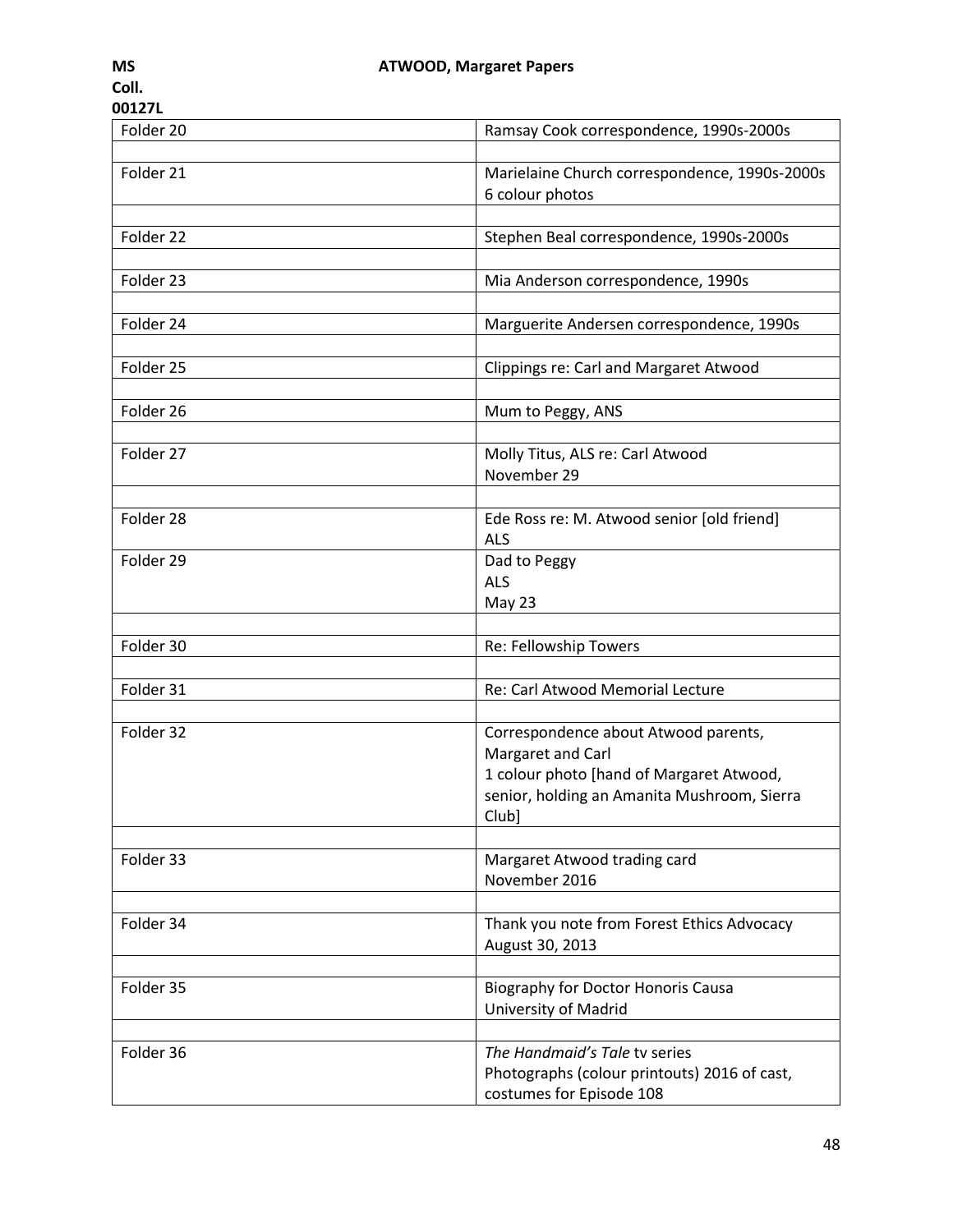| Folder 37                    | The Handmaid's Tale ty series                 |
|------------------------------|-----------------------------------------------|
|                              | Photographs (colour printouts) 2016 of cast,  |
|                              | costumes for Episode 109                      |
|                              |                                               |
| Folder 38                    | Puppet show stage props                       |
|                              |                                               |
| Folder 39                    | "Little Red Riding Hood"                      |
|                              | Typed puppet show script                      |
|                              |                                               |
| Folder 40                    | "Little Red Riding Hood"                      |
|                              | Typed puppet show script with pencil sketches |
|                              | and holograph notes                           |
|                              |                                               |
| Folder 41                    | "Hansel and Gretel"                           |
|                              | Holograph and typescript puppet show script   |
|                              |                                               |
| Folder 42                    | "To Those Who Seek the Witch of the Sacred    |
|                              | Cellar, signed 'The Bloody Thumb'"            |
|                              | Typed puppet show script, 1 page              |
|                              |                                               |
| Folder 43                    | Holograph note re: puppet show                |
|                              |                                               |
| <b>Box 22</b>                | Mother Canada/Never Forgotten                 |
| Items in box                 | material                                      |
|                              |                                               |
| <b>Box 23</b>                | Academic gown                                 |
| Item in box                  | Doctora Honoris Causa                         |
|                              | U.A. de Madrid                                |
|                              |                                               |
| <b>Box 24</b>                | Academic cap, gloves, bowtie, medal           |
| Items in box                 | Doctora Honoris Causa                         |
|                              | U.A. de Madrid                                |
|                              |                                               |
| <b>Box 25</b>                | Print appearances                             |
| Items in box                 |                                               |
|                              |                                               |
| <b>Box 26</b>                | Papier mache puppets made by Margaret         |
| Items in box                 | Atwood in high school                         |
| <b>RESTRICTED -- FRAGILE</b> |                                               |
|                              |                                               |
| <b>Box 27</b>                | Papier mache puppets made by Margaret         |
| Items in box                 | Atwood in high school                         |
| <b>RESTRICTED -- FRAGILE</b> |                                               |
|                              |                                               |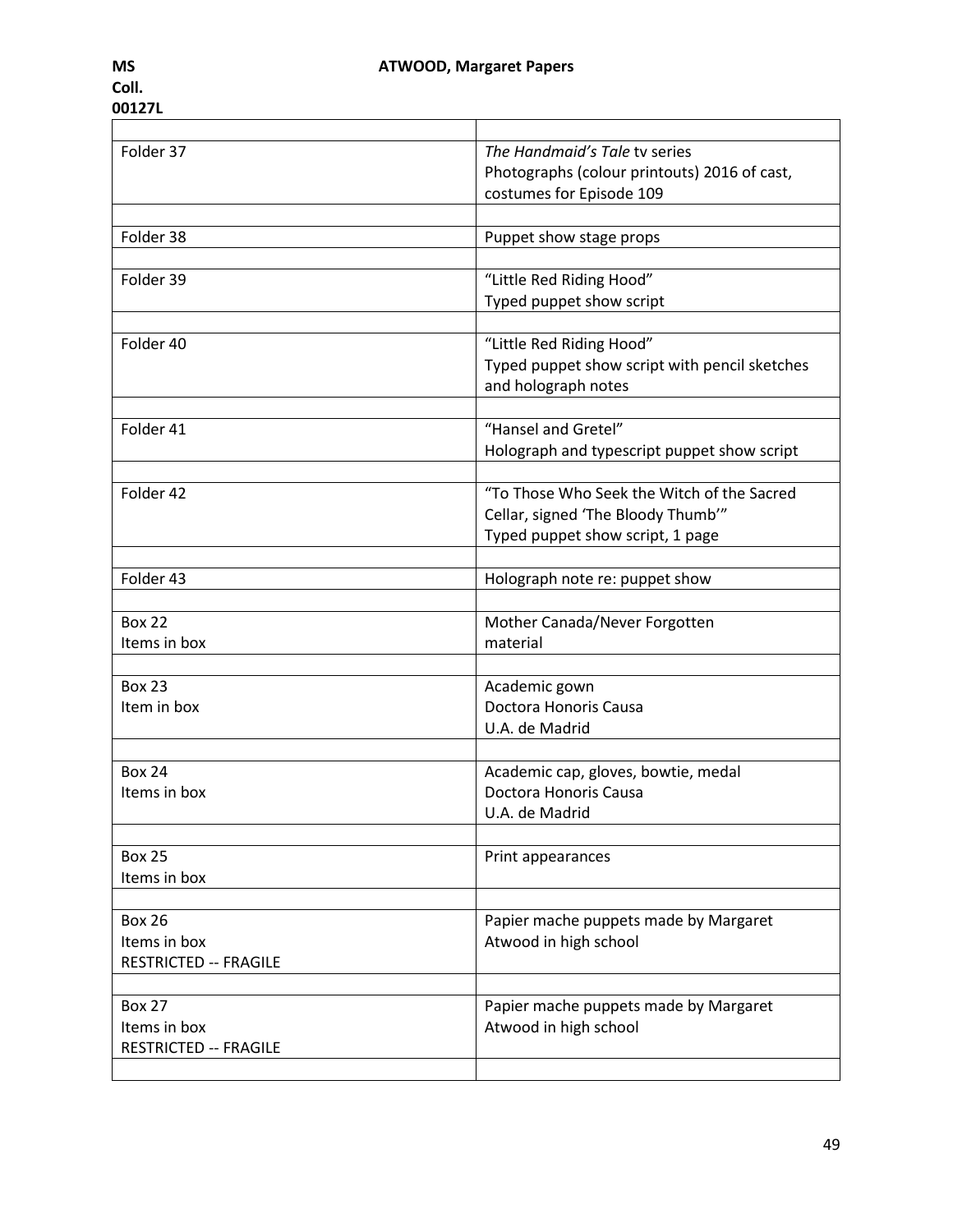| 00127L                       |                                                  |
|------------------------------|--------------------------------------------------|
| <b>Box 28</b>                | Papier mache puppets made by Margaret            |
| Items in box                 | Atwood in high school                            |
| <b>RESTRICTED -- FRAGILE</b> |                                                  |
|                              |                                                  |
| <b>Box 29</b>                | Papier mache puppets made by Margaret            |
| Items in box                 | Atwood in high school                            |
| <b>RESTRICTED -- FRAGILE</b> |                                                  |
|                              |                                                  |
| <b>Box 30</b>                | Fan mail 2017                                    |
| 10 folders                   |                                                  |
|                              |                                                  |
| <b>Box 31</b>                | The Handmaid's Tale                              |
| 15 folders                   | Hulu television adaptation media                 |
| <b>Box 32</b>                | The Handmaid's Tale                              |
| 15 folders                   |                                                  |
|                              | Hulu television adaptation media                 |
| <b>Box 33</b>                | The Handmaid's Tale                              |
| 13 folders                   | Hulu television adaptation media                 |
|                              |                                                  |
| <b>Box 34</b>                | Print                                            |
| Items in box                 | Various                                          |
|                              |                                                  |
| <b>Box 35</b>                | Audiovisual material:                            |
| Items in box                 | 10 IDEAS cds, 'A Literary Atlas of Canada'       |
|                              |                                                  |
|                              | 2 Robert Weaver IDEAS cds, episode 1 and 2       |
|                              |                                                  |
|                              | "Krystyna Swiatecka - Margaret Atwood's song"    |
|                              | 1 music cd by fan setting M.A. lyrics to music   |
|                              |                                                  |
|                              | "(In) Habituation: Musical Settings of Margaret  |
|                              | Atwood Poetry by American Women Composers"       |
|                              | 1 music cd, Eileen Strempel, Sylvie Beaudette    |
|                              | "Pelee Island 2006"                              |
|                              |                                                  |
|                              | 1 CD personal photographs of birds, wildlife and |
|                              | scenery                                          |
|                              | "Ian W. Delaney, May 22, 2013"                   |
|                              | Margaret Atwood appears at 7:48                  |
|                              | 1 DVD                                            |
|                              |                                                  |
|                              | "Shadowmaker: Gwendolyn MacEwen, Poet" and       |
|                              | "Unveiling of Gwendolyn MacEwen Park             |
|                              | Memorial" 1998 and 2006, 1 DVD                   |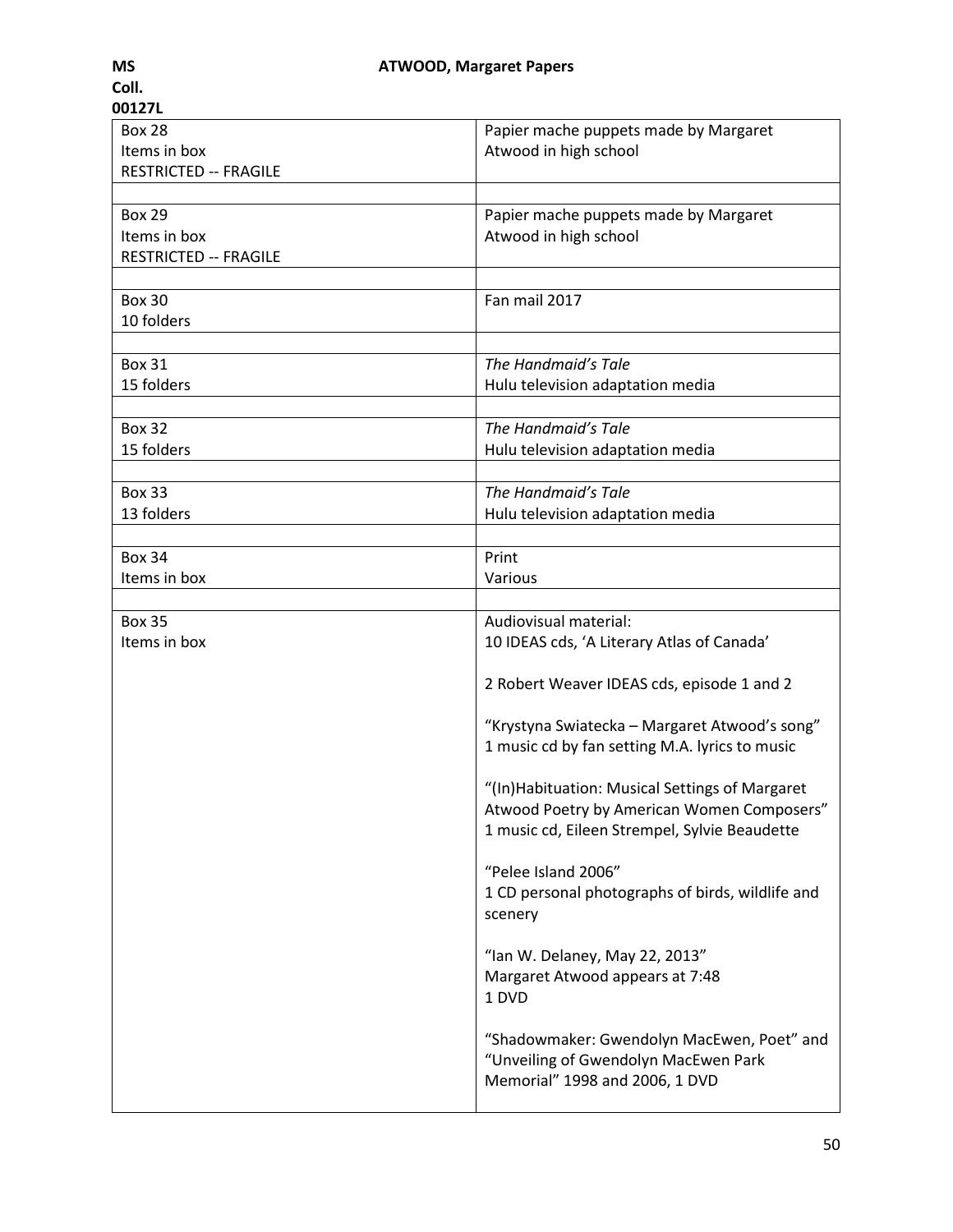|               | "In the Wake of the Flood" Directed by Ron Mann    |
|---------------|----------------------------------------------------|
|               | 2 'screener' DVDs, June 2010                       |
|               | "Stories by Jane Rule, Volumes 2-4"                |
|               | 3 DVDs                                             |
|               | Wandering Wenda, season 1                          |
|               | 3 DVD set                                          |
|               |                                                    |
| <b>Box 36</b> | Honorary awards and doctorates                     |
| 23 folders    | Correspondence                                     |
|               | various                                            |
| Folder 1      | Vicki Gaboreau                                     |
|               | <b>ALS</b>                                         |
|               |                                                    |
| Folder 2      | ANS from La Sorbonne                               |
| Folder 3      | Nadine and David Nowlan (neighbours)               |
|               | To Margaret and Graeme                             |
|               | ALS and envelope, Christmas 1998                   |
|               | Christmas card from 'J'                            |
| Folder 4      |                                                    |
| Folder 5      | Jay                                                |
|               | ALS 1998                                           |
|               |                                                    |
| Folder 6      | Alice [?] to Peggy and Graeme<br><b>ALS</b>        |
|               | July 4, 2000                                       |
|               |                                                    |
| Folder 7      | 'Cyclops'                                          |
|               | <b>ALS</b>                                         |
| Folder 8      | Renwick Spence to Mz. Atwood                       |
|               | TLS and envelope                                   |
|               | April 19, 1985                                     |
| Folder 9      | Jean and Bill French                               |
|               | <b>ANS</b>                                         |
|               | Christmas card                                     |
|               |                                                    |
| Folder 10     | Wedding invitation [Charles Pachter a.k.a. Carlton |
|               | Parker]<br>November 28, 1964                       |
|               | Cranbrook Academy, Michigan                        |
|               |                                                    |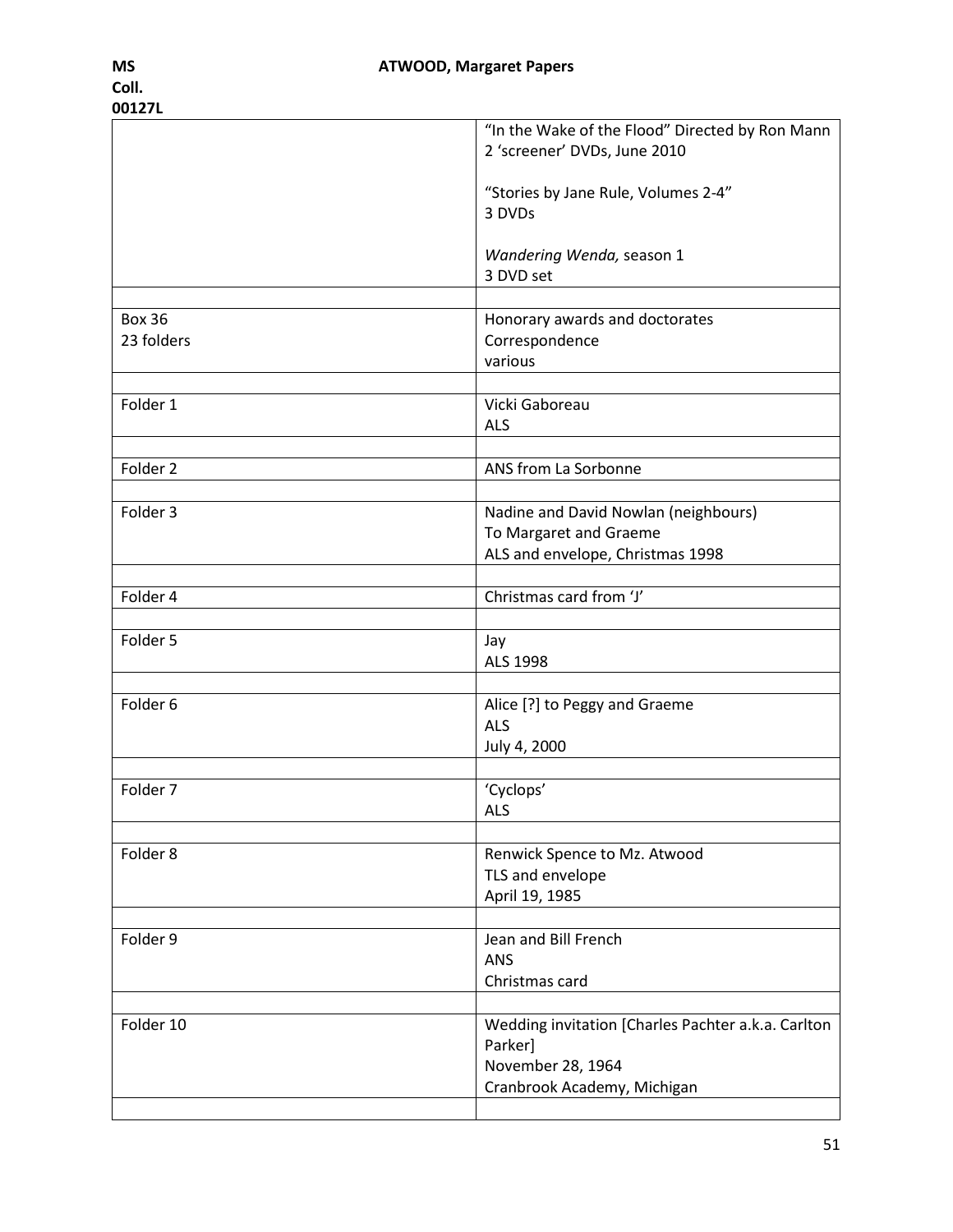| Folder 11 | Judith and tom to Margaret and Graeme          |
|-----------|------------------------------------------------|
|           | <b>ALS</b>                                     |
|           | Christmas 1999                                 |
| Folder 12 | Lyrics for 'Yuchee Loobee'                     |
|           |                                                |
| Folder 13 | Broadside poem re: alphabet                    |
|           |                                                |
| Folder 14 | "Lives Lived: Wayland Miller (Buster) Drew"    |
|           | By M.T. Kelly                                  |
|           | The Globe and Mail, 1998                       |
|           |                                                |
| Folder 15 | Albert Schnelzer                               |
|           | TL, program and CD re: Animal Songs            |
|           | June 9, 2014<br>Stockholm, Sweden              |
|           |                                                |
| Folder 16 | 'The Penelopiad'                               |
|           | Holograph leaf                                 |
|           |                                                |
| Folder 17 | Crad Kilodney word processed page written      |
|           | about meeting Margaret Atwood                  |
|           |                                                |
| Folder 18 | The Blind Assassin clipping                    |
|           | The New Yorker                                 |
|           | September 24, 2001                             |
| Folder 19 | Foreign Honorary Membership                    |
|           | The American Academy of Arts and Letters       |
|           | New York, 2015                                 |
|           |                                                |
| Folder 20 | Doctor of Letters                              |
|           | <b>Ryerson University</b>                      |
|           | <b>June 2012</b>                               |
|           |                                                |
| Folder 21 | Doctor of Letters                              |
|           | <b>OCAD</b>                                    |
|           | June 4, 2009                                   |
| Folder 22 | The Blind Assassin needlepoint bookmark made   |
|           | by fan                                         |
|           |                                                |
| Folder 23 | Re: Future Library                             |
|           | 1 colour photograph of Margaret Atwood's three |
|           | year old tree (Norway)                         |
|           | Programmes for first three authors             |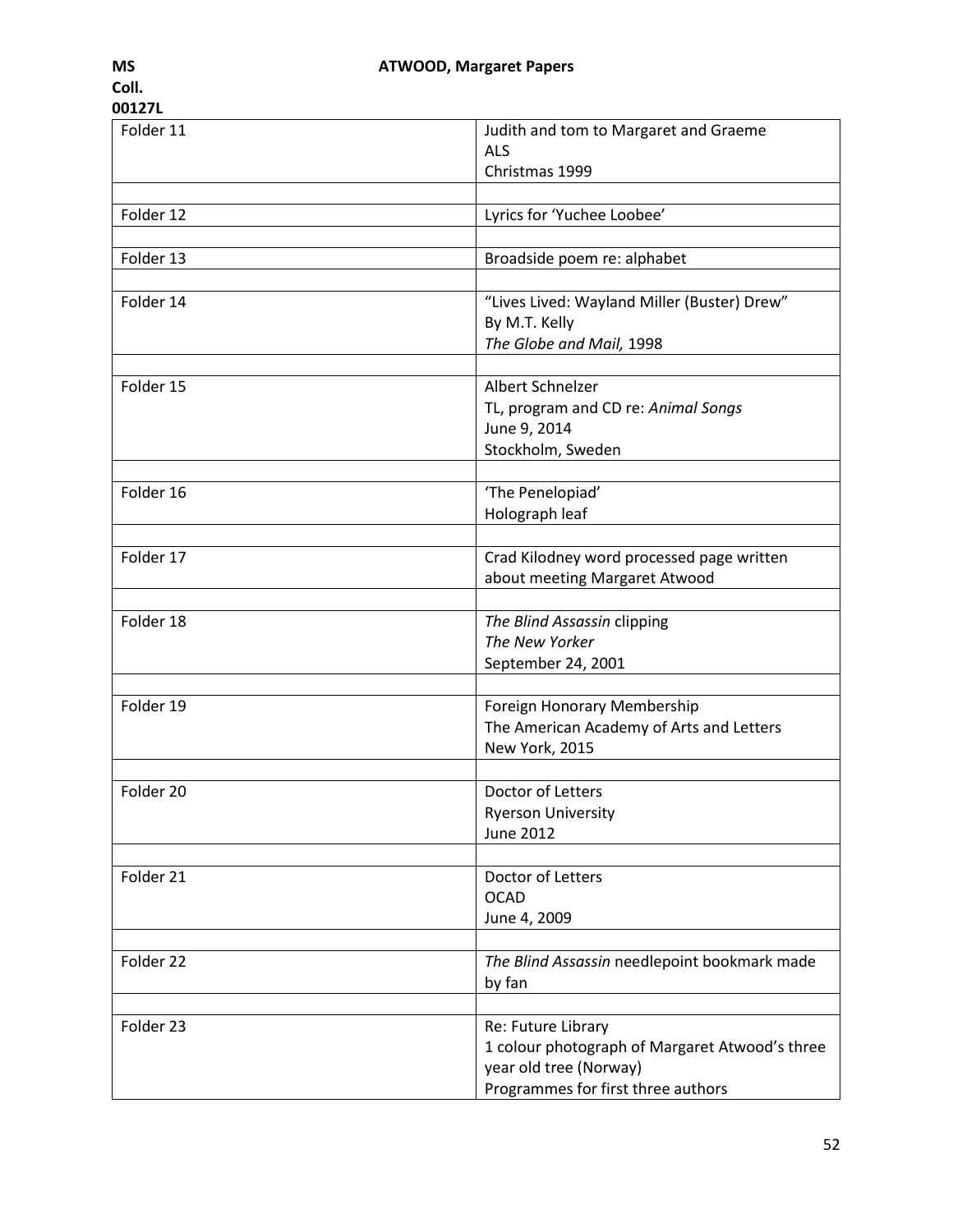Books:

- 1. *Süda vaikib viimasena.* The Heart Goes Last, Estonian. Tallinn: Eesti Raamat 2016
- 2. *Oryks/Derkacz.* Oryx and Crake, Polish. Warszawa: Prószyńsky I S-ka, 2017
- 3. *MaddAddam.* Simplified Chinese edition. Shanghai: Shanghai Translation Publishing House, 2016
- 4. *Dicas da Imensidão.* Wilderness Tips, Brazilian. Rio de Janeiro: Editora Rocco Ltda., 2017
- 5. Czarci Pomiot. Hag-Seed, Polish. Poznań: Publicat S.A., 2016
- 6. *O Coração é o Último a Morrer.* The Heart Goes Last, Portuguese. Lisboa: Bertrand Editora, 2017
- 7. *Sirds mirst pēdējā.* The Heart Goes Last, Latvian. Riga: Apgāds Zvaigzne ABC, 2016
- 8. *Hag-seed.* Complex Chinese edition. Labuan, Malaysia: Solo Press, 2016
- 9. Hekseyngel: et gengbes<sub><sup>9</sub></sup> I William Shakespeare Stormen. Hag-seed, Danish. Leck: Modtryk,</sub> 2016
- 10. *Die steinerne Matratze: Erzählungen.* Stone Mattress, German. Berling: Verlag, 2016
- 11. *Wynurzenie.* Surfacing, Polish. Katowice: Videograf II, 1998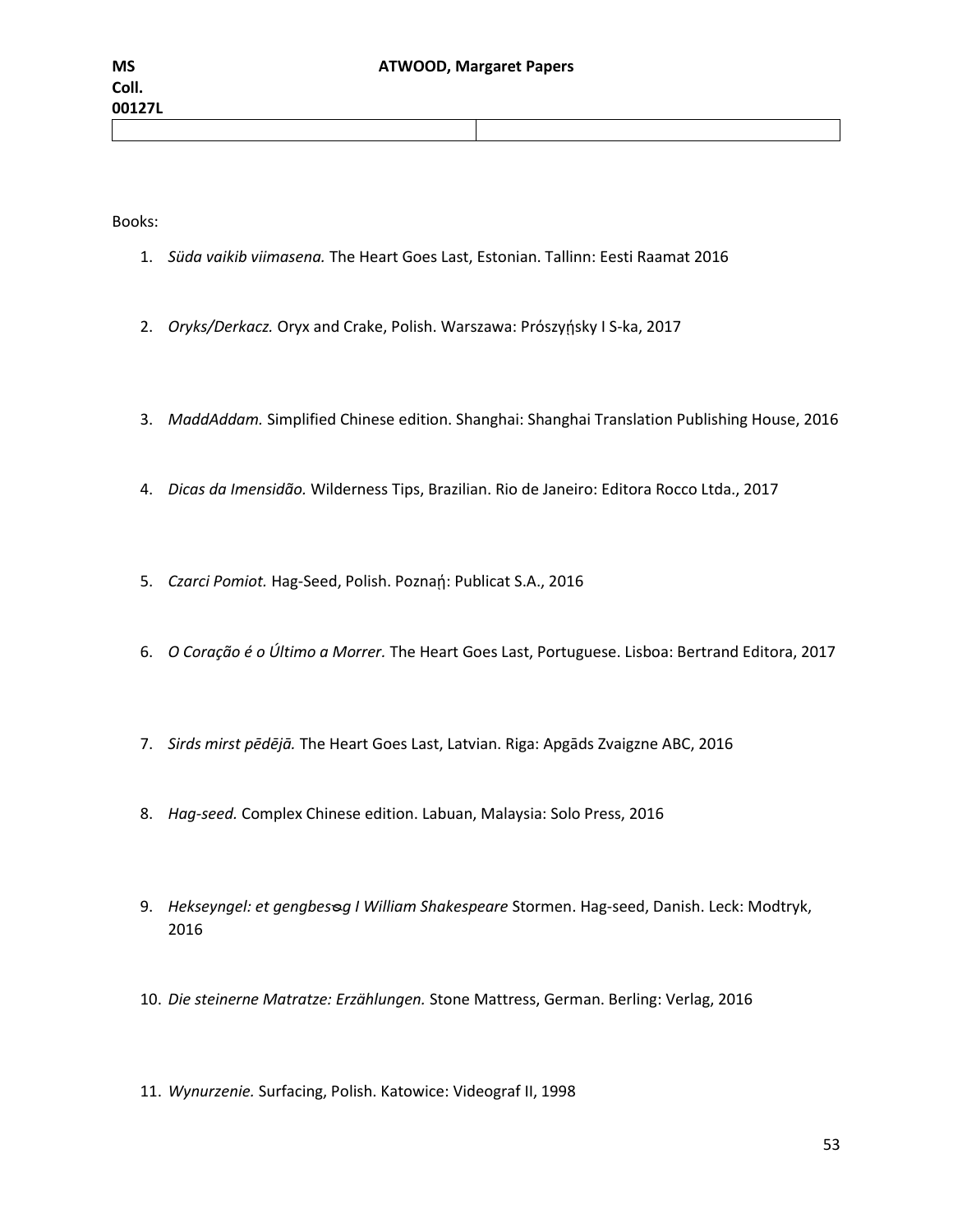- 12. *The Heart Goes Last.* Traditional Chinese edition. Labuan, Malaysia: Ten Points Publishing Co., Ltd., 2017
- 13. *Das Herz Kommt Zuletzt.* The Heart Goes Last, German. Berlin: Verlag, 2017
- 14. *Hekseyngel.* Hag-seed, Norwegian. Oslo: Ashehoug, 2017
- 15. *Hexensaat.* Hag-seed, German. München: Verlag, 2016
- 16. *The Heart Goes Last.* Greek. Athens: Psichogios Publications S A, 2016
- 17. *Lady Orakel.* Lady Oracle, German paperback edition. München/Berlin: Piper, 2017
- 18. *Katzenauge.* Cat's Eye, German paperback edition. München/Berlin: Piper, 2017
- 19. *Der Report der Magd.* The Handmaid's Tale, German paperback edition. München/Berlin: Piper, 2017
- 20. *Katzenauge.* Cat's Eye, German paperback edition. Frankfurt am Main: Fischer Taschenbuch Verlag, 1998
- 21. *A Impostora.* The Robber Bride, Brazilian. Lisboa: Ediçáo Livros do Brasil, 1995
- 22. *Iznirstot.* Surfacing, Latvian. Tukuma: Apgäds Atēnas, 1998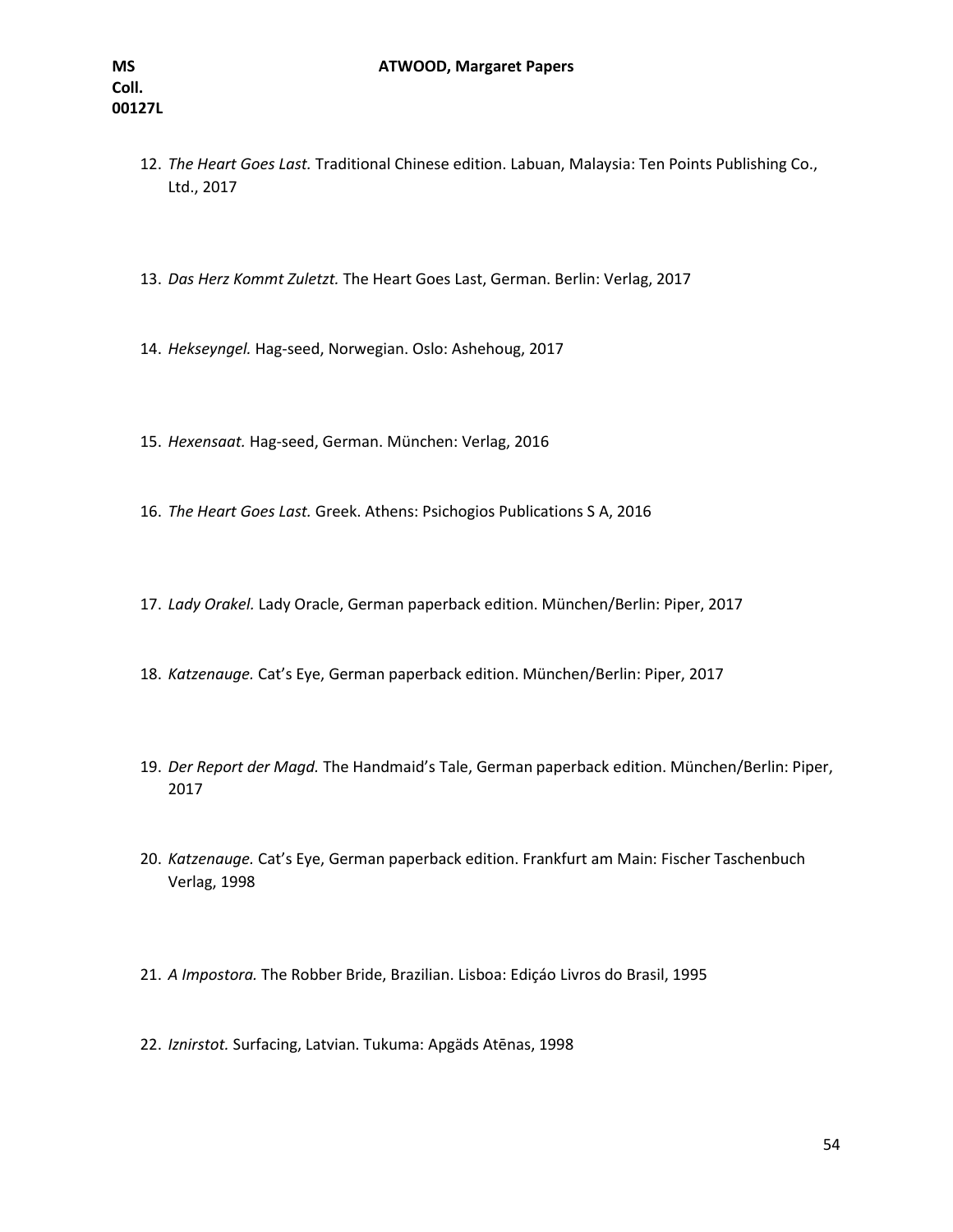**00127L**

23. *La Donna che rubava I mariti.* The Robber Bride, Italian. Milano: Baldini and Castoldi, 1998

24. *La novia ladrona.* The Robber Bride, Colombian. Bogota: Circulo de Lectores, 1997

- 25. *Latest Gems of Foreign Literature: Alias Grace.* Complex Chinese. The Canada Council the Department of Foreign Affairs and International Trade, Canada, 1998
- 26. *The Robber Bride.* Simplified Chinese edition. Labuan, Malaysia: Big Apple Agency, Inc., 2016
- 27. *Godina Potopa.* The Year of the Flood, Croatian. Zagreb: Lunen, 2016
- 28. *Gazela I Kosac.* Oryx and Crake, Croatian. Zagreb: Lunen, 2016
- 29. *The Handmaid's Tale.* Russian. Moscow: Eksmo, 2017
- 30. *Life Before Man.* Russian. Moscow: Eksmo, 2017
- 31. *The Handmaid's Tale.* New York: Houghton Mifflin, [2017]
- 32. *Cat's Eye.* Japanese. Tokyo: Kaibunsha Publishing, 2016
- 33. *Damizlik Kizin Ӧyküsü.* The Handmaid's Tale, Turkish. Istanbul: Doḡan Kitap, 2017
- 34. *Rok Potopu.* The Year of the Flood, Polish. Warszawa: Prószyńsky I S-ka, 2017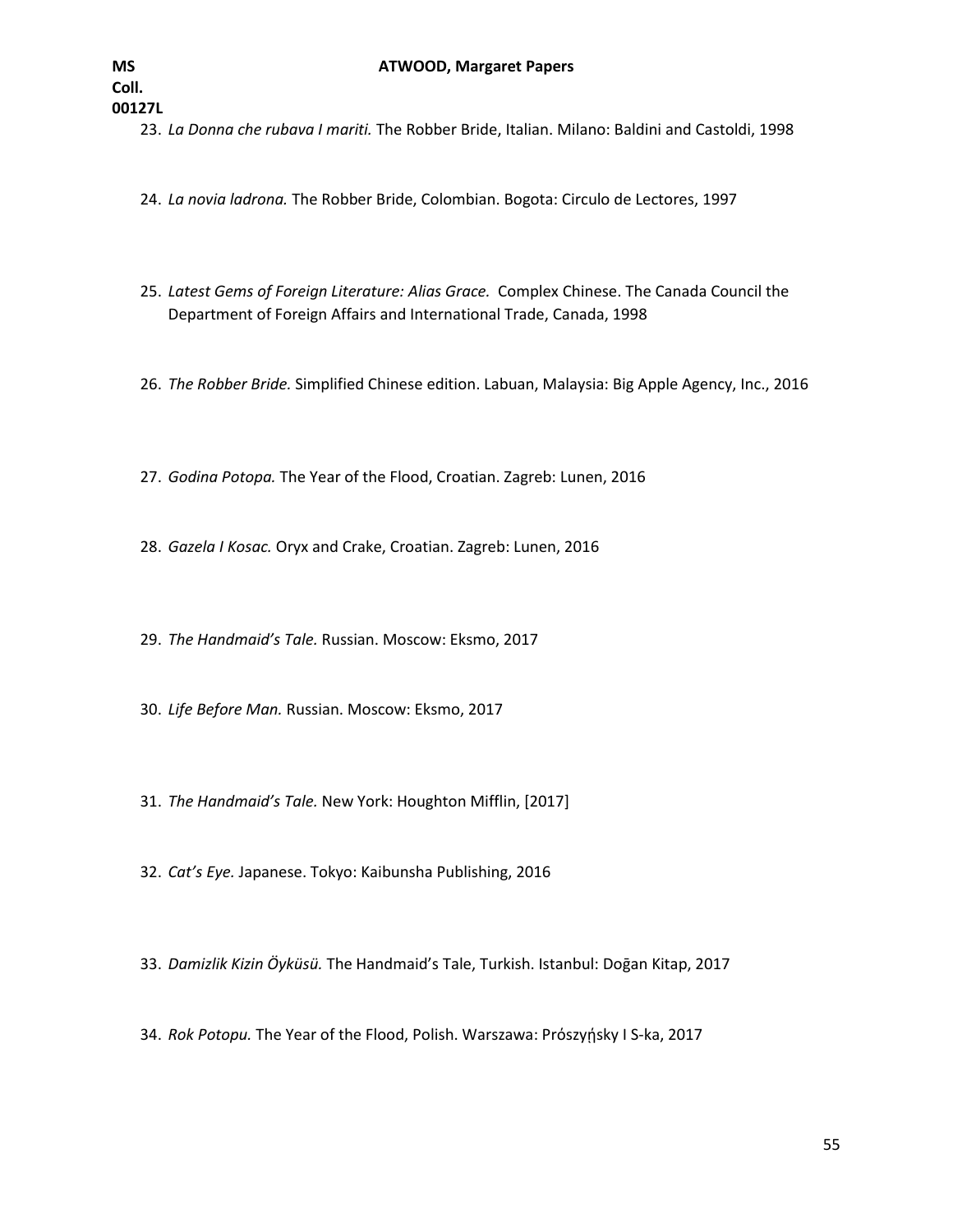- 35. *The Handmaid's Tale.* With a new introduction by the author. New York: Anchor Books, 2017
- 36. *Hag-seed: William Shakespeare's The Tempest Retold.* London, New York: Hogarth Shakespeare, 2017
- 37. *Hag-seed: William Shakespeare's The Tempest Retold.* Vintage Canada Edition, 2017. Printed in the United States of America.
- 38. *El Quetzal Resplandeciente y Otros Relatos.* Short stories taken from: *Dancing Girls, Murder in the Dark, Good Bones, The Tent.* Cuban. La Habana, Cuba: Editorial Arte Y Literatura, 2009
- 39. *Antologίa poética: edición bilingüe.* Cuban. La Habana: coleccion sur poesia, 2015
- 40. *Penelope.* The Penelopiad, Turkish. Istanbul: Alfa, 2016
- 41. *Kör Suίkastçi.* The Blind Assassin, Turkish. Istanbul: Doḡan Kitap, 2000
- 42. *The Blind Assassin.* Russian. Moscow: Eksmo, 2000
- 43. *Het Verhaal van de Dienstmaagd.* The Handmaid's Tale, Dutch. Amsterdam: Promotheus, 2017
- 44. *Por Último, el Corazon.* The Heart Goes Last, Spanish. Barcelona: Salamandra, 2015
- 45. *Angel Catbird to Castle Catula.* Milwaukee: Dark Horse Books, 2017
- 46. *A Trio of Tolerable Tales.* Toronto: Groundwood, 2017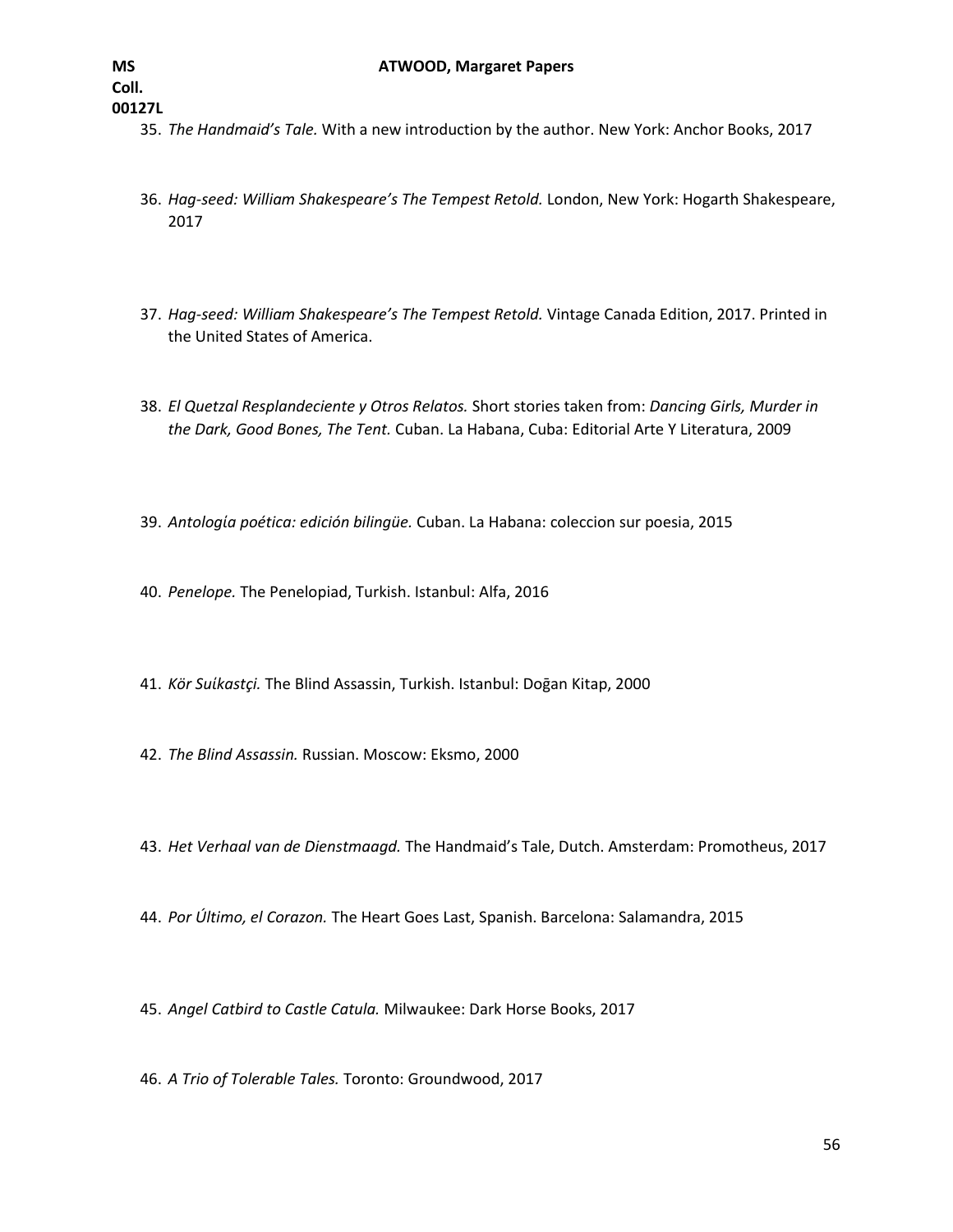- 47. *A Trio of Tolerable Tales.* Toronto: Groundwood, 2017, advance reading copy
- 48. *Prince of Asturias Awards 1981-2014. Speeches. Speech XXVIII, 24th October 2008, Margaret Atwood, Literature.*
- 49. *El Ingenioso Hidalgo, Don Quijote de la Mancha.* Miguel de Cervantes Saavedra. Madrid: Signo Editores, 2014. Presented to Margaret Atwood by the Universidad Autónoma de Madrid on the occasion of her honorary degree
- 50. *Future of Story Telling: Reinventing the way stories are told.* New York City, October 7 & 8, 2015
- 51. *A Jest of God.* Margaret Laurence. Afterword by Margaret Atwood. London: Head of Zeus, 2017
- 52. *Great Modern Writers: A to Z.* Andy Tuohy with Caroline Taggart. Entry on Margaret Atwood with ANS Andy Tuohy, May 2, 2017. London: Cassell, 2017
- 53. *Shakespeare Insult Creator.* Barry Kraft. San Francisco: Chronicle Books LLC, 2014
- 54. "Margaret Atwood" in *If I Could Tell You Just One Thing … encounters with remarkable people and their most valuable advice.* Richard Reed. Edinburgh, London: Canongate, 2016
- 55. *Shakespeare's London.* Malcolm Day. London: Batsford, 2011
- 56. *A Crowbar in the Buddhist Garden: Writing From Prison.* Stephen Reid. Saskatoon: Thistledown Press, 2012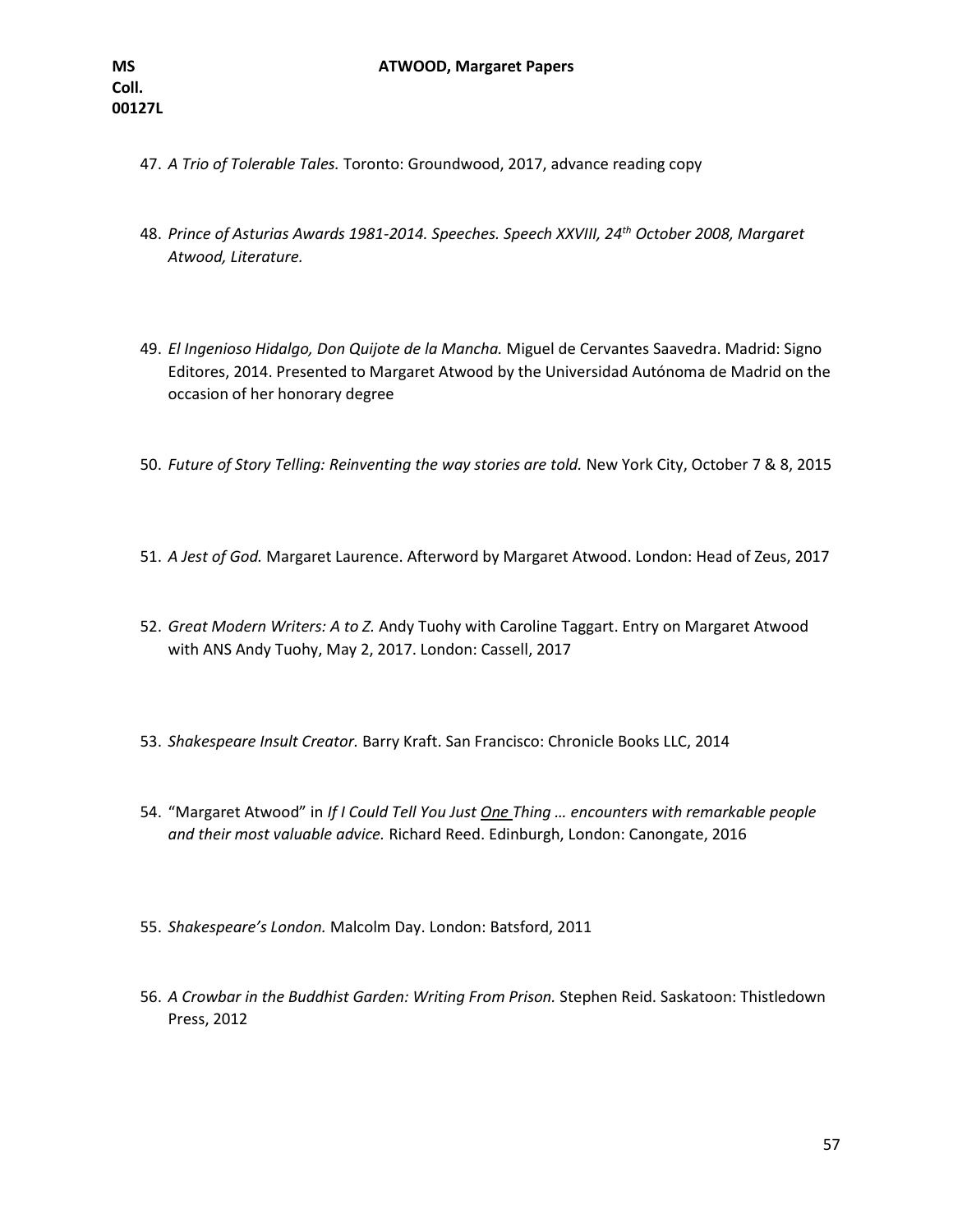- 57. *World's Elsewhere: Journeys Around Shakespeare's Globe.* Andrew Dickson. London: The Bodley Head, 2015
- 58. "Margaret Atwood" in *Out of the Bush Garden: Contemporary Artists from Central-Eastern Canada.* Curated by Francesca Valente. "Printed and bound by Grafiche Antiga Spa, Italy, 2016
- 59. *Lady Oracle.* Russian. Moscow: Eksmo, 2017.
- 60. *Dancing Girls.* Russian. Moscow: Eksmo, 2017.
- 61. *Alias Grace.* Russian. Moscow: Eksmo, 2017.
- 62. *Hag-Seed.* Russian. Moscow: Eksmo, 2017.
- 63. *Alias Grace.* New Bloomsbury edition with black fore-edge. ALS Alison Hennessey. London: Bloomsbury, 2017.
- 64. *Angel Catbird: the Catbird Roars.* Volume 3. Milwaukie, Oregon: Dark Horse Books, July 2017.
- 65. *Hag-Seed.* Large print edition. Anstey, Leicestershire: F.A. Thorpe/Charnwood, 2016.
- 66. *Hag-Seed.* Simplified Chinese edition. With promotional items. Beijing: United Sky New Media, 2016.
- 67. *Alias Grace.* New York: Anchor Books [1997].
- 68. *Maddaddam.* Polish. Warszawa: Prószyńsky I S-ka, 2017.
- 69. *The Handmaid's Tale.* Large print edition. Paperback. Farmington Hills, Michigan: Gale Cengage Learning, 2017.
- 70. *The Handmaid's Tale.* Large print edition. Hardcover. Farmington Hills, Michigan: Gale Cengage Learning, 2017.
- 71. *Tjenerindens Fortᴂlling.* The Handmaid's Tale. Danish. Latvia: Lindhardt og Ringhof, 2017.
- 72. *The Illustrated Man.* Ray Bradbury. Introduction by Margaret Atwood. Folio illustrated edition in box. London: the Folio Society, 2017.
- 73. "Margaret Atwood Isn't Angry She's Energized" in *Anxy: the Anger Issue.* Issue 1, Spring/Summer 2017.
- 74. Photograph of Margaret Atwood, by Bryan Adams in *Canadians.*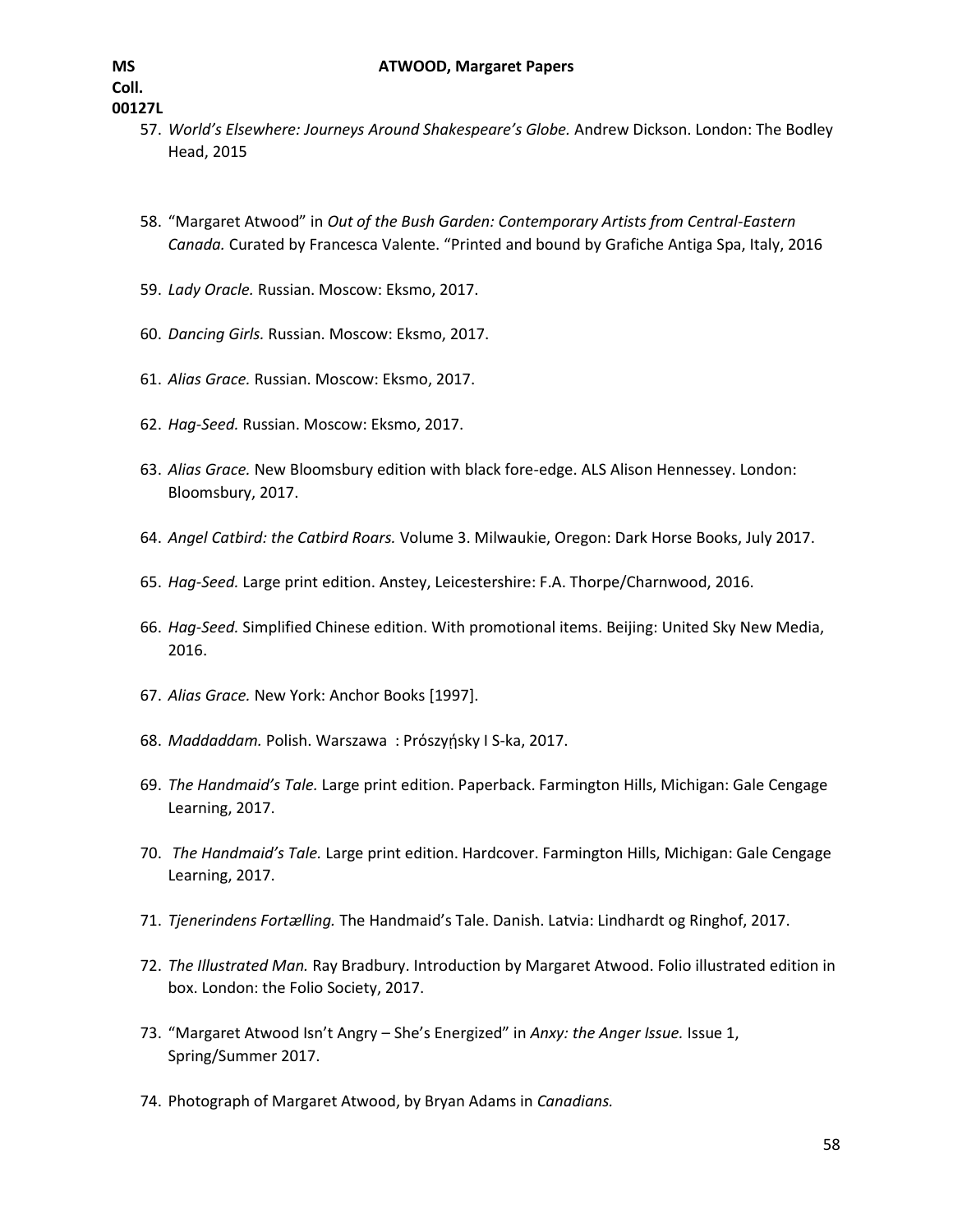- 75. "Birding With Margaret Atwood" in *The Walrus.* September 2017.
- 76. "Margaret Atwood on Liberty" in *Index on Censorship.* Summer 2017.
- 77. *The Handmaid's Tale: York Notes for A Level Study Guide.* By Coral Ann Howells. 2016.
- 78. "Margaret Atwood" in *200 Women.* Geoff Blackwell and Ruth Hobday. Photographs by Kieran E. Scott. San Francisco: Chronicle Books, 2017. With letter from authors/publishers.
- 79. Margaret Atwood photograph in *Thousand Words: portraits from the Key West Literary Seminar.*  Curt Richter. Italy: Grafiche Damiani, July 2016/
- 80. *69th Emmy Awards.* Programme, includes *The Handmaid's Tale* nominations. 2017 nominees.
- 81. *Margaret Atwood's Environmentalism: apocalypse and satire in the MaddAddam Trilogy.*  Doctoral Thesis by Marinette Grimbeek. Karlstad University 2017.
- 82. *Canadá y Argentina: archivos y documentos.* Silvina Ocampo and Adolfo Bioy Casares. Junio-Septiembre 2017.
- 83. *Hjärtat Stannar Sist.* The Heart Goes Last. Swedish. Stockholm: Norstedts, 2017.
- 84. *Hag-Seed.* Greek. Athens: Metaixmio, 2016.
- 85. *C'est le cœur qui lâche en dernier.* The Heart Goes Last. French. With note from publisher laid in. Paris: Éditions Robert Laffont, 2015. Paperback.
- 86. *Alias Grace.* London: Virago, 2017. Paperback.
- 87. *Hag-Seed.* London: Vintage, 2017. With red fore-edges. ANS from publisher laid in.
- 88. *Orjattaresi.* The Handmaid's Tale. Finnish. Hardcover. Helsinki: Kustannusosakeyhtiö Tammi, 2017.
- 89. *The Handmaid's Tale.* London: Vintage, 2017. Hardcover.
- 90. *Opowieść Podręcznej.* The Handmaid's Tale. Polish. Warszawa: Wielka Litera, 2017. Paperback.
- 91. *Hexensaat.* Hag-seed. German. Műnchen: Knaus, 2016. Hardcover.
- 92. *El Cuento de la Criada.* The Handmaid's Tale. Spanish. Barcelona: Salamandra, 2017. Paperback with wraparound ad.